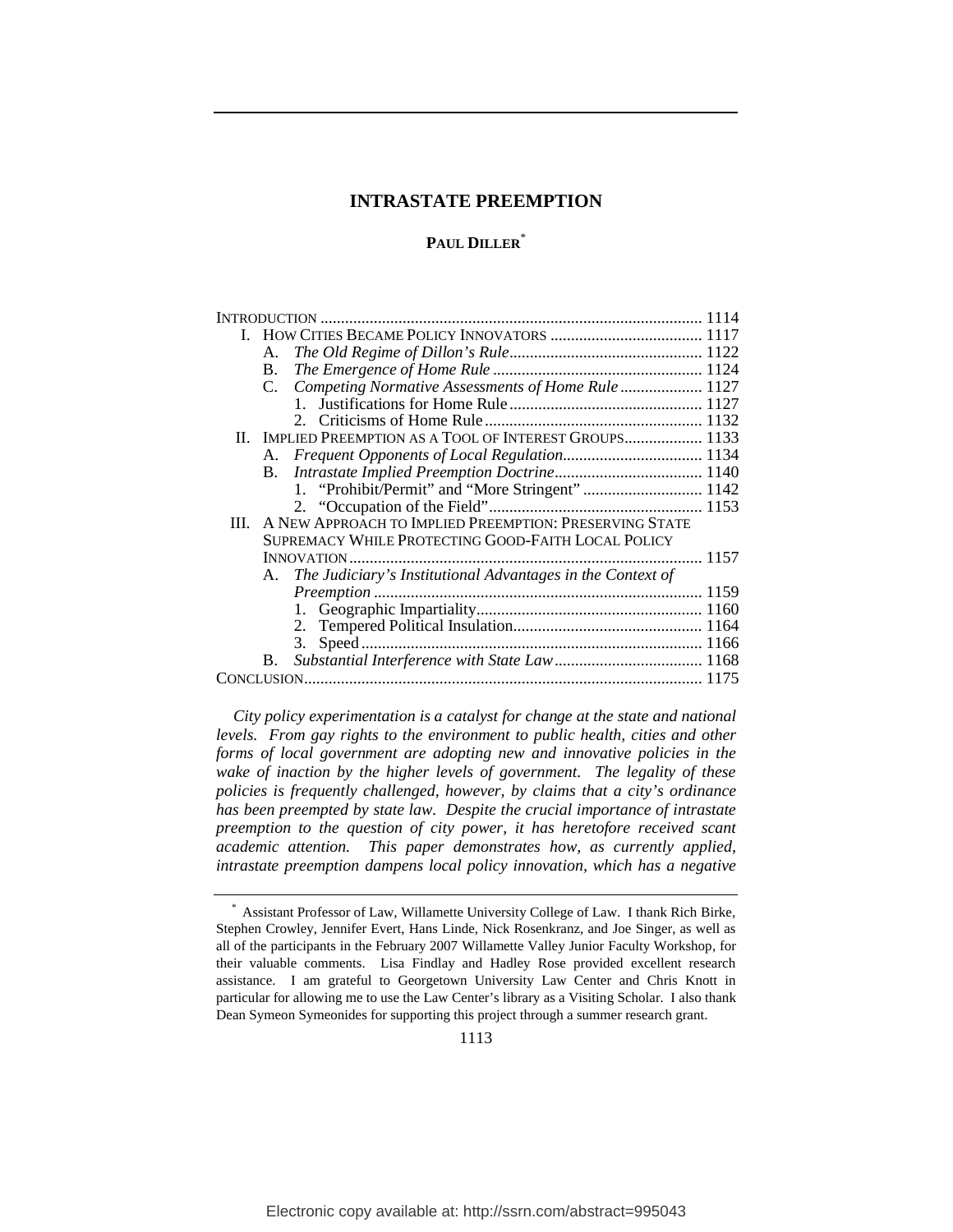*effect on the state and national political processes. It argues that state courts, drawing on their institutional advantages, should take a new approach to intrastate preemption that facilitates good-faith policy experimentation by cities, while discouraging parochial and exclusionary municipal action.*

### **INTRODUCTION**

Justice Brandeis famously described the states as "laboratories" of democracy, and that memorable phrase has since been invoked repeatedly to extol public policy innovation as one of the primary virtues of our federalist system.<sup>1</sup> Much less praise has been showered upon another set of important policy "laboratories": cities, counties, and other forms of local government. Now secure in their exercise of "home rule" authority – that is, the delegated power from state to city<sup>2</sup> to engage in substantive policymaking – and often frustrated with perceived legislative stagnancy at the federal and state level, cities have enacted new and innovative policies in a wide variety of fields. In the sheer number of laboratories offered, local governments dwarf the mere 50 states: there are  $15,000$  municipalities and  $3,000$  counties,<sup>3</sup> as well as  $35,000$ special-purpose districts.4

One particular legal doctrine, however, often frustrates cities' ability to innovate: preemption. City ordinances, like state laws, are subject to federal preemption, but the primary threat to local innovation is the charge of *intrastate* preemption: that a city's authority in a particular area has been supplanted by state law. Business and industry groups are the litigants who most commonly assert preemption to block local policies that may impose additional costs and regulatory burdens. For instance, when cities banned smoking in bars and restaurants, restaurateurs, bar owners, and tobacco interests sued, alleging that the cities' ordinances were preempted by the more smoking-friendly state laws that preceded the ordinances.<sup>5</sup> Likewise, when cities passed gay rights legislation – such as ordinances establishing sexual orientation as a protected class for the purposes of job discrimination (when state law did not so provide) – businesses sued, again alleging that the cities'

<sup>&</sup>lt;sup>1</sup> New State Ice Co. v. Liebmann, 285 U.S. 262, 311 (1932) (Brandeis, J., dissenting).

<sup>2</sup> Borrowing somewhat from Professor Gerald Frug, I shall, as a matter of convenience, frequently use the word "city" throughout this paper as an under-inclusive reference to *any* form of local government. Gerald E. Frug, *The City as a Legal Concept*, 93 HARV. L. REV. 1057, 1061-62 (1980).

<sup>3</sup> Richard Briffault, *Home Rule for the Twenty-First Century*, 36 URB. LAW. 253, 259 (2004).

<sup>4</sup> So-called "special-purpose districts" vary widely in their scopes and authority; some have substantive policymaking authority whereas others have narrower missions. RICHARD BRIFFAULT & LAURIE REYNOLDS, STATE AND LOCAL GOVERNMENT LAW 11 (6th ed. 2004). There are also approximately 13,500 school districts, which is the most common form of special-purpose district in the United States. *Id.*

<sup>5</sup> *See infra* note 135 and accompanying text.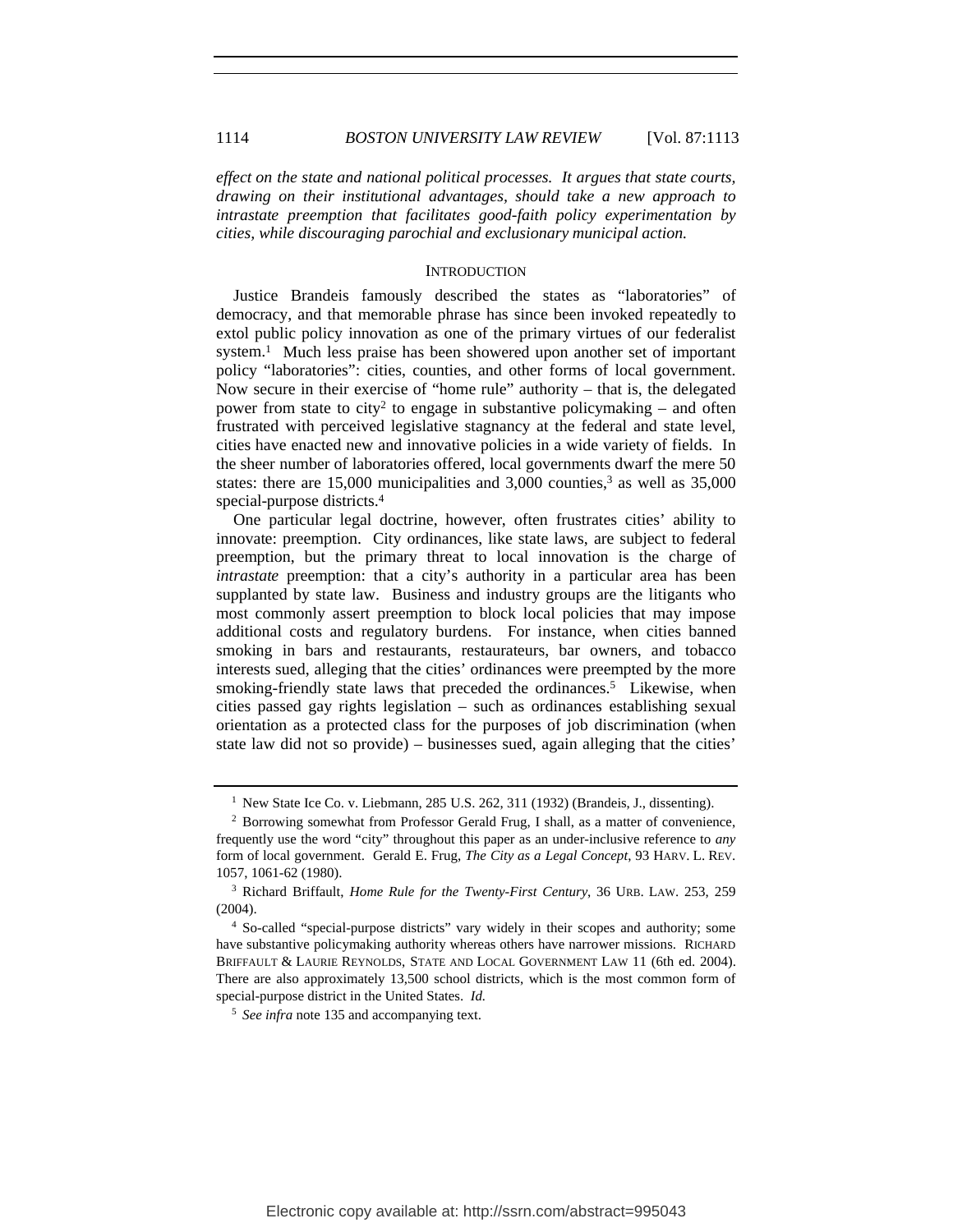ordinances had been preempted by state law.6 The examples are legion, but the story is familiar: when a city adopts a new policy that differs from state law and may harm some segment of the business community, a preemption challenge is almost certain to follow.7

When a state legislature explicitly declares that local laws are preempted within a certain field – so-called "express preemption" – the courts' task is relatively simple: to determine whether the challenged ordinance falls within the subject matter that the legislature expressly preempted.<sup>8</sup> But when the state

<sup>8</sup> *See* Viet D. Dinh, *Reassessing the Law of Preemption*, 88 GEO. L.J. 2085, 2100 (2000). Of course, even when the legislature expressly preempts an area, courts must still determine the scope of this express declaration of preemption, a task which involves all of the usual difficulties of statutory interpretation. *See* Lars Noah, *Reconceptualizing Federal Preemption of Tort Claims as the Government Standards Defense*, 37 WM. & MARY L. REV. 903, 925-26 (1996); Susan J. Stabile, *Preemption of State Law by Federal Law: A Task for Congress or the Courts?*, 40 VILL. L. REV. 1, 37-51 (1995). Determining the contours of the expressly preempted "field" often generates significant disagreement within state courts. *See, e.g.*, Town of Telluride v. Lot Thirty-Four Venture L.L.C., 3 P.3d 30, 32 (Colo. 2000) (disagreeing as to whether a state's express prohibition on localities adopting rent control ordinances preempts a town's affordable housing requirement for developers; majority said yes); Fondessy Enters. v. City of Oregon, 492 N.E.2d 797, 799 (Ohio 1986) (disagreeing as to reach of express preemption provision concerning hazardous waste facilities); Dallas Merchant's & Concessionaire's Ass'n v. City of Dallas, 852 S.W.2d 489, 490 (Tex. 1993) (disagreeing as to whether state law's express preemption of the field of alcohol regulation subsumed a Dallas "zoning" ordinance aimed at problems associated with liquor stores; majority said yes).

Further, it is not always clear if and when a provision of state law amounts to an express preemption provision. *See, e.g.*, City of Seattle v. Williams, 908 P.2d 359, 366 (Wash. 1995) (majority and dissent disagreeing as to whether provision of state law requiring traffic laws to be "uniform" amounted to an express preemption provision invalidating a local driving-under-the-influence ordinance that was stricter than state law); *see also* Caleb Nelson, *Preemption*, 86 VA. L. REV. 225, 263 (2000) ("[T]he distinction between 'express' and 'implied' preemption is surprisingly elusive."). A well-known federal example of the considerable disagreement that express preemption cases can generate is *Cipollone v. Liggett Group, Inc.*, 505 U.S. 504 (1992), in which the Court split over the reach of a federal express preemption provision.

Despite the considerable difficulties express preemption cases may engender, courts in such cases possess the obvious advantage of being presented with some explicit articulation of the legislature's intention regarding preemption, whereas implied preemption occurs when there is legislative *silence* on the matter. *Cf.* Daniel A. Farber, *State Regulation and the Dormant Commerce Clause*, 3 CONST. COMMENT. 395, 396 n.8 ("Interpreting what [the legislature] means when it has spoken is often difficult enough; to determine what [the legislature] means when it has said nothing at all is impossible."). *But see* Stabile, *supra*, at 91 (arguing that express preemption does "more mischief than good" and that preemption should be the exclusive province of the courts).

<sup>6</sup> *See infra* note 140 and accompanying text.

<sup>7</sup> *See infra* notes 135-47 and accompanying text.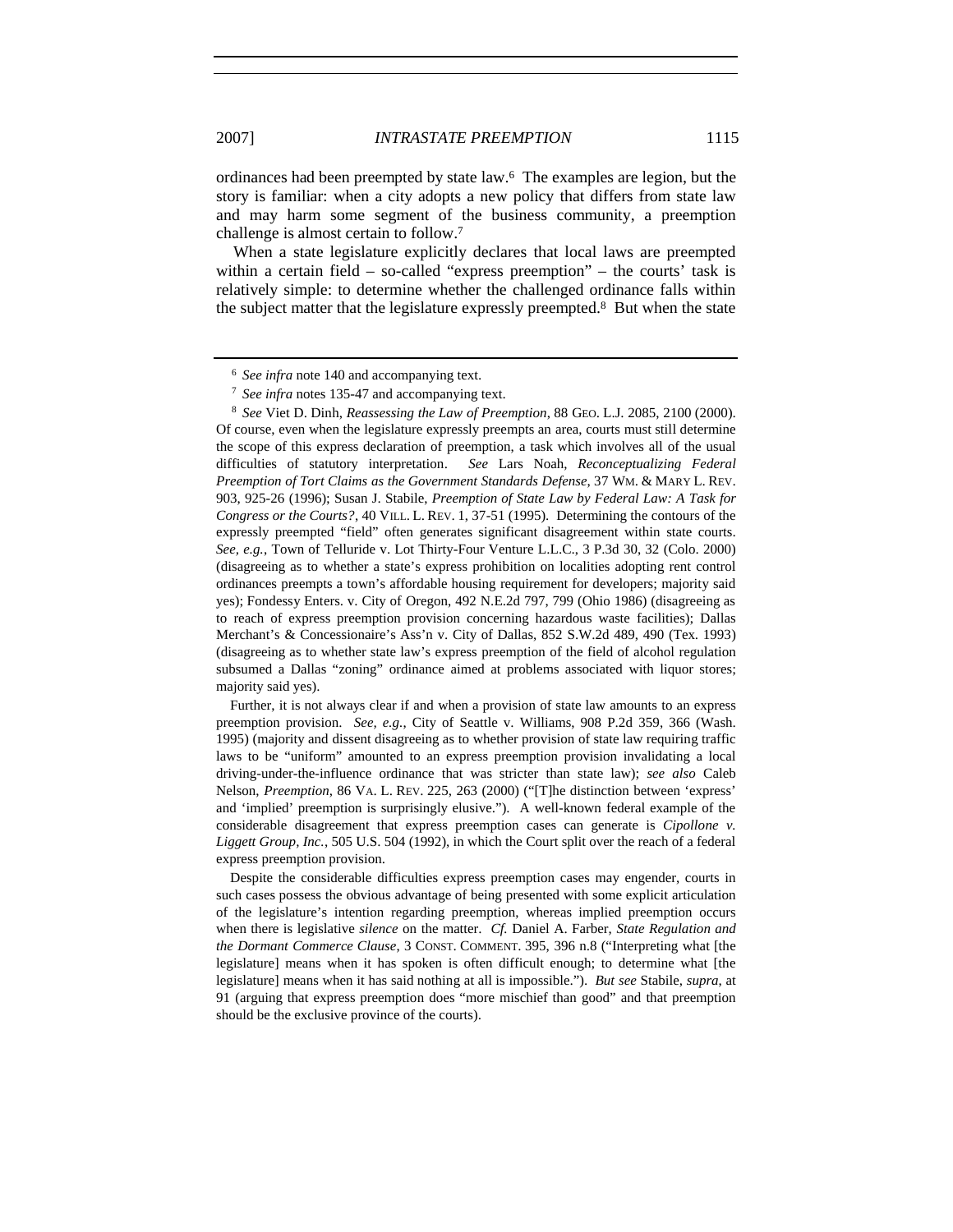legislature has given no clear guidance regarding preemption, state courts<sup>9</sup> ask whether local authority has nonetheless been impliedly preempted. Unfortunately, in performing this inquiry, courts too often rely on unhelpful judicial tests, like asking whether the local ordinance "prohibits that which state law permits"<sup>10</sup> or invades a field fully "occupied" by state law.<sup>11</sup> State courts have applied these tests inconsistently, sometimes upholding local authority and sometimes constricting it, $12$  creating a confusion that invites preemption challenges that might never be brought if the law were clearer. For this reason, local government scholars have described intrastate preemption – particularly, the implied variety – as a "problematic shadow"13 over city power and a "dilemma for local governments" that imposes "severe constraints on local policy innovation and choice."<sup>14</sup> Despite these complaints, however, and despite the importance of the issue, local government scholars have paid relatively little attention to intrastate preemption, generally addressing it only briefly in the context of a larger discussion of the vertical distribution of state power.15

<sup>&</sup>lt;sup>9</sup> In rare cases federal courts decide intrastate preemption matters when they are asserted in actions based on diversity or separate federal questions. *See, e.g.*, S.D. Myers, Inc. v. City & County of San Francisco, 336 F.3d 1174 (9th Cir. 2003); E.B. Elliott Adver. Co. v. Metro. Dade County, 425 F.2d 1141, 1149-51 (5th Cir. 1970). In such instances, of course, a federal court purports to apply state law to the issue of intrastate preemption. *Id.* at 1151.

<sup>10</sup> *See infra* note 132 and accompanying text.

<sup>&</sup>lt;sup>11</sup> *See infra* notes 198-99 and accompanying text.

<sup>12</sup> *See, e.g.*, Rubey v. City of Fairbanks, 456 P.2d 470, 475 (Alaska 1969) (claiming that the subject of preemption is "complex"); Mangold Midwest Co. v. Vill. of Richfield, 143 N.W.2d 813, 815-16 (Minn. 1966) (stating that the law of preemption is "not too clear"); James E. Allen, Jr. & Laurence K. Sawyer, *The California City versus Preemption by Implication*, 17 HASTINGS L.J. 603, 603 (1966); Michael H. Feiler, *Conflict Between State and Local Enactments – The Doctrine of Implied Preemption*, 2 URB. LAW. 398, 399 (1970) (highlighting the "confusion" associated with preemption cases).

<sup>13</sup> David J. Barron, *Reclaiming Home Rule*, 116 HARV. L. REV. 2255, 2366 (2005).

<sup>14</sup> Daniel B. Rodriguez, *Localism and Lawmaking*, 32 RUTGERS L.J. 627, 639-40 (2001); *see also* Briffault, *supra* note 3, at 264; Paul S. Weiland, *Federal and State Preemption of Environmental Law: A Critical Analysis*, 24 HARV. ENVTL. L. REV. 237, 270 (2000) (asserting that "[s]tate courts frequently invoke implied preemption to invalidate local environmental laws").

<sup>15</sup> *See, e.g.*, Barron, *supra* note 13, at 2365-66; Briffault, *supra* note 3, at 264-65; Rodriguez, *supra* note 14, at 639-40; Weiland, *supra* note 14, at 270. *See generally* George D. Vaubel, *Toward Principles of State Restraint upon the Exercise of Municipal Power in Home Rule*, 22 STETSON L. REV. 643 (1993). Two older scholarly pieces have explored in depth the issue of intrastate preemption as it applies throughout the nation. *See* Feiler, *supra*  note 12; Note, *Conflicts Between State Statutes and Municipal Ordinances*, 72 HARV. L. REV. 737 (1959). A handful of other pieces have focused on the doctrine's application within a specific state. *See generally* Allen & Sawyer, *supra* note 12; Robert W. Bower, Jr., *Home Rule and the Pre-emption Doctrine: The Relationship Between State and Local Government in Maine*, 37 ME. L. REV. 313 (1985); Gerald L. Sharp, *Home Rule in Alaska: A*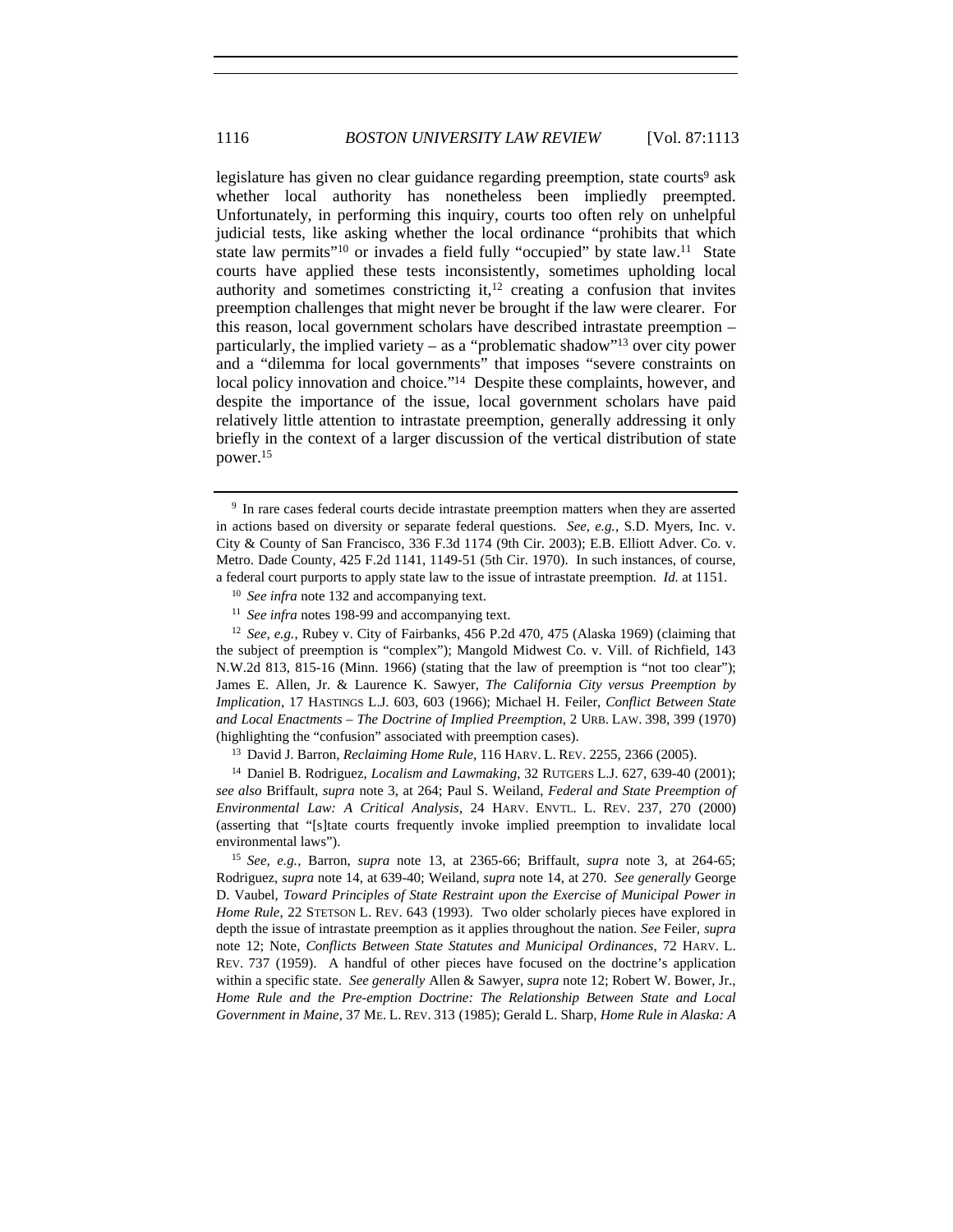This Article seeks to highlight the importance of intrastate preemption to local government law, and offer a new approach to the doctrine. Part I of the Article provides some historical background on the role of cities as policy incubators and explains how the home rule movement granted substantive policymaking authority to cities. Part I argues that policy experimentation is the most compelling normative justification for home rule, but acknowledges that home rule has also enabled cities to act parochially. Part II criticizes the current doctrine of intrastate preemption, demonstrating how it is often used to curtail local authority and provides unclear guidance to both cities and the state legislatures regarding the extent of local authority. Finally, Part III defends a modest judicial role in deciding questions of preemption, outlining an approach that maximizes what I call "good-faith" policy experimentation while minimizing the tendency of cities to pursue parochial and exclusionary policies.

#### I. HOW CITIES BECAME POLICY INNOVATORS

Cities have increasingly led in enacting new policies in a wide variety of areas, including living-wage laws,<sup>16</sup> workers' rights,<sup>17</sup> global warming reduction,<sup>18</sup> public financing of campaigns,<sup>19</sup> trans fats regulation,<sup>20</sup> affordable

*Clash Between the Constitution and the Court*, 3 UCLA-ALASKA L. REV. 1 (1973); Thomas P. Solheim, *Conflicts Between State Statute and Local Ordinance in Wisconsin*, 1975 WIS. L. REV. 840; J. Scott Smith, Comment, *State and Local Legislative Powers: An Analysis of the Conflict and Preemption Doctrines in Maryland*, 8 U. BALT. L. REV. 300 (1978).

<sup>16</sup> *See, e.g.*, Cicero A. Estrella & Anastasia Hendrix, *Minimum Wage Jump Welcomed*, SAN FRAN. CHRON., Nov. 6, 2003, at A18; Steve Friess, *Santa Fe's Higher Wage Rate Cuts Both Ways*, USA TODAY, May 5, 2006, at 3A.

<sup>17</sup> *See, e.g.*, Ilana DeBare, *S.F. Businesses Scramble over Sick Leave Law*, SAN FRAN. CHRON., Jan. 12, 2007, at A1 (explaining San Francisco's ordinance requiring paid sick leave).

<sup>18</sup> *See, e.g.*, Anthony Faiola & Robin Shulman, *Cities Take Lead on Environment as Debate Drags at Federal Level*, WASH. POST, June 9, 2007, at A1 (stating that 522 mayors pledged to meet Kyoto standard).

<sup>19</sup> *See, e.g.*, Richard Briffault, *The Return of Spending Limits: Campaign Finance After*  Landell v. Sorrell, 32 FORDHAM URB. L.J. 399, 404-10 (2005) (discussing Cincinnati's and Albuquerque's spending limits); PORTLAND, OR., CITY CODE & CHARTER ch. 2.10, § 110 (2007), *available at* http://www.portlandonline.com/auditor/index.cfm?a=161740&c= 38523 (promulgating campaign spending limits for certified candidates).

<sup>20</sup> *See, e.g.*, Thomas J. Lueck & Kim Severson, *New York Bans Most Trans Fats in Restaurants*, N.Y. TIMES, Dec. 6, 2006, at A1 (discussing New York City Board of Health's decision to ban trans fats in restaurant cooking, which will take effect July 1, 2008); Janice O'Leary, *City Declares War on a New Public Enemy - Trans Fat*, BOSTON GLOBE, Dec. 3, 2006 (discussing Cambridge, Massachusetts's plan to reduce the amount of trans fats in food preparation).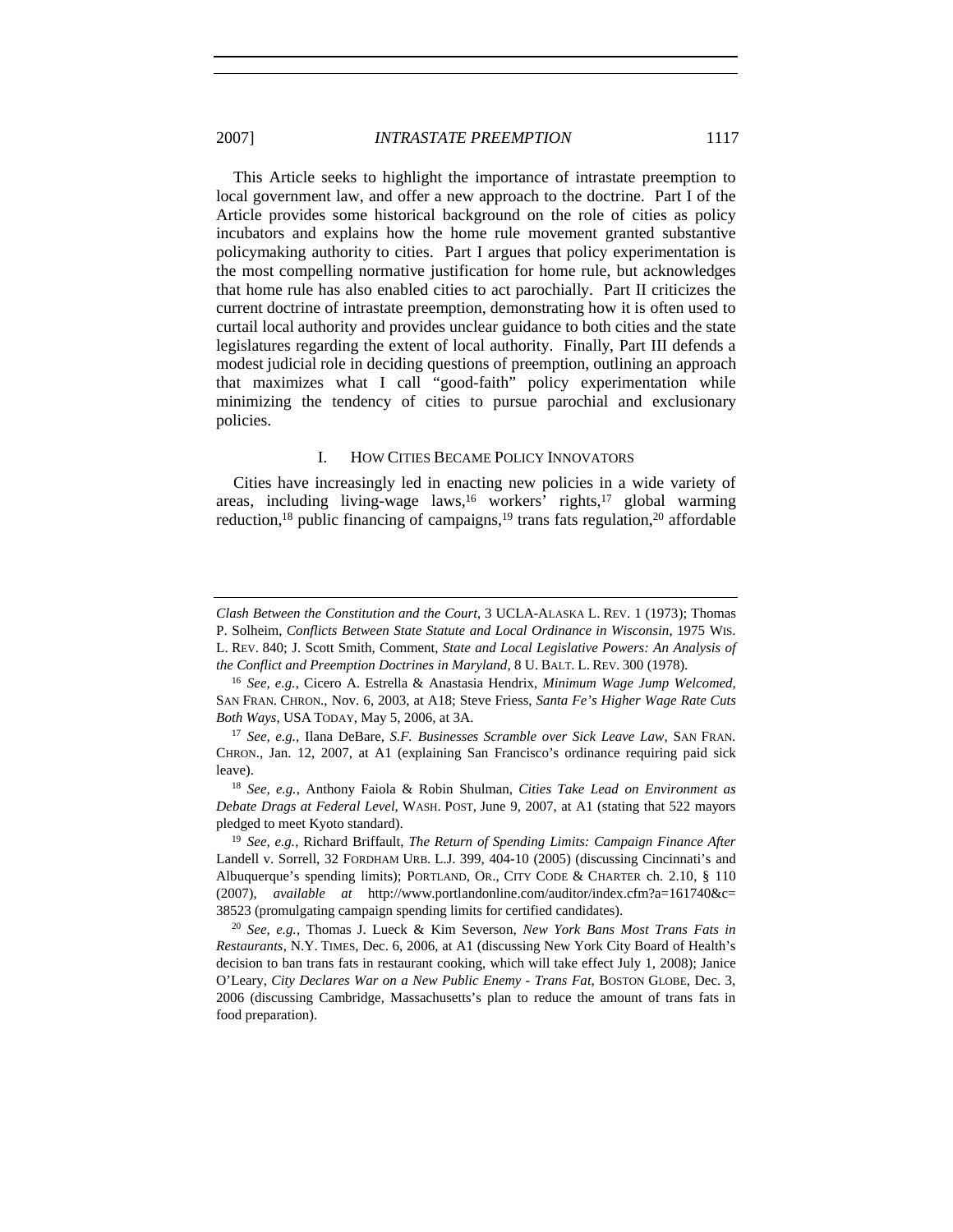housing,<sup>21</sup> universal health care,<sup>22</sup> environmental protection,<sup>23</sup> gay rights,<sup>24</sup> and smoking prevention.<sup>25</sup> In many of these areas, one or two innovative cities

<sup>22</sup> *See, e.g.*, Victoria Colliver, *Can S.F.'s Health Plan Deliver?*, SAN FRAN. CHRON., Dec. 3, 2006, at F1.

<sup>23</sup> *See, e.g.*, Jesse McKinley, *San Francisco Board Votes To Ban Some Plastic Bags*, N.Y. TIMES, Mar. 28, 2007, at A16 (describing San Francisco ordinance to ban non-biodegradable plastic bags from large supermarkets); Katie Zezima, *Boston Plans To Go 'Green' on Large Building Projects*, N.Y. TIMES, Dec. 20, 2006, at A18 (describing Boston's adoption of a "green" building code for large-scale construction projects); Phuong Cat Le, *Man Gets First Orca Safety Ticket*, SEATTLE POST-INTELL., Oct. 7, 2007 (discussing the San Juan County, Washington, ordinance designed to protect orcas from speedboaters); *see also* Ian Urbina, *Pressure Builds To Ban Plastic Bags in Stores*, N.Y. TIMES, July 24, 2007, at A19 (claiming that a number of other cities around the country are considering plastic bag bans after San Francisco's action).

 $24$  A large number of cities and counties around the country, as well as a growing number of states, provide health and other benefits to the partners of same-sex employees. *See* HUMAN RIGHTS CAMPAIGN, THE STATE OF THE WORKPLACE 11 (2005-06), *available at* http://www.hrc.org/documents/SOTW\_2005-2006.pdf (identifying 13 states and 201 cities, counties, and other governmental organizations that provided benefits to same-sex partners as of 2006). In other instances, cities have passed laws outlawing discrimination on the basis of sexual orientation when state law does not so provide. *See, e.g.*, Brendan O'Shaughnessy & Mary Beth Schneider, *Foes Claim Votes Were Traded in Both Measures*, INDIANAPOLIS STAR, Dec. 20, 2005, at 1A. The most high-profile gay rights cause advanced by cities in the last few years, of course, was gay marriage; all of the local efforts in this area, however, were eventually invalidated. *See* Richard C. Schragger, *Cities as Constitutional Actors: The Case of Same-Sex Marriage*, 21 J.L. & POL. 147, 148-49 (2005).

<sup>25</sup> Numerous cities have banned smoking in bars and restaurants. *See* Smoke Free USA, http://www.smokefreeworld.com/usa.shtml (last visited Oct. 6, 2007); *infra* note 135. In addition, cities have also restricted the availability of cigarette vending machines, *see infra*  text accompanying notes 200-204, and have limited the areas where billboards advertising tobacco products can be displayed, *see* Penn. Adver. of City of Baltimore v. Mayor and City Council of Baltimore, 862 F. Supp. 1402 (D. Md. 1994). A couple of cities – Bangor, Me., and Keyport, N.J. – have banned smoking in cars with children. Pam Belluck, *Maine City Bans Smoking in Cars with Children*, N.Y. TIMES, Jan. 19, 2007, at A1; Ronald Smothers, *New Jersey Senate Panel Supports Penalty for Smoking in Cars with Children*, N.Y. TIMES, June 8, 2007, at B4 (reporting further that Arkansas and Louisiana have statewide bans and the New Jersey state legislature is considering one). In October 2007, California enacted a

<sup>&</sup>lt;sup>21</sup> Many cities have rent "control" or "stabilization" ordinances, see, e.g., LOS ANGELES RENT STABILIZATION ORDINANCE, LOS ANGELES MUNICIPAL CODE ch. XV, art. 1 (2007), *available at* http://www.amlegal.com/nxt/gateway.dll?f=templates&fn=default.htm&vid= amlegal:lamc\_ca, and ordinances regulating condominium conversion, *see* Edward H. Rabin, *The Revolution in Residential Landlord-Tenant Law: Causes and Consequences*, 69 CORNELL L. REV. 517, 537 (1984). Some cities have attempted to mandate that developers devote a certain fraction of the housing they build to affordable residences. *See generally* Telluride v. Lot Thirty-Four Venture L.L.C., 3 P.3d 30 (Colo. 2000) (discussing ordinance requiring developers to include price-capped affordable rental units in developments).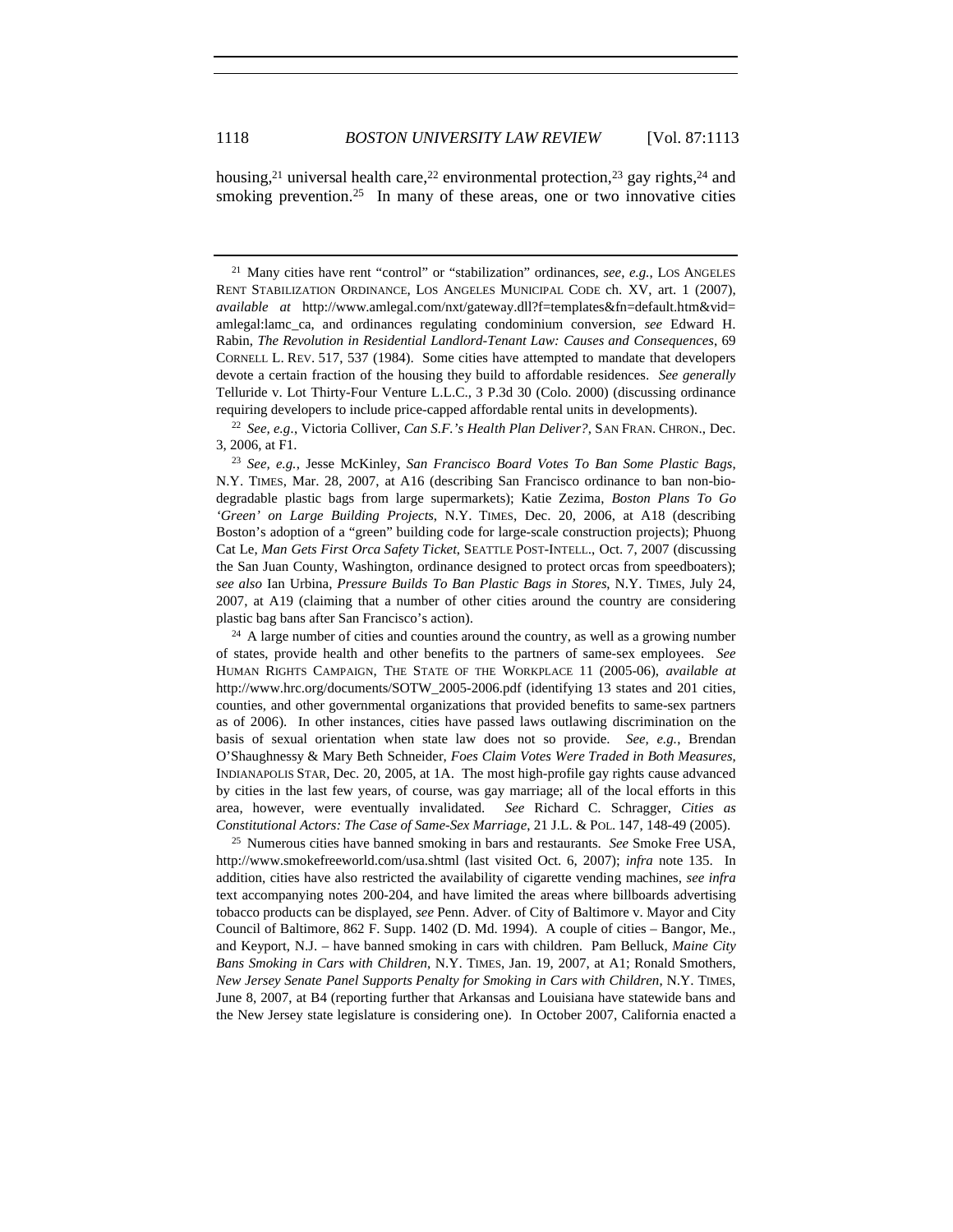have spurred other cities and some states to take action. For instance, while about twenty states have now adopted near-complete bans on smoking in bars and restaurants, most did so only after cities first successfully implemented such bans and the effect on local businesses proved negligible.<sup>26</sup> Similarly, in the realm of gay rights, it was a city – San Francisco – that first required municipal contractors to offer domestic partnership benefits to gay employees.<sup>27</sup> Only after this policy had been established for seven years – and four other California localities adopted similar measures – did the California state legislature pass a similar law governing state contractors.<sup>28</sup> These examples illustrate a widespread pattern of policy innovation: a policy first embraced by a city proves itself manageable and popular at the local level before percolating "out" to other cities and "up" to the state level. Without the possibility of city experimentation, these policies might have never been embraced by other jurisdictions.

<sup>28</sup> CAL. PUB. CONT. CODE § 10295.3 (West 2004). The four other California localities to pass ordinances similar to San Francisco's were Berkeley, Los Angeles, Oakland, and San Mateo County. BERKELEY, CAL., MUNICIPAL CODE § 13.29.030 (2007), *available at* http://www.cityofberkeley.info/bmc/BMC-Part1-Aug07.pdf; L.A., CAL., ADMINISTRATIVE CODE § 10.8.2.1 (2007), *available at* http://www.amlegal.com/nxt/gateway.dll?f= templates&fn=default.htm&vid=amlegal:laacca; OAKLAND, CAL., MUNICIPAL CODE ch. 2.32, *available at* http://bpc.iserver.net/codes/oakland; SAN MATEO, CAL., COUNTY CODE ch. 2.84 (2007), *available at* http://municipalcodes.lexisnexis.com/codes/sanmateo/index.htm. Sacramento has since passed a similar ordinance. Other localities around the country that have passed similar ordinances include King County, Wash.; Miami Beach, Fla.; Minneapolis, Minn.; Olympia, Wash.; Seattle, Wash.; and Tumwater, Wash. *See* MIAMI BEACH, FL., CODE ch. 2, art. VI, div. 3, § 2-373 (1998), *available at* http://www.municode.com/resources/ gateway.asp?pid=13097&sid=9; MINNEAPOLIS, MINN., CODE OF ORDINANCES § 18.200 (effective Jan. 1, 2004), *available at* http://www.municode.com/resources/gateway. asp?pid=11490; SEATTLE, WASH., MUNICIPAL CODE ch. 20.45.020 (1999), *available at* http://clerk.ci.seattle.wa.us/~scripts/nph-brs.exe?d=CHAP&s1=20.45.h2.&Sect6=HITOFF &l=20&p=1&u=/~public/chap1.htm&r=1&f=G; KING COUNTY, WASH., CODE ch. 12.19 (2006), *available at* http://www.metrokc.gov/mkcc/code/15-Title%2012.pdf; OLYMPIA, WASH., MUNICIPAL CODE ch. 3.18 (2004), *available at* http://www. olympiamunicipalcode.org/A55799/Oly-muni-PUBLIC.nsf/30c2b313f243223f88255f9c007 b495b/86257139002381f488256e760062632a?OpenDocument; TUMWATER, WASH., MUNICIPAL CODE ch. 2.18 (2007) (effective Jan. 2, 2002), *available at*  http://www.tumwatermunicipalcode.org/Municipal%20code%20Title2% 20Ch2-18.html.

statewide ban on the practice. James P. Sweeney, *Drivers Barred from Smoking If Children Are in Car*, S.D. UNION-TRIB., Oct. 11, 2007, at A3.

<sup>26</sup> Andrea Elliott, *Bars and Restaurants Thrive Amid Smoking Ban, Study Says*, N.Y. TIMES, Mar. 29, 2004, at B2.

<sup>27</sup> *See* SAN FRANCISCO CAL., ADMINISTRATIVE CODE ch. 12B, § 12B.1 (effective June 1, 1997), *available at* http://www.sfgov.org/site/sfhumanrights\_page.asp?id=5922#sec12b.1; SAN FRANCISCO HUMAN RIGHTS COMMISSION, THE EQUAL BENEFITS ORDINANCE: A SIX-MONTH REPORT (1998).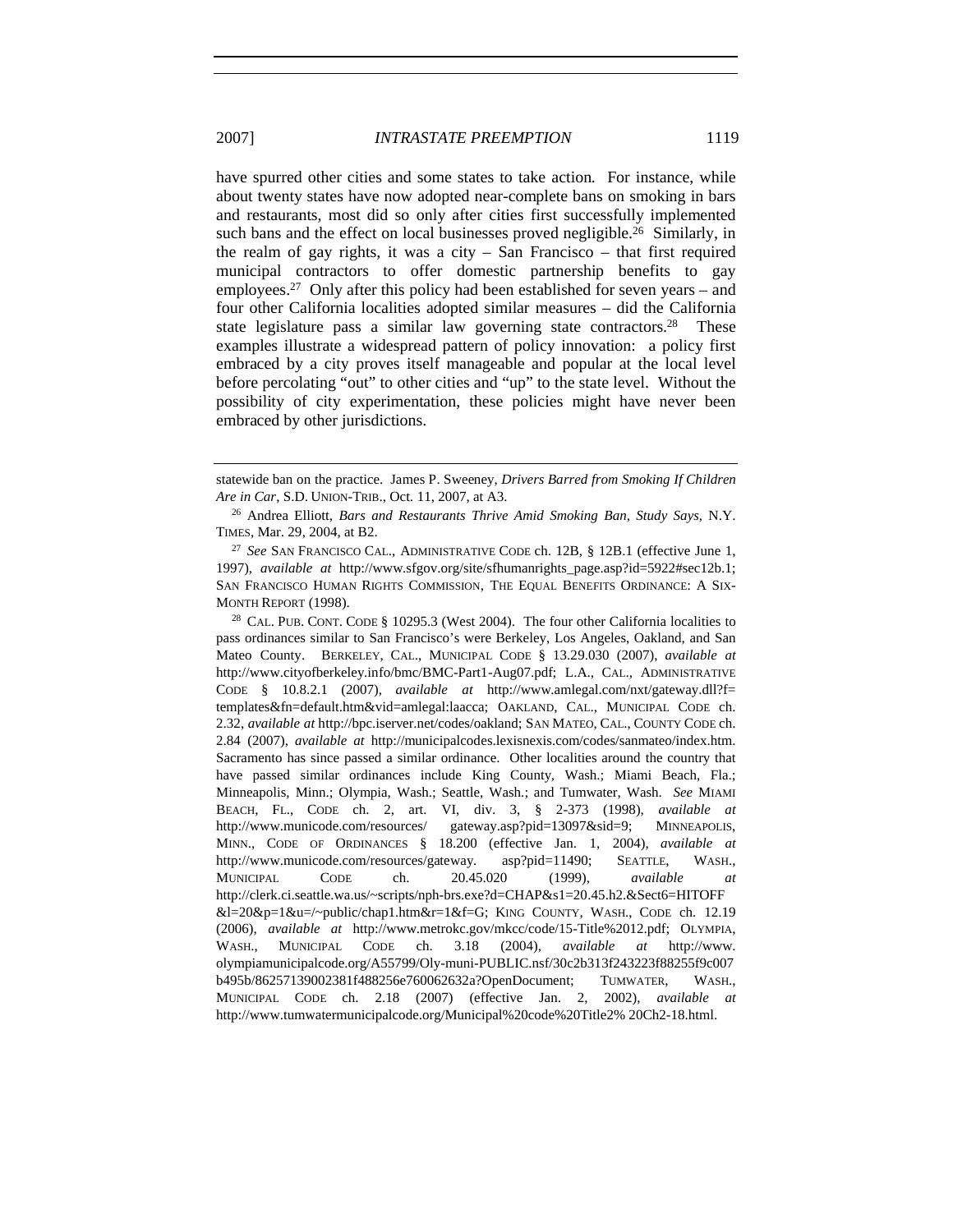Frustrated by the inability to accomplish their objectives at the statewide or national levels, different interest groups – particularly so-called "progressive" groups – see the smaller scale politics of the city as more amenable to government reform and serious policy experimentation. Exactly why certain interest groups have achieved more success on the local level than on the state or national stage is unclear. Some commentators have speculated that the smaller scale of city politics diminishes the influence of campaign contributions, at least as compared to the state and national levels. The decreased importance of campaign money, it is argued, allows cities to provide the best and last hope for a more responsive, democratic form of government not beholden to the moneyed special interests that are alleged to exert undue influence in Washington, D.C. and state capitals.<sup>29</sup> "Cities are where you can break through the big money, the media spin – everything that is wrong with our politics – and capture the public's imagination," says Madison, Wisconsin Mayor Dave Cieslewicz.<sup>30</sup> An alternative explanation for the proliferation of policy experiments of the politically "progressive" variety across cities is that the residents of America's largest cities, which tend to have the most ambitious policy agendas, have a strong leftist political tilt.<sup>31</sup> Ordinances passed by the nation's largest cities may, therefore, simply reflect the left-leaning political preferences of their inhabitants.

Although many of the more noteworthy recent local ordinances, such as gay rights measures and efforts to combat global warming, appear to further a progressive political agenda, cities have also been at the forefront of a handful of issues more commonly advocated by politically "conservative" groups. For instance, in the face of the federal government's perceived failure to control illegal immigration, a number of cities have passed ordinances seeking to address this issue.<sup>32</sup> These ordinances sanction employers who hire illegal

<sup>29</sup> *See* Roderick M. Hills, Jr., *Romancing the Town: Why We (Still) Need a Democratic Defense of City Power*, 113 HARV. L. REV. 2009, 2027 (2000) (reviewing GERALD E. FRUG, CITY MAKING: BUILDING COMMUNITIES WITHOUT BUILDING WALLS (1999), and contending that "citizens personally contact local elected officials more frequently than their federal or state counterparts," and that "unitary democracy" of smaller jurisdictions encourages consensus decision-making over majority rule).

<sup>30</sup> John Nichols, *Urban Archipelago*, THE NATION, June 20, 2005, at 14.

 $31$  For instance, in the 2004 presidential election, every city with a population greater than 500,000 voted for Democratic candidate John Kerry. *Id.* at 13.

<sup>32</sup> *Congress' Fiddling Leaves Cities Fighting Illegal Immigration*, USA TODAY, Sept. 5, 2006, at 10A (discussing a Hazelton, Pennsylvania city ordinance which fines landlords who rent to illegal immigrants); Stephanie Sandoval, *FB's Housing Ordinance Differs From Other Towns' Illegal Immigrants Restriction Based on Federal Subsidy Rules*, DALLAS MORNING NEWS, Nov. 29, 2006, at 1B (reviewing a Farmers Branch, Texas ordinance restricting illegal immigrants). *See generally* Cristina M. Rodríguez, *The Significance of the Local in Immigration Regulation*, MICH. L. REV. (forthcoming 2008), *available at* http://papers.ssrn.com/sol3/papers.cfm?abstract\_id=1006091#PaperDownload.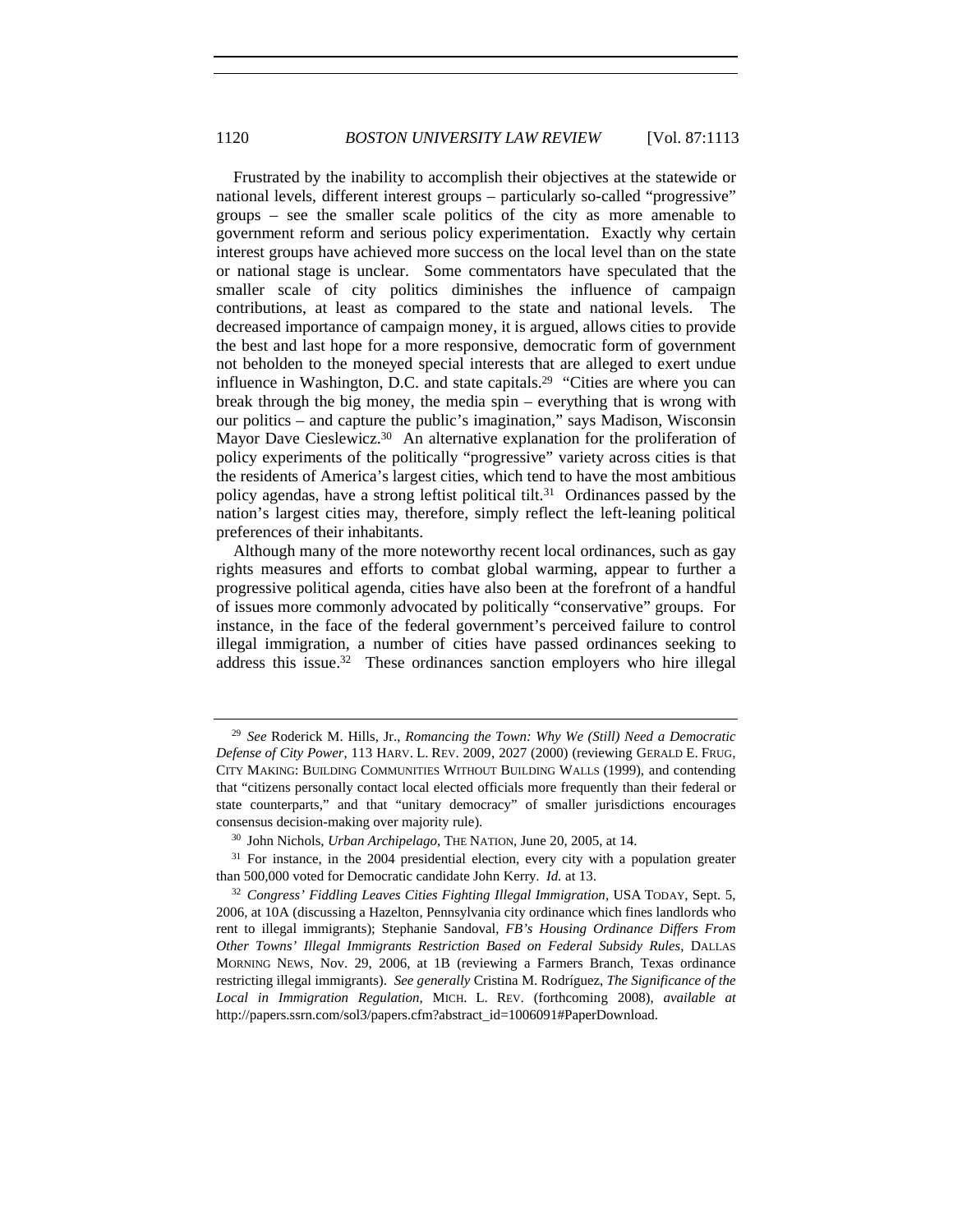immigrants and landlords who rent to them.<sup>33</sup> Cities around the country have also passed numerous ordinances seeking to tighten restrictions on sex offenders, some of which effectively banish offenders from the city limits.34 Like the progressives who feel left out of the statewide and national debates on issues like public health and global warming, political conservatives sometimes feel that their political preferences have a better chance of being heard and acted upon at the local level, particularly where the state legislature is controlled by more politically liberal forces. Thus, city policymaking does not necessarily tilt in any particular ideological direction. Even if "progressive" local policies predominate over "conservative" ones, however, it is in part because there are few large cities with politically conservative populations, and it is the larger American cities – with their stronger mayors and more professionalized city governments – that most often lead in policy innovation.

A large number of other innovative local measures are not easily pigeonholed into an ideological category like "progressive" or "conservative." Many innovative local ordinances are pragmatic attempts to respond to cityspecific, quality-of-life problems. In this vein, cities have imposed billboard restrictions,<sup>35</sup> regulated hours for jet skiing,<sup>36</sup> increased penalties for drunk driving,  $37$  limited the sale of spray paint,  $38$  and restricted the sale of

In part due to the substantial litigation costs Hazleton has accrued by defending its immigration ordinance in the federal courts, cities have lately reconsidered the wisdom of passing similar ordinances. *See* Ken Belson & Jill P. Capuzzo, *Towns Rethink Laws Against Illegal Immigrants*, N.Y. TIMES, Sept. 26, 2007, at A1.

<sup>34</sup> *See* Laura Mansnerus, *Zoning Laws That Bar Pedophiles Raise Concerns for Law Enforcers*, N.Y. TIMES, Nov. 27, 2006, at A1.

<sup>38</sup> *See* Sherwin-Williams Co. v. City of Los Angeles, 844 P.2d 534 (Cal. 1993) (holding aerosol ordinance not preempted by state law).

<sup>&</sup>lt;sup>33</sup> Hazleton, Pennsylvania's illegal immigration ordinance addressed both employers and landlords, and was recently invalidated as preempted by federal law by a federal district court in the leading case on this issue. *See* Lozano v. Hazleton, 496 F. Supp. 2d 477, 518, 532 (M.D. Pa. 2007). Hazleton has appealed the decision to the United States Court of Appeals for the Third Circuit. *See* Jill Whalen, *Hazleton Appeals Immigration-Law Decision*, SCRANTON TIMES-TRIB., Aug. 24, 2007. Because the primary preemption arguments made against local immigration regulations (such as Hazleton's) are based on federal, rather than state, law, I do not address these ordinances in detail in this Article.

<sup>35</sup> Scadron v. City of Des Plaines, 606 N.E.2d 1154 (1992) (upholding local limits on billboards).

<sup>36</sup> Miller v. Fabius Twp. Bd., 114 N.W.2d 205 (Mich. 1962); Weden v. San Juan County, 958 P.2d 273 (Wash. 1998).

<sup>37</sup> Simpson v. Municipality of Anchorage, 635 P.2d 1197 (Alaska Ct. App. 1981) (challenging city ordinance making it illegal to have BAC of greater than 0.10 when state law only allowed a presumption of drunk driving to be drawn from such a BAC level); City of Seattle v. Williams, 908 P.2d 359 (Wash. 1995) (striking down city ordinance establishing 0.08 as maximum legal blood-alcohol content ("BAC") for drivers whereas state law ceiling was 0.10).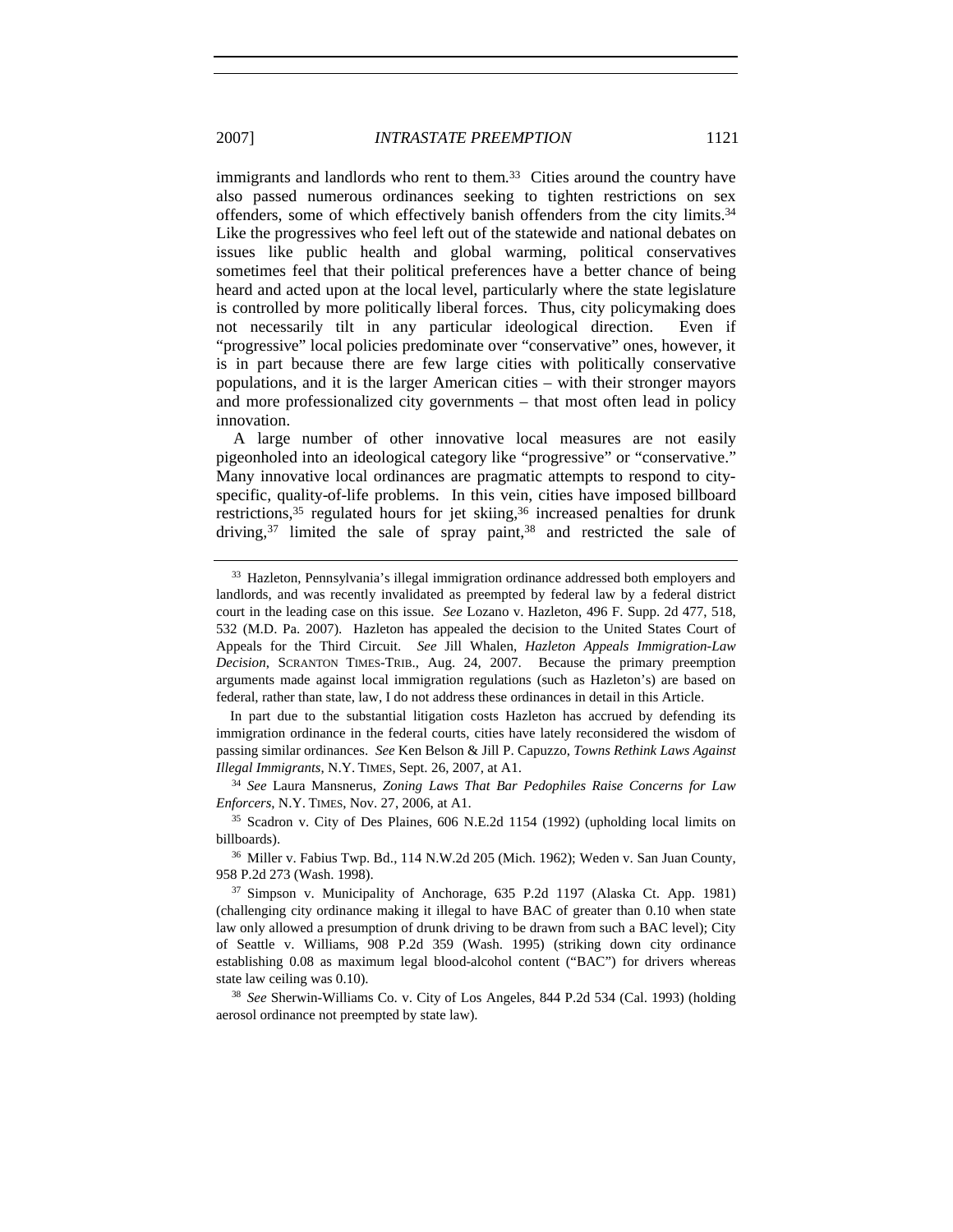fireworks,39 not so much in an attempt to influence national or statewide policy, but rather to address a local problem that the city is experiencing, or is bothered by, to a greater degree than the rest of the state.

There is a well-known darker side to local authority, however. Despite the many well-meaning and successful policy experiments cities have adopted in recent decades, it is widely acknowledged that municipalities sometimes use their power more to exclude undesirable persons and land uses than to engage in good-faith policy experimentation, often in an attempt to externalize certain social costs on to other communities. City bans on sex offenders are arguably examples of this phenomenon.<sup>40</sup> Municipal bans on trash disposal are another example.41 As I will explain in Part III, while implied preemption may at times be a "dark shadow" hovering over good-faith policy experimentation by cities, it can also limit cities' ability to use their lawmaking power for parochial or exclusionary ends.

### A. *The Old Regime of Dillon's Rule*

Preemption only occurs when two levels of government operate within the same sphere. For much of American history, while the state's sphere was large – indeed, nearly boundless<sup>42</sup> – the cities' scope of authority was narrow, as postulated in "Dillon's Rule." Named for John F. Dillon, the Iowa Supreme Court (later, federal circuit) judge who published an influential treatise on municipal corporations shortly after the Civil War, the eponymous rule held that local units of government were mere administrative conveniences of the state with no inherent lawmaking authority.43 Under Dillon's Rule, municipalities possessed only those powers indispensable to the purposes of their incorporation as well as any others expressly bestowed upon them by the

<sup>39</sup> Phantom of Clearwater, Inc. v. Pinellas County, 894 So. 2d 1011 (Fla. Dist. Ct. App. 2005) (maintaining that only a "limited conflict" existed between county fireworks ordinance and state statute, which could be severed from the remainder of the ordinance); Brown v. City of Yakima, 807 P.2d 353 (Wash. 1991) (holding Yakima fireworks ordinance not preempted by state statute).

<sup>40</sup> *See supra* note 34.

<sup>41</sup> *See infra* note 298.

<sup>42</sup> *See, e.g.*, Gangemi v. Berry, 134 A.2d 1, 5 (N.J. 1957) ("The American [state] legislatures 'have the same unlimited power in regard to legislation which resides in the British parliament, except where they are restrained by written constitutions. That must be conceded, I think, to be a fundamental principle in the political organizations of the American states.'" (quoting Thorpe v. Rutland & Burlington R.R., 27 Vt. 140, 142 (1854))).

<sup>43</sup> The Supreme Court endorsed Judge Dillon's rule, at least as a matter of federal constitutional law, in the landmark case of *Hunter v. City of Pittsburgh*, 207 U.S. 161 (1907), which held that there was no fundamental federal constitutional right to any form of local government. According to *Hunter*, cities were mere "political subdivisions" and "convenient agencies" that the state could abolish at will. *Id.* at 178.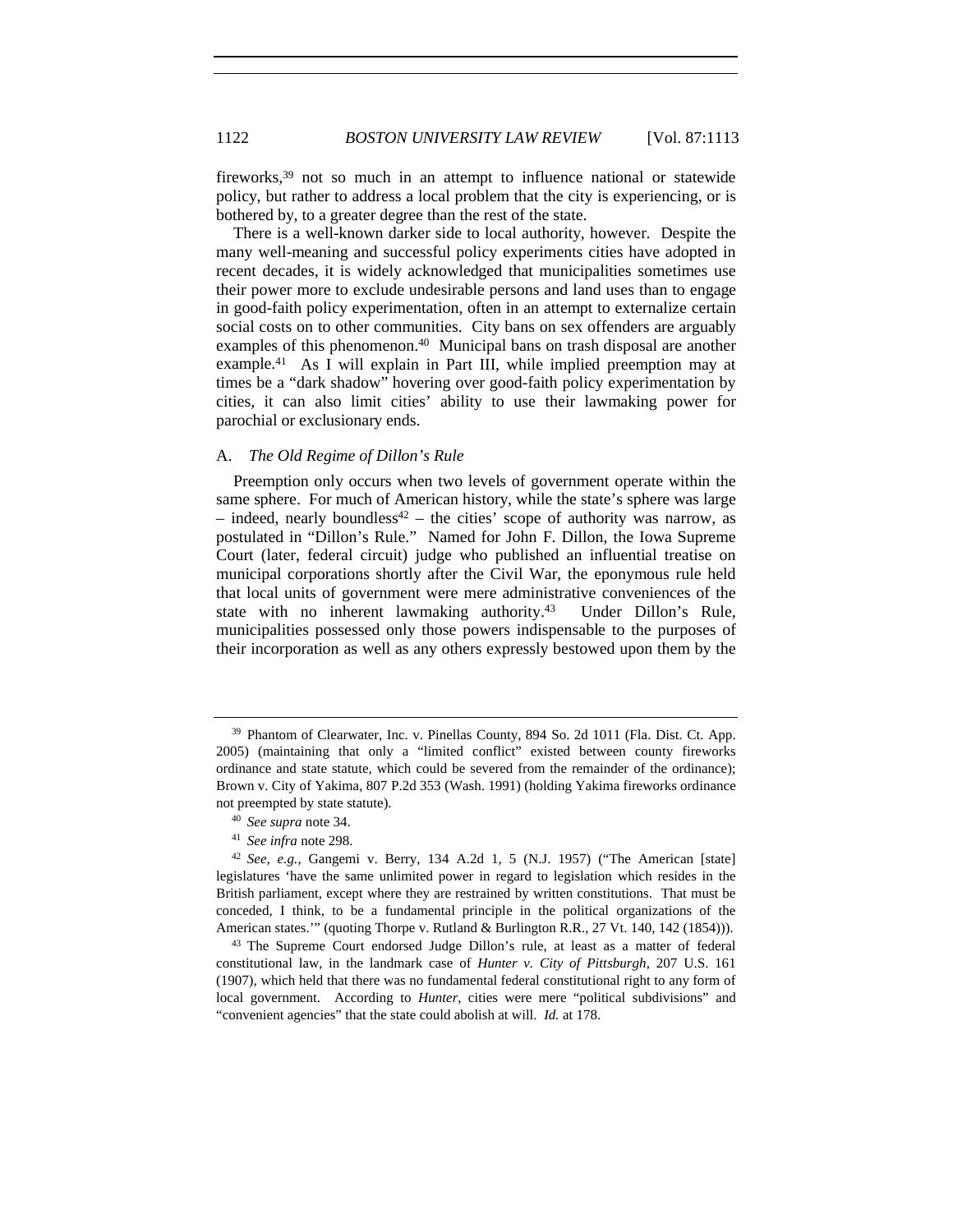state.44 In construing these powers, "[a]ny fair, reasonable doubt concerning the existence of power [was to be] resolved ... against the corporation." $45$ Similarly, counties possessed little or no lawmaking authority, but were instead considered administrative arms of the state government.46

Dillon's Rule, which gained wide acceptance among the legal and political elites of the mid- to late-nineteenth century, restricted local power to a narrow range of subjects. While municipalities possessed some policymaking authority in matters related to the essentials of their incorporation, they had no authority, in the absence of an express grant from the legislature, to exercise the state's police power.<sup>47</sup> Because express grants of broad authority to cities from the legislature were rare, and narrowly interpreted when given, there were few opportunities for cities to engage in substantive policymaking in a Dillon's Rule regime. As a result, state and local regulation rarely overlapped, and preemption was, therefore, only a remote possibility. While preemption was hypothetically possible in a Dillon's Rule regime – and only a handful of states still apply the rule to all of their cities $48$  – most challenges to city authority under Dillon's Rule were premised on the theory that the city had acted *ultra vires* – that is, beyond its meager lawmaking powers.<sup>49</sup>

 $47$  In a few states, particularly the New England states, whose participatory "township" form of government has been extolled (and romanticized) as far back as de Tocqueville, the state legislatures granted towns a substantial amount of authority, at least as compared to other municipalities of the era. *See* ALEXIS DE TOCQUEVILLE, DEMOCRACY IN AMERICA 66- 70 (8th ed. 1848). Even de Tocqueville, however, in praising the New England townships, remarked that their "sphere [of authority] is indeed small and limited." *Id.* at 65.

Judge Dillon recognized the New England towns' relatively broad powers in his treatise on municipal corporations, devoting two sections to them. *See* DILLON, *supra* note 44, §§ 11-12, 98 ("The towns are charged with the support of schools, the relief of the poor, the laying out and repair of highways, and are empowered to preserve peace and good order, maintain internal police, and direct and manage generally . . . their prudential affairs."). Dillon did not view the New England town's authority as problematic for his anti-localist thesis, however, because, as he noted, the town's powers had been specifically granted by state statute. *Id.*

<sup>48</sup> *See* discussion *infra* note 64.

<sup>49</sup> *See, e.g.*, Early Estates, Inc. v. Housing Bd. of Review of Providence, 174 A.2d 117 (R.I. 1961) (holding Providence's ordinance requiring hot water in residences *ultra vires* because state had granted city authority only to set minimum standards for conditions of

<sup>44</sup> 1 JOHN F. DILLON, THE LAW OF MUNICIPAL CORPORATIONS § 9b, at 93 (2d ed. 1873) ("[Municipalities] possess no powers or faculties not conferred upon them, either expressly or by fair implication, by the law which creates them . . . ."). For more on Dillon's Rule, which some courts refer to as the "Dillon Rule," *Bd. of Supervisors of Culpeper County v. Greengael, L.L.C.*, 626 S.E.2d 357, 368 n.9 (Va. 2006), see HENDRIK HARTOG, PUBLIC PROPERTY AND PRIVATE POWER 2-3 (1983); David J. Barron, *The Promise of Cooley's City: Traces of Local Constitutionalism*, 147 U. PA. L. REV. 487, 506-10 (1999); Frug, *supra* note 2, at 1109-13.

<sup>45</sup> DILLON, *supra* note 44, § 55, at 173.

<sup>46</sup> *See* BRIFFAULT & REYNOLDS, *supra* note 4, at 8.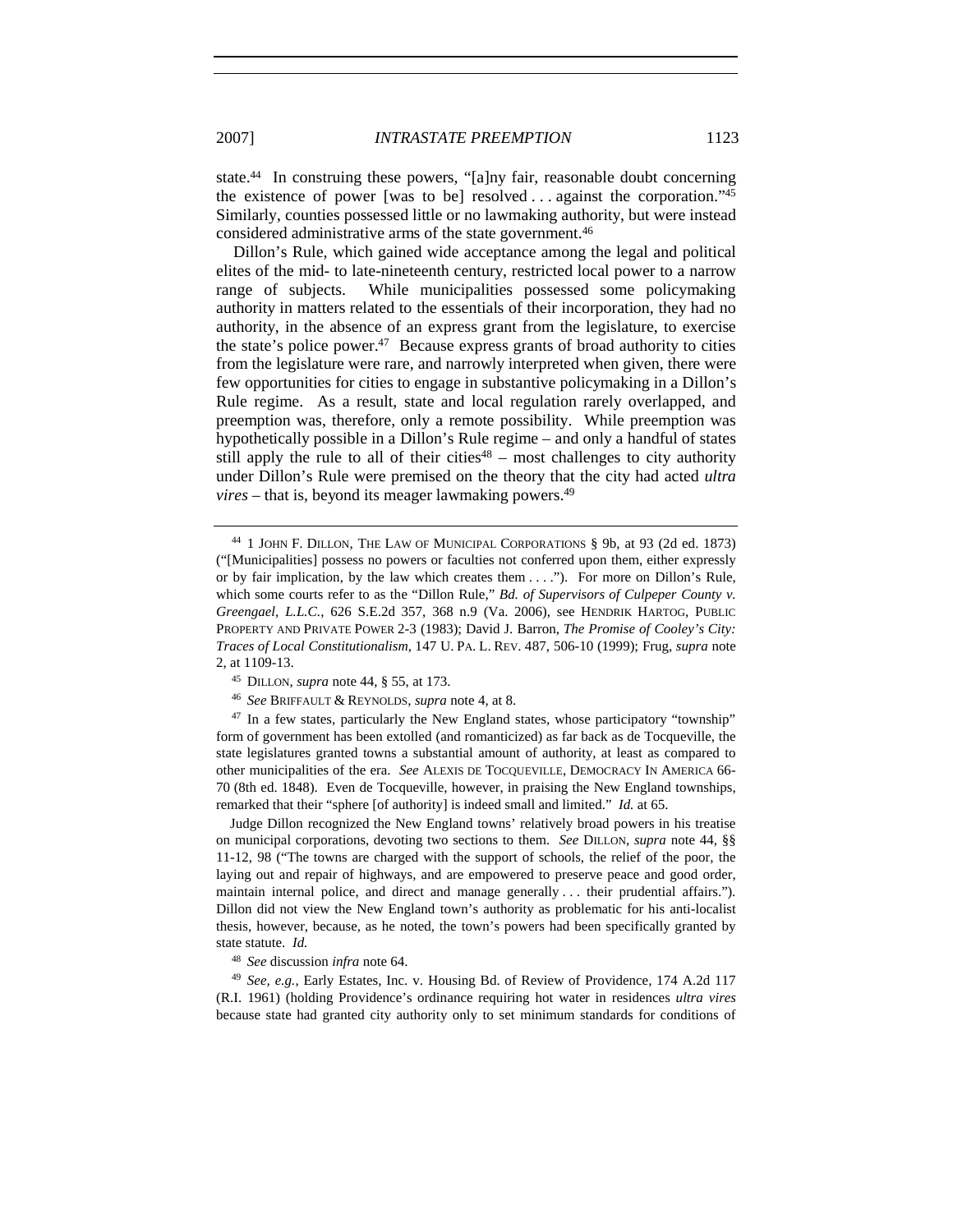## B. *The Emergence of Home Rule*

Dissatisfied with the scant authority Dillon's Rule provided, states gradually began to grant more substantive policymaking power – what came to be known as "home rule" – to their cities at the end of the nineteenth and beginning of the twentieth centuries. While "home rule" has taken on a wide variety of meanings in local government law, I use it to mean a system of state and local relations that gives some degree of permanent substantive lawmaking authority to localities beyond that which was provided by the traditional Dillon's Rule regime. The home-rule movement of the late nineteenth and early twentieth centuries has most commonly been described as a pro-democratic effort to increase local autonomy.50 Recently, Professor David Barron has questioned whether the early home-rule movement actually expanded local power in a meaningful way, arguing instead that home rule actually confined local power to a sphere less likely to interfere with business interests.<sup>51</sup> While it is beyond the scope of this Article to analyze thoroughly the differences between Professor Barron's revisionist version and the traditional account of home rule as a democracy-empowering movement, it suffices to say that the early home rule provisions at least nominally increased cities' organic policymaking authority beyond Dillon's Rule's meager grant. At the least, therefore, the early home-rule movement provided a foundation for the broader powers states would later bestow upon cities.

The earlier versions of home rule granted substantive lawmaking power to cities, but generally limited this authority to matters of "local" concern. When a city acted within the sphere of "local" concern, its actions were protected from state interference.<sup>52</sup> That is, even if the state legislature wanted to preempt a city ordinance that regulated a matter of "local" concern, it was prohibited from doing so, particularly if the state's home rule system was enshrined in the state's constitution. As a result, many early home-rule

<sup>52</sup> *See id.* at 2290.

buildings). In a more recent example from Virginia, which remains a Dillon's Rule state, Arlington County's decision to extend health benefits to unmarried "domestic partners" of county employees was challenged as invalid. Arlington County v. White, 528 S.E.2d 706, 709 (Va. 2000) (striking down the Arlington domestic partner benefits ordinance not on preemption grounds, but because the county's decision to treat domestic partners as "dependents" was *ultra vires*).

<sup>50</sup> *See, e.g.*, DALE KRANE ET AL., HOME RULE IN AMERICA: A FIFTY STATE HANDBOOK 11 (2001).

<sup>&</sup>lt;sup>51</sup> Barron argues that the early home-rule movement actually intended to confine local power to "a quasi-private sphere" even more effectively than Dillon's Rule. According to Barron, the early impetus for home rule came from conservative rich elites who sought to maintain a small-scale, low-tax privatized version of local government. Under a Dillon's Rule regime, cities could have their powers expanded provided that the state legislature so approved, whereas under the early home-rule regimes the rigidity of the newly established home rule actually served as a straitjacket, limiting an expansive use of civic power. Barron, *supra* note 13, at 2291-2300.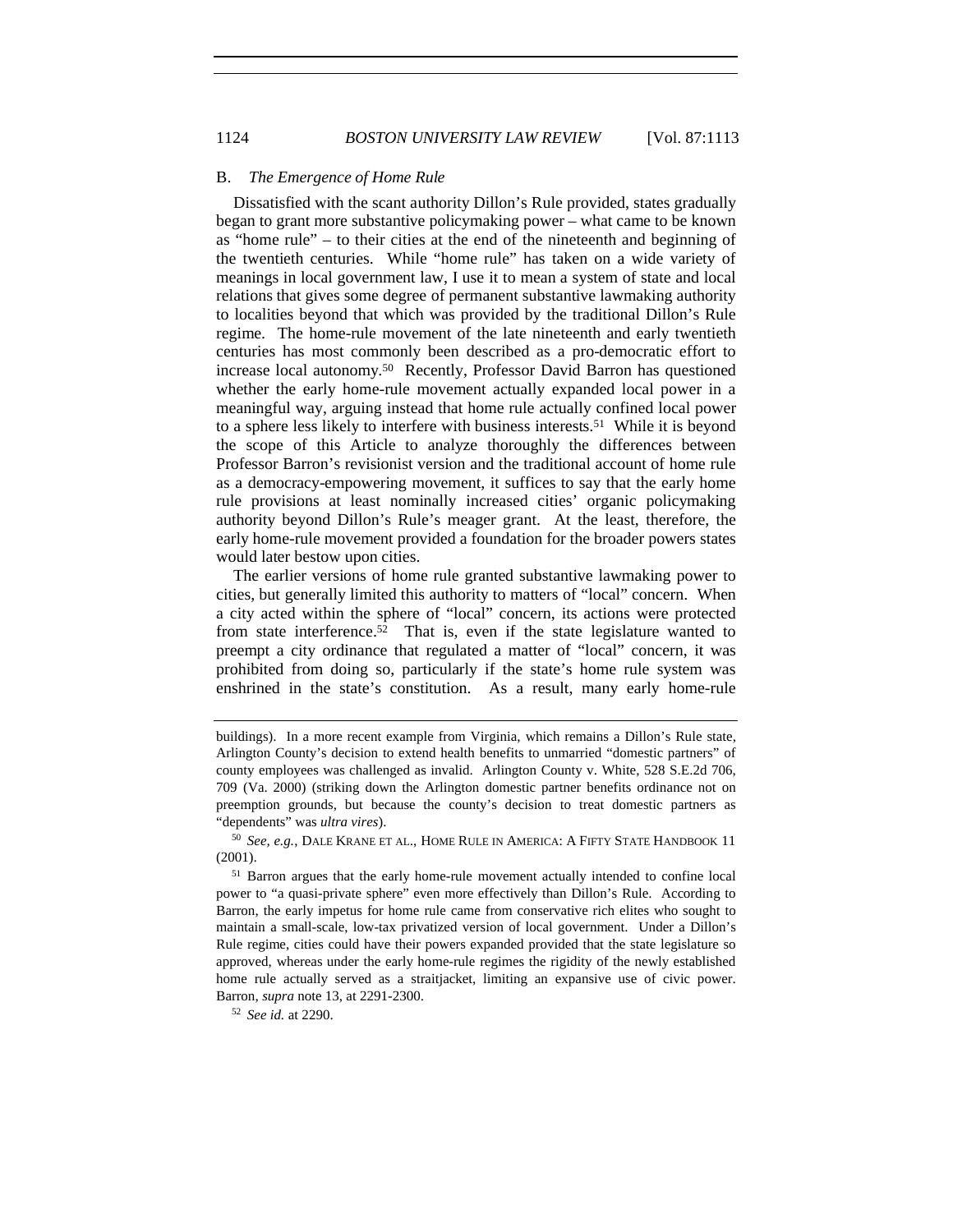regimes established essentially separate – and exclusive – sovereigns whose areas of authority did not overlap, thereby creating little potential for preemption.53 This earlier form of home rule came to be known as "imperio" because it established an "imperium in imperio," or a "government within a government."54 Under imperio home rule, state courts were the ultimate arbiters of city power because they had the power to interpret what is "local."55 Advocates of city power over time, however, grew increasingly frustrated with the state courts because judges often interpreted "local" quite narrowly, thereby severely limiting cities' policymaking authority.56 This frustration led to calls for further home rule reform that would more securely expand cities' lawmaking authority.<sup>57</sup>

In the 1950s and 1960s, a second wave of home rule reform sought to implement a more flexible and less formalistic method for distributing power to cities. Leading civic organizations such as the American Municipal Association ("AMA") and the National Municipal League ("NML") proposed home rule models that granted the "police power" to local governments, subject to denial of power in a particular substantive field by specific act of the state legislature.<sup>58</sup> The AMA and NML proposals differed significantly from the imperio approach in that they no longer required state courts to assess whether a particular matter was of "local" concern to determine whether municipal authority was valid. Rather, the new proposals presumed that cities would have any power the state possessed, unless the state legislature had exclusively reserved power over a particular subject matter to the state.<sup>59</sup> Not

<sup>53</sup> City of New Orleans v. Bd. of Comm'rs, 640 So. 2d 237, 242 (La. 1994) (stating that under the old system of home rule the city acted "without fear of the supervisory authority of the state government" so long as it acted in the "local" realm only).

<sup>54</sup> St. Louis v. W. Union Tel. Co., 149 U.S. 465, 468 (1893); *City of New Orleans*, 640 So. 2d at 241-42 (reviewing the "imperio" model of home rule); BRIFFAULT & REYNOLDS, *supra* note 4, at 282-83; Terrance Sandalow, *The Limits of Municipal Power Under Home Rule: A Role for the Courts*, 48 MINN. L. REV. 643, 660-61 (1964).

<sup>55</sup> *See* BRIFFAULT & REYNOLDS, *supra* note 4, at 282-83; Barron, *supra* note 13, at 2325- 26; Sandalow, *supra* note 54, at 660.

<sup>56</sup> *See* BRIFFAULT & REYNOLDS, *supra* note 4, at 282-83; Sandalow, *supra* note 54, at 685-92.

<sup>57</sup> *See* Sandalow, *supra* note 54, at 685-92.

<sup>58</sup> *See* JEFFERSON B. FORDHAM, AMERICAN MUNICIPAL ASSOCIATION, MODEL CONSTITUTIONAL PROVISIONS FOR MUNICIPAL HOME RULE (1953); NATIONAL MUNICIPAL LEAGUE, MODEL STATE CONSTITUTION § 8.02 (1968); *see also* BRIFFAULT & REYNOLDS, *supra* note 4, at 282-83; Barron, *supra* note 13, at 2325-27; Sandalow, *supra* note 54, at 685-92.

<sup>59</sup> The NML model slightly enhanced the protection afforded to local governments provided by the AMA model in that the NML model required the state legislature to deny municipal power only by general law; some states that have adopted the NML model have interpreted it to require *express* denial of a certain power by the state legislature. *See City of New Orleans*, 640 So. 2d at 243 (comparing both models). Many states with legislative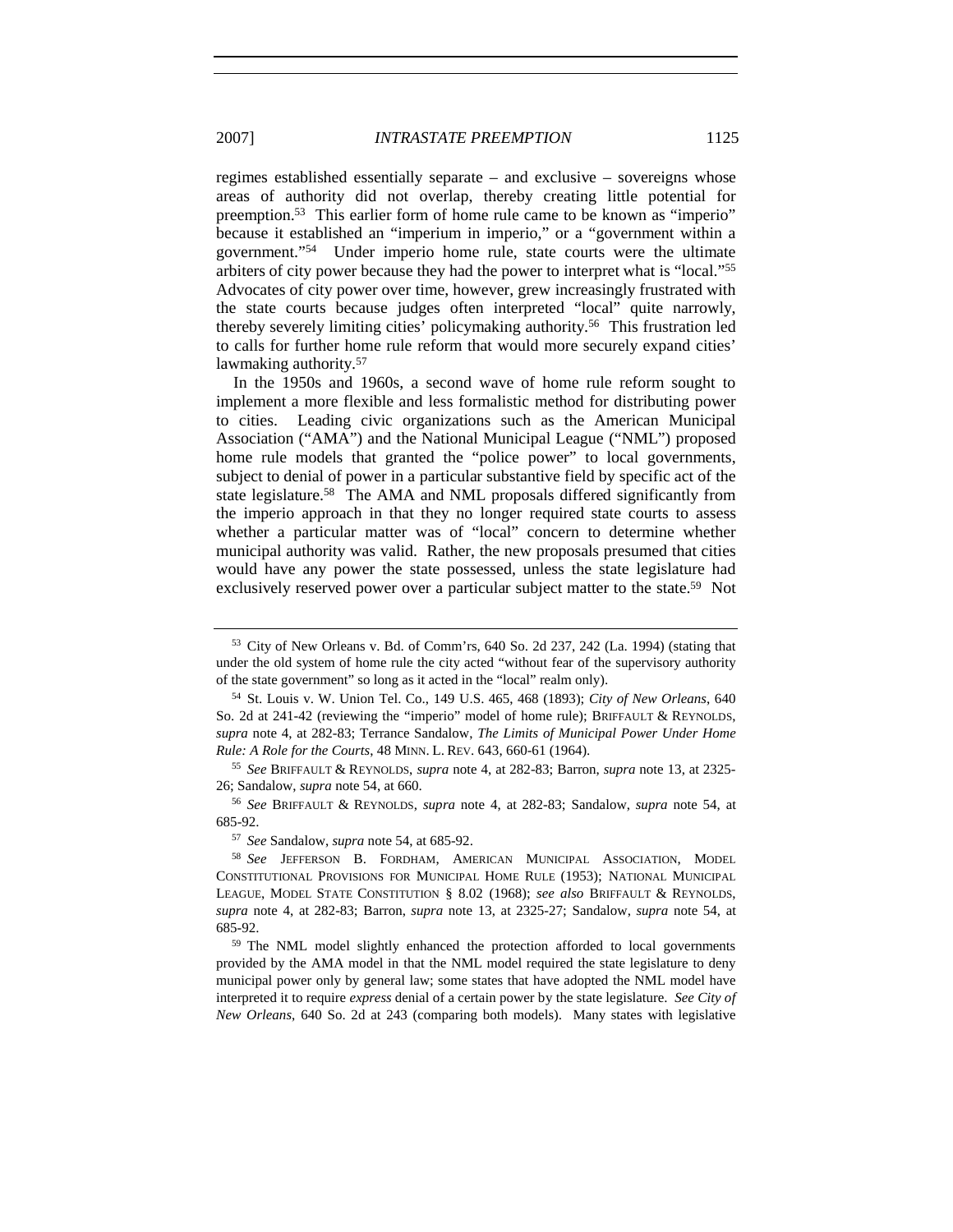having to worry about confining their policymaking to some ambiguous "local" sphere, cities would thus have greatly expanded opportunities to make policy. In large part because they intended to substitute the legislature for the judiciary as the primary adjudicator of the extent of home rule powers, the AMA/NML approaches came to be known as "legislative" home rule.<sup>60</sup>

Legislative home rule, which has become the majority approach,  $61$  vastly expanded the areas in which municipalities could govern, creating the potential for much greater overlap between state and local legislation. Whereas the inquiry as to whether a city had the power to pass a particular ordinance was a logical predicate of the preemption question in an imperio state, the issues of city power and preemption merge in a purely legislative home rule system insofar as the state's grant of power to a city is conditioned upon the city not passing an ordinance "in conflict with state law."62 Hence, an ordinance conflicting with state law is necessarily *ultra vires* in a legislative home rule system because it lies outside the grant of authority to the city. The courts settle the critical question of whether a local ordinance conflicts with state law through the doctrine of preemption, including implied preemption. Thus, despite the second-wave home-rule reformers' intent to remove the responsibility for deciding the scope of local authority from the judiciary, legislative home rule traded the much-criticized judicial role of determining whether a subject matter was properly "local" for the equally controversial task of applying the doctrine of preemption.

The result of the past 125 years of home rule evolution is a patchwork of approaches to local authority across the 50 states.<sup>63</sup> While a few states retain Dillon's Rule,<sup>64</sup> most states now have at least some version of legislative home

<sup>61</sup> *See infra* note 65.

home rule have, nonetheless, expressly reserved the broad and vaguely defined area of "private law" – which is often interpreted to include the law of contracts, property, torts, and family relations – to the state. *See generally* Gary T. Schwartz, *The Logic of Home Rule and the Private Law Exception*, 20 UCLA L. REV. 671 (1973). Because the area of "private law" is so broad that it might swallow cities' home rule authority, many states allow municipal encroachments into this area so long as they are incidental to the exercise of an independent city power. *See* City of Atlanta v. McKinney, 454 S.E.2d 517, 520 (Ga. 1995); New Mexicans for Free Enter. v. City of Santa Fe, 126 P.3d 1149, 1160-64 (N.M. Ct. App. 2005). The private law exception is a primary reason cities' efforts to extend marriage to gays were invalidated. Schragger, *supra* note 24, at 155.

<sup>60</sup> *See* BRIFFAULT & REYNOLDS, *supra* note 4, at 282-83.

<sup>62</sup> *See, e.g.*, FLA. CONST. art. VIII, § 1 ("Counties . . . shall have all powers of local selfgovernment not inconsistent with general law . . . .").

<sup>63</sup> BRIFFAULT & REYNOLDS, *supra* note 4, at 283; George D. Vaubel, *Toward Principles of State Restraint upon the Exercise of Municipal Power in Home Rule*, 20 STETSON L. REV. 845, 871-72 (1991).

<sup>64</sup> Because of the diversity of approaches to local authority among the states – some states, for instance, apply Dillon's Rule to most cities but not to a select few – it is difficult to get a precise count. Virginia and Vermont are the states that perhaps most clearly retain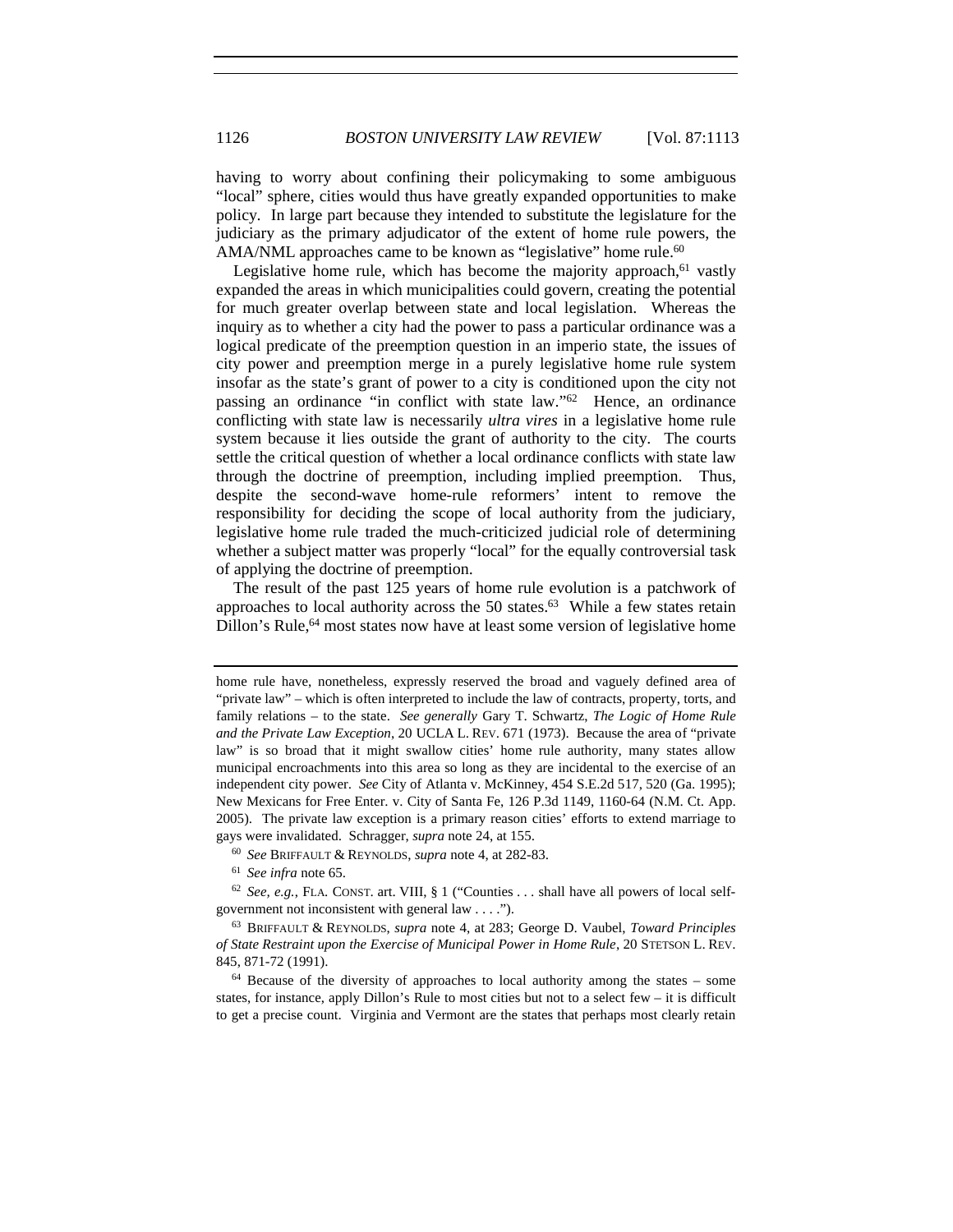rule, in which the state legislature has significant authority to preempt local ordinances.65 Moreover, even in states that are commonly considered imperio regimes, it is now widely acknowledged that there are matters of mixed "local/statewide" concern in which both the state and city may legislate, thus raising the possibility of preemption in the mixed sphere.<sup>66</sup> As a result, preemption – particularly, implied preemption – has become the primary battleground for determining the parameters of local authority in modern home-rule regimes.

#### C. *Competing Normative Assessments of Home Rule*

#### 1. Justifications for Home Rule

Home rule's steady expansion throughout the United States since the late nineteenth century demonstrates the widespread popularity of local autonomy. Going back at least as far as Alexis de Tocqueville, political and legal theorists have expounded upon the benefits offered by meaningful local government.<sup>67</sup> At the risk of oversimplification, the arguments made in favor of enhanced city power can be distilled into two strains. The first argument extols cities as

<sup>65</sup> Just as it is difficult to provide a precise count of Dillon's Rule states, so is it difficult to count accurately home-rule states. *Compare* BRIFFAULT & REYNOLDS, *supra* note 4, at 268 (finding that as of 1990, 48 states had some form of home rule for at least some cities and 37 states had some form of county home rule), *with* KRANE ET AL., *supra* note 50, at 14 (finding that 45 states have home rule regimes) (citing Timothy D. Mead, *Federalism and State Law: Legal Factors Constraining and Facilitating Local Initiatives*, *in* HANDBOOK OF LOCAL GOVERNMENT ADMINISTRATION 31, 36 (John J. Gargan ed., 1997)). It is even more difficult to offer a precise head count of imperio versus legislative states. Professor Timothy Mead counts 26 legislative states and 19 imperio states, Mead, *supra*, while David Barron has observed that "very few state[s]" have imperio regimes. David J. Barron, *A Localist Critique of the New Federalism*, 51 DUKE L.J. 377, 392 (2001).

<sup>66</sup> Colorado, for instance, is often considered one of the strongest imperio states in terms of the immunity it provides to city ordinances concerning "local" affairs. Nonetheless, even in Colorado, implied preemption arises when the matter in dispute is of a mixed statewide / local nature. *See, e.g.*, City of Northglenn v. Ibarra, 62 P.3d 151, 155 (Colo. 2003).

<sup>67</sup> DE TOCQUEVILLE, *supra* note 47 (extolling the virtues of the New England township); *supra* notes 29-30 and accompanying text; *see also* JOHN STUART MILL, CONSIDERATIONS ON REPRESENTATIVE GOVERNMENT (1890), *reprinted in* ON LIBERTY AND OTHER ESSAYS 205, 411-12 (John Gray ed., 1991).

Dillon's Rule. *See supra* note 49 (discussing Virginia as clearly retaining Dillon's Rule); *see also In re* Ball Mountain Dam Hydroelectric Project, 576 A.2d 124, 126 (Vt. 1990). Three other states – Alabama, New Hampshire, and Nevada – treat localities slightly less harshly than the old-fashioned Dillon's Rule, but provide limited home rule only for certain jurisdictions, and are therefore sometimes also referred to as Dillon's Rule states. *See*  KRANE ET AL., *supra* note 50, at 24-25 (discussing Alabama's lack of meaningful home rule); *id.* at 270 ("Nevada . . . continues to be[] a classic Dillon's Rule state."); *id.* at 278 ("New Hampshire is not legally a home rule state . . . ."). Arkansas has home rule for counties but applies Dillon's Rule to cities. *Id.* at 50.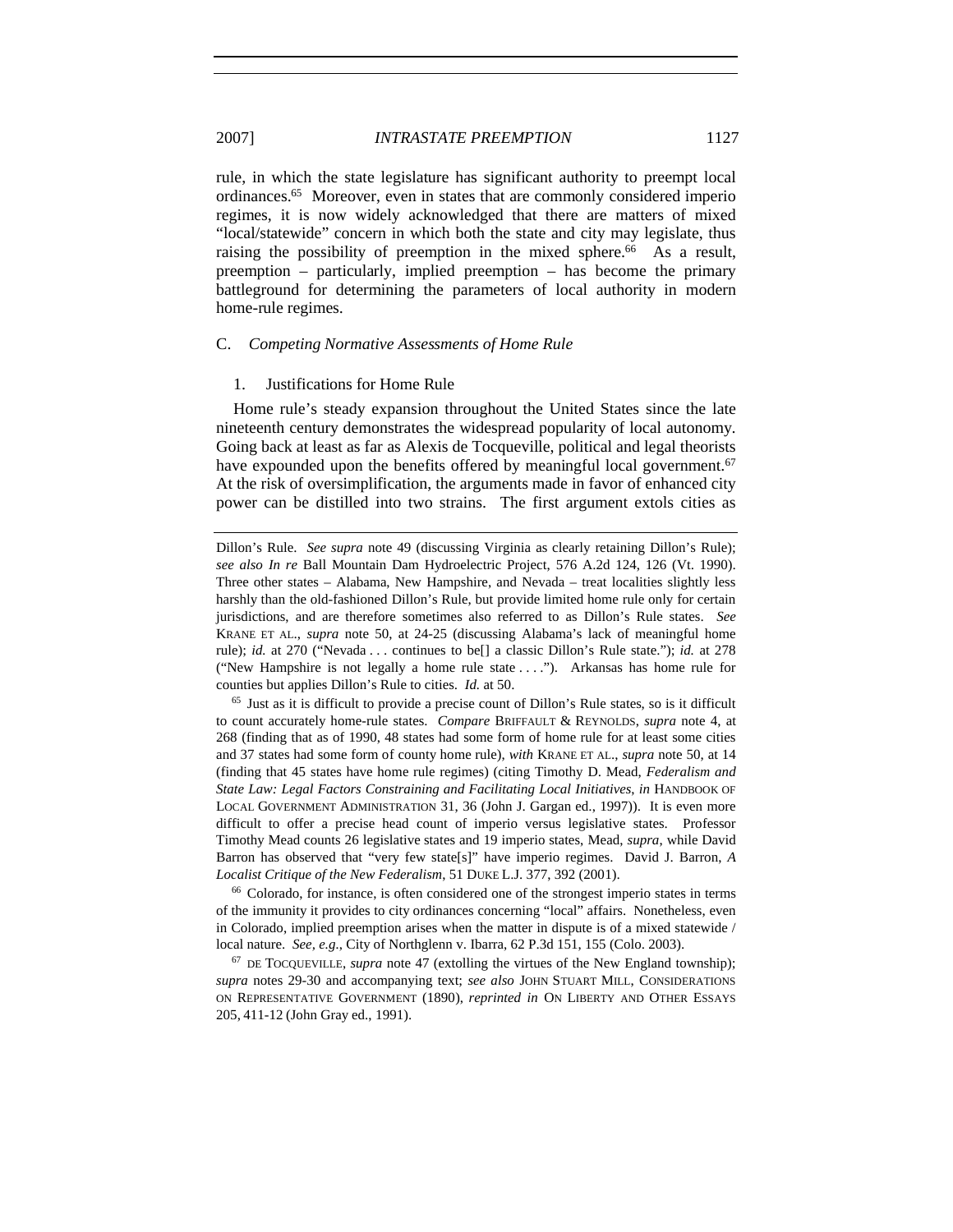"laboratories" for policy experiments. Under this view, the more devolved power the better, as local units of government can adopt different policies to better reflect the needs or political values of their constituents. Having a large number of cities allows policy innovation that would never occur if all policymaking took place only on the state and federal levels alone.

The second major argument in favor of home rule is the communitarian or democracy-building argument. This school of thought promotes home rule because of the unique educational benefits and heightened civic participation that, in its view, only local government can provide and foster.68 Empowering local government, it is said, enables public participation and the creation of a sense of community in a way that is impossible at the state or national level.<sup>69</sup> The communitarian argument, which can be traced loosely to de Tocqueville, expects citizens to be more interested in local politics than they are in state or national affairs, as well as better able to access and influence their local officials.70 Communitarians view the geographical proximity of local government – as opposed to the more distant state and national capitals – as essential to the establishment and strengthening of organic community ties.<sup>71</sup>

The pro-experimentation and communitarian arguments for home rule are not necessarily in tension. Cities may be incubators of new and interesting policies precisely because of the heightened citizen involvement and decreased influence of special interest groups that only local government allows.72 Moreover, the subscribers to each of these schools of thought likely favor strong local power, as it provides more opportunity for cities to innovate as

<sup>68</sup> Indeed, theorists like de Tocqueville and John Stuart Mill have argued that local government can serve as an essential "school" for preparing persons to be citizens in a democracy. *See* DE TOCQUEVILLE, *supra* note 47, at 60 ("Municipal institutions are to liberty what primary schools are to science; they bring it within the people's reach, they teach men how to use and how to enjoy it."); MILL, *supra* note 67, at 413 (explaining how local government can serve the function of "political education" to the "lower grade in society" likely to occupy positions in it).

<sup>69</sup> Gerald Frug is a well-known advocate of this school of thought. *See generally*  GERALD FRUG, CITY MAKING: BUILDING COMMUNITIES WITHOUT BUILDING WALLS (1999); Frug, *supra* note 2, at 1120-49. In his review of *City Making*, Rick Hills offers a description of four "democratic advantages" small local government might offer: 1) agendas that are tightly constrained to issues that are likely to be of intense concern to local residents; 2) an increase in the ratio of elected officials to voters, thereby ensuring that larger numbers of citizens have direct experience in government; 3) a reduction in the costs of political campaigns; and 4) the promotion of "what Jane Mansbridge refers to as 'unitary democracy' – a form of politics stressing rule by consensus rather than majority, face-to-face contact rather than secret ballot, and equal respect rather than equal protection of interests." Hills, *supra* note 29, at 2026-28 (citing JANE J. MANSBRIDGE, BEYOND ADVERSARY DEMOCRACY 23-25 (1980)).

<sup>70</sup> *See* DE TOCQUEVILLE, *supra* note 47, at 66-70.

<sup>71</sup> *See* Hills, *supra* note 29, at 2027.

<sup>72</sup> *See* text accompanying notes 29-31.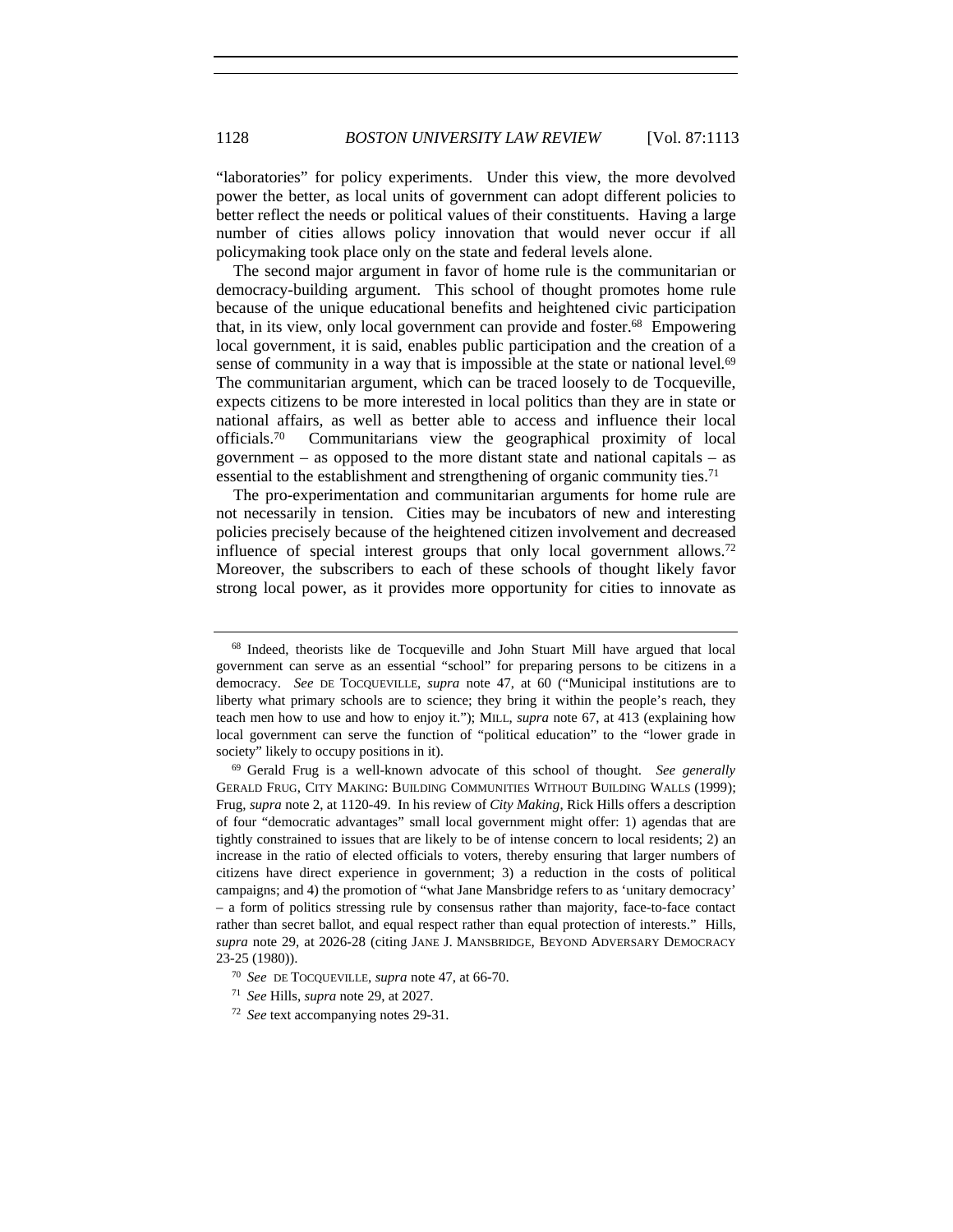well as more of a reason for citizens to care about local government. Despite the arguments' significant overlap, however, the innovation argument presents a more compelling justification for home rule, and will serve as a normative touchstone for my discussion of preemption.

Home rule allows cities to experiment with new and interesting policies that, for whatever reason, the state and federal governments may be unprepared or politically unable to adopt. If and when these policies "work," they may percolate both out (to other cities) and up (to other levels of government – whether state or federal). City experimentation is an essential component of what, in the federalism context, Rick Hills has described as "political entrepreneurship."73 Cities often lead in setting policy that Congressmen and state legislators have failed to address, whether due to greater policy risk aversion or fear of offending entrenched and well-financed interest groups that wield significant influence.<sup>74</sup> Once a city or a number of cities have put an issue on the nation's policy agenda, however, Congress or state legislatures may feel more compelled to address it.<sup>75</sup> Cities, therefore, can serve as a "destabilizing" force in state and national policy debates, disrupting the state legislative and Congressional stasis on policy matters of significance.76 Even if Congress and/or the statehouses continue to avoid an issue, other cities may decide to take action after assessing the first city's experiment.

Even when a city's new policy is of no instructive use to the rest of the state or nation, it can nonetheless provide a level of regulation or government service more finely tailored to a particular city's needs and political preferences. For example, in an effort to crack down on graffiti, Los Angeles placed stricter restrictions on the sale of aerosol paint than those provided by state law.77 As part of the same effort, Los Angeles placed restrictions on the sale of broad-tipped marker pens, another source of graffiti which state law had not theretofore restricted.78 Assuming the (admittedly unlikely) scenario that no other city in California or the nation had a graffiti problem as bad as that of Los Angeles, the city's anti-graffiti ordinance was still potentially socially beneficial in that it attempted alleviate a problem unique to Los Angeles, or a problem that bothered inhabitants of Los Angeles more than those of other cities. Therefore, even when it does not percolate out or up, a local policy experiment can still benefit the residents of the city that adopts it.

<sup>73</sup> Roderick M. Hills, Jr., *Against Preemption: How Federalism Can Improve the National Legislative Process*, 82 N.Y.U. L. REV. 1, 21 (2007).

<sup>74</sup> *Id.* at 19; *see also* Einer R. Elhauge, *Does Interest Group Theory Justify More Intrusive Judicial Review?*, 101 YALE L.J. 31, 35-36, 49 (1991) (explaining ways in which interest groups influence legislation).

<sup>75</sup> Hills, *supra* note 73, at 21.

<sup>76</sup> *Cf.* Charles F. Sabel & William H. Simon, *Destabilization Rights: How Public Law Litigation Succeeds*, 117 HARV. L. REV. 1015 (2004).

<sup>77</sup> Sherwin-Williams Co. v. City of Los Angeles, 844 P.2d 534 (Cal. 1993).

<sup>78</sup> *Id.*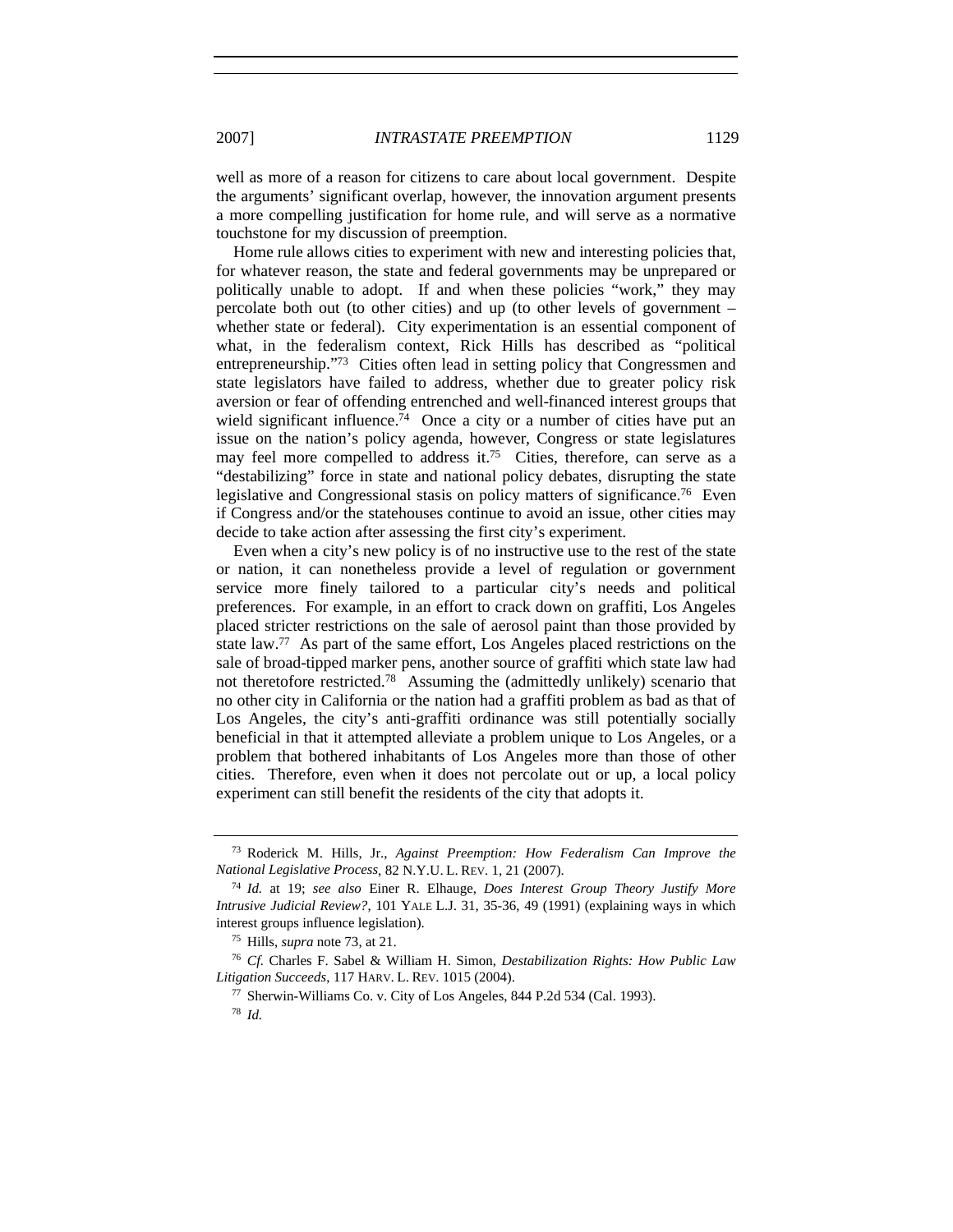In contrast to the innovation rationale for robust home rule, the communitarian/democracy-building argument is overbroad insofar as it envisions a New England-style town democracy, which is hardly the case in large American cities with populations in the millions or hundreds of thousands. It is possible that citizens in, say, New York City, a city of eight million people, feel just as disconnected from their municipal government as other citizens feel disconnected from their state and federal governments (as of the 2000 census, New York City's population of 8,008,278 exceeded the population of all but 11 states).<sup>79</sup> Nonetheless, it is often the largest cities – such as New York, San Francisco, and Chicago – that offer the most significant innovations in public policy, even though a communitarian might expect citizens in these large cities to be democratically disengaged. The argument that stronger local government instills in citizens a sense of community is also difficult to prove, and is perhaps belied by Americans' exceptional mobility.<sup>80</sup> Further, Americans tend to be more aware of national politics than local politics, and vote in national elections (or elections in which at least a portion of the vote is for federal office) at much higher rates than they vote in purely local elections.81

Moreover, the policy experimentation case for home rule is broad enough to embrace the communitarian argument for local authority without depending on it. It may well be that cities pass ordinances on issues that neither the state nor federal governments address because local government is closer to its voters and more responsive to their will. On the other hand, even if this were not the case – assume that an autocrat governed each city undemocratically and different local policies reflected only the differing visions of the autocrats  $82$ policy experimentation would still be of value for two reasons. First, cities could serve as policy incubators for the states and the federal governments, even if their new policies did not necessarily represent the views of their inhabitants. Second, at least at the margins, people could be expected to move to cities that offered their preferred package of local policies, thereby increasing social utility even if political participation is nonexistent.

Professor Charles Tiebout most famously articulated the view that citizens are likely to "vote with their feet" in choosing where to live. Tiebout

<sup>79</sup> *See* U.S. CENSUS BUREAU, *Ranking Tables for States: Population in 2000 and Population Change from 1990 to 2000*, *in* CENSUS 2000 (2001), *available at*  http://www.census.gov/population/cen2000/phc-t2/tab01.pdf; *see also* U.S. CENSUS BUREAU, *Ranking Tables for Incorporated Places of 100,000 or More: 1990 and 2000*, *in*  CENSUS 2000, *supra*, *available at* http://www.census.gov/population/cen2000/phct5/tab02.pdf.

<sup>80</sup> *See* Todd E. Pettys, *The Mobility Paradox*, 92 GEO. L.J. 481, 489-97 (2004).

<sup>81</sup> *See* Gerald M. Feige, Comment, *Refining the Vote: Suggested Amendments to the Help America Vote Act's Provisional Balloting Standards*, 110 PENN ST. L. REV. 449, 462 (2005).

<sup>&</sup>lt;sup>82</sup> Of course, even autocrats are likely to feel compelled to bend to popular will to some degree. *See* Benjamin Toronto Davis, *Constitutional Adjudication*, 19 UTAH B.J. 22, 24 (2006).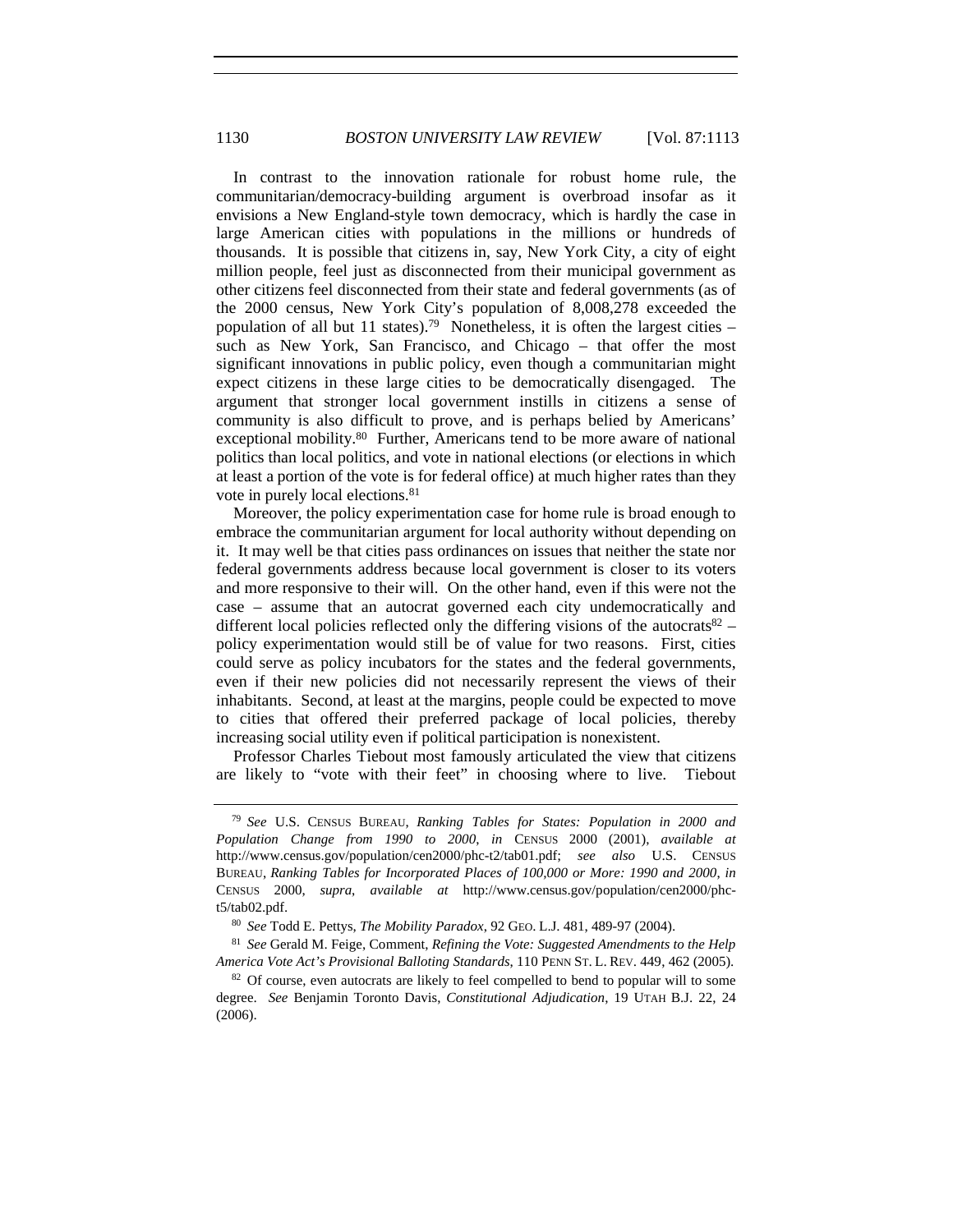postulated that under a certain set of strong assumptions, "consumer-voters" would express their preferences for taxation and public services by moving to the local jurisdiction, or "firm," that offered them the best package.83 Voters preferring (and willing to pay for) a high level of government services  $-e.g.,$ well-funded schools, parks, and public libraries – would move to cities that offered a high-tax, high-service package; voters preferring a more minimal level of government would move to jurisdictions with lower taxes and fewer services. While Tiebout's theory is predicated on a number of highly stylized assumptions, $84$  such as a lack of externalities in city services and full mobility of consumer-voters, empirical analyses have demonstrated that in metropolitan areas with a large number of municipalities, his theory helps explain residential choices.85

Further, while Tiebout's work focused on bread-and-butter issues like taxes and traditional local government services, his theory could be expanded to include consideration of more ideologically motivated, less pragmatic city policies like gay rights and "living wage" ordinances. A "consumer-voter" may be attracted to a city because of its policies in these less traditional areas of municipal regulation even if such policies provide him with no tangible benefit. For instance, a heterosexual person may greatly value living in a city that offers expanded civil rights to gays and lesbians, both because he receives psychic benefits from knowing that his community provides greater rights to gays and lesbians and because he wishes to signal to others that he is particularly tolerant of gays and lesbians. Similarly, a wealthy doctor may greatly value living in a community that has passed a "living wage" ordinance because he too may receive a psychic benefit from knowing that his community engages in local redistribution, and he also may wish to signal his altruistic characteristics to others by choosing to reside in such a community.86 In the latter example, the doctor may prefer to select a local government that offers extensive redistributive programs even if that means he pays higher taxes, so long as the psychic benefits of the programs outweigh any increased "pain" he experiences from higher taxes. Robust local authority, therefore, offers citizens not just a greater selection of bread-and-butter services and tax

<sup>83</sup> Charles M. Tiebout, *A Pure Theory of Local Expenditures*, 64 J. POL. ECON. 416, 418 (1956).

<sup>84</sup> *Id.* at 419 (listing seven assumptions); *see also* Clayton P. Gillette, *Local Redistribution, Living Wage Ordinances, and Judicial Intervention*, 101 NW. U. L. REV. 1057, 1071-72 & n.61 (2007) (explaining limitations of Tiebout's theory).

<sup>85</sup> *See* Vicki Been, *"Exit" as a Constraint on Land Use Exactions: Rethinking the Unconstitutional Conditions Doctrine*, 91 COLUM. L. REV. 473, 520-21 (1991) (discussing empirical evidence that somewhat validates Tiebout's Theory).

<sup>86</sup> *See* Gillette, *supra* note 84, at 1072-73 (using "spatial theory" to explain why well-off residents may support local redistributive policies).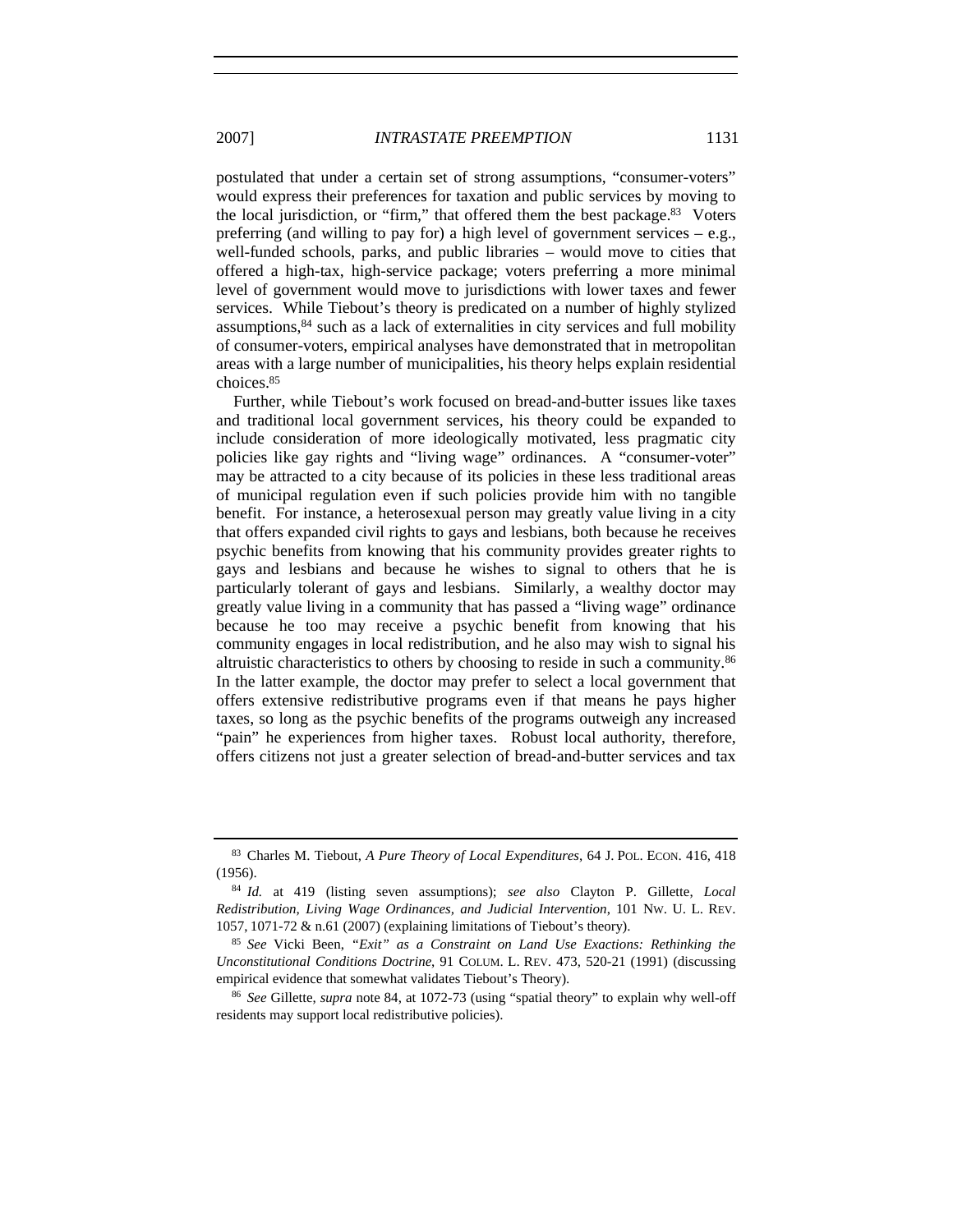packages but also a more extensive menu of communities to embrace for political or ideological reasons.87

# 2. Criticisms of Home Rule

The academic debate concerning the value of home rule focuses not just on its purported justifications, but also on its widely recognized flaws. Critics have decried home rule for encouraging parochialism, isolation, and segregation. By granting units of local government more substantive powers, the criticism goes, states only enable localites – particularly well-heeled suburbs – to better pursue their selfish motives. Desiring to keep property taxes low and exclude social "undesirables," municipalities often engage in exclusionary zoning, isolating the poor (and often racial and ethnic minorities) in decaying urban cores or in a few low-income, low-service cities within the region.88 By spreading policymaking authority among multiple jurisdictions, home rule may create a "race to the bottom" in which cities compete to secure jobs and tax revenue by slashing corporate taxes or too readily permitting development, thereby exacerbating suburban sprawl.<sup>89</sup> With regard to

<sup>89</sup> *See* Frank S. Alexander, *Inherent Tensions Between Home Rule and Regional Planning*, 35 WAKE FOREST L. REV. 539, 551 (2000) ("The ability of the state . . . to address the problems being posed by urban sprawl runs directly into [the] fragmented allocation of

<sup>&</sup>lt;sup>87</sup> In this sense, the experimentation argument also subsumes the communitarian argument insofar as the participatory nature of local government may be a factor that attracts "consumer-voters" to a particular municipality. *See, e.g.*, Gabrielle Glaser, *Portland Offers Plenty for Older Adults*, THE OREGONIAN, Oct. 2, 2007 (speculating that Portland, Oregon's "civic-minded" reputation attracts new residents). Consumer-voters who care less about community involvement may seek out cities that offer fewer opportunities for local democratic decision-making.

<sup>88</sup> *See* So. Burlington County NAACP v. Twp. of Mt. Laurel, 336 A.2d 713, 723 (N.J. 1975) (stating that in developing municipalities "[a]lmost every one acts solely in its own selfish and parochial interest and in effect builds a wall around itself to keep out those people or entities not adding favorably to the tax base, despite the location of the municipality or the demand for varied kinds of housing"); Sheryll D. Cashin, *Localism, Self-Interest, and the Tyranny of the Favored Quarter: Addressing the Barriers to New Regionalism*, 88 GEO. L.J. 1985, 2016 (2000) ("[T]he desire for lower taxes and avoidance of the redistributive outlays of larger, older cities and the desire for racial exclusion are the two factors most prominently identified by researchers for the formation of new local governments."); Richard Thompson Ford, *Beyond Borders: A Partial Response to Richard Briffault*, 48 STAN. L. REV. 1173, 1183 (1996) ("Too often local citizens are united . . . only by their shared disdain for the poor or for minority groups. [Local] 'autonomy' signifies the effort to fence out those who threaten their homogenous lifestyles or those who threaten to consume more in services than they pay in taxes . . . ."); Hills, *supra* note 29, at 2009 (explaining that critics of home rule believe "local governments are less like Athens and more like Mount Laurel: rather than promoting deliberation about public affairs, they promote anxious efforts by the suburban middle class to pursue low taxes, high property values, and homogenous neighborhoods through exclusionary zoning").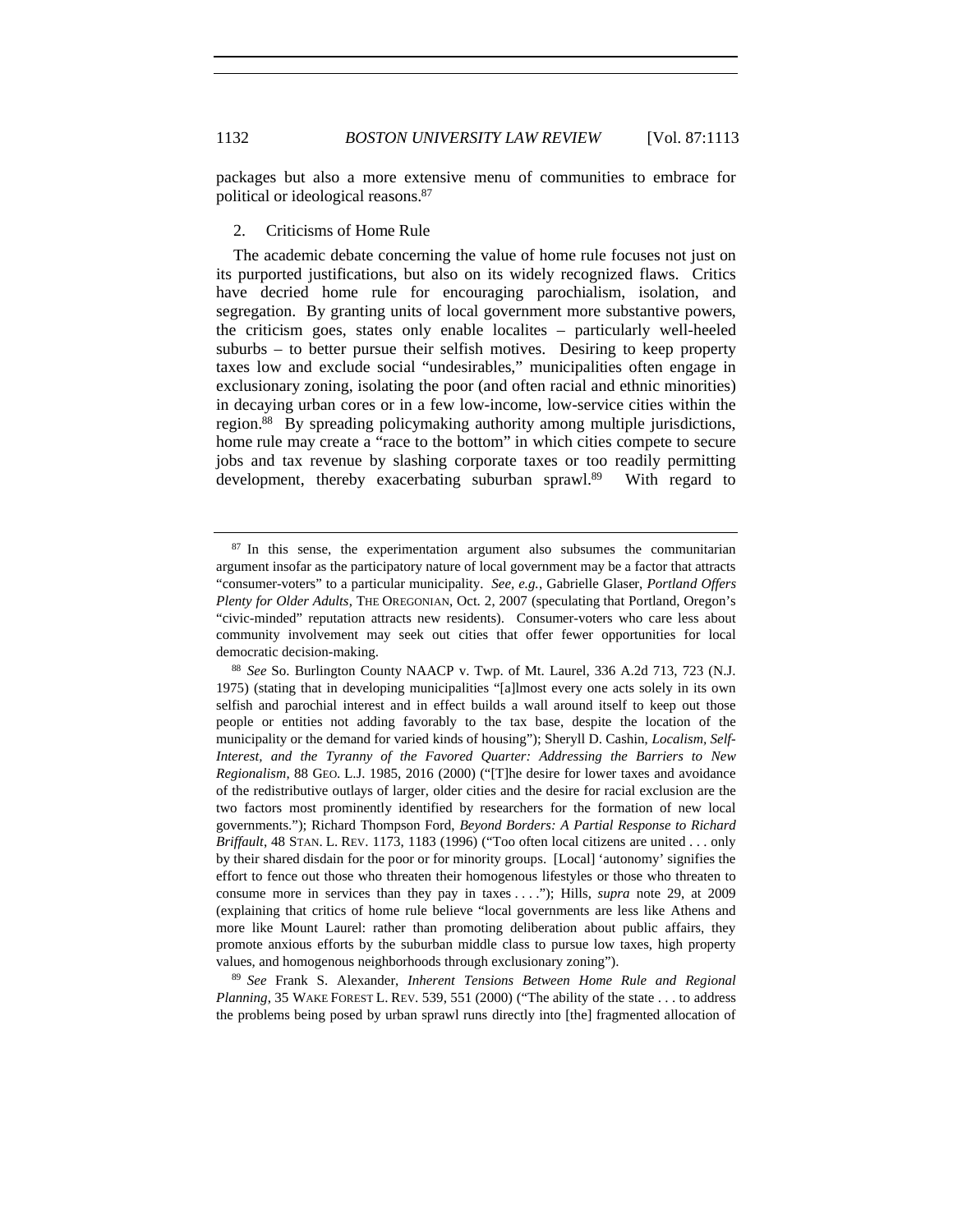preemption, therefore, a vociferous critic of home rule might support more frequent preemption of local power so as to weaken the very local power that has allegedly been used for such nefarious purposes.

There is much validity to the critique that home rule enables parochial local action, but this critique often focuses on a relatively narrow slice of municipal policymaking. Many of the innovative policies adopted by cities in recent years are not attempts to exclude undesirable persons or land uses, but are rather "good-faith" policy experiments; that is, attempts to fashion solutions to social problems that may be instructive to other cities and states while imposing relatively little tangible harm, if any, on surrounding communities. For instance, a city that passes an ordinance requiring city contractors to provide domestic partnership benefits cannot plausibly be said to be acting in its parochial self-interest. Indeed, the city may be legislating *against* its "rational" self-interest in its perceived pursuit of social justice insofar as it is likely to pay more to city contractors as a result of its new policy.<sup>90</sup> In Part III, I propose an approach to preemption that recognizes a distinction between "good-faith" local policy experiments, which are not likely to externalize social costs on to other communities, and parochial local ordinances, affording the former a presumption of validity not granted to the latter. Before explaining this proposal in more depth, however, it is useful to examine critically the current state of implied preemption doctrine among the state courts and the contexts in which it is applied.

### II. IMPLIED PREEMPTION AS A TOOL OF INTEREST GROUPS

Intrastate preemption is best understood less as a matter of abstract logic and more as one weapon among many used by interest groups to oppose local policies they dislike. Through implied preemption, in particular, interest groups seek relief from the local laws they dislike by turning to the courts, rather than – or in addition to – pursuing other options to further their interests. These other options include lobbying the local government that enacted the disliked ordinance to repeal it, or lobbying the state legislature for an express preemption provision supplanting the disliked ordinance. This Section will examine the groups that most frequently use implied preemption as a weapon against local ordinances and assess the doctrine courts have crafted for litigants to use in this regard.

authority [between local home rule and state government]."); Barron, *supra* note 13, at 2257-59 (describing perceived tension between home rule and sprawl).

<sup>90</sup> *See* Gillette, *supra* note 84, at 1065-66; *see also* David Graeber, *Army of Altruists*, HARPER'S, Jan. 2007, at 32 (questioning the notion that human behavior "can be understood as a matter of economic calculation, of rational actors trying to get as much as possible out of any given situation with the least cost to themselves").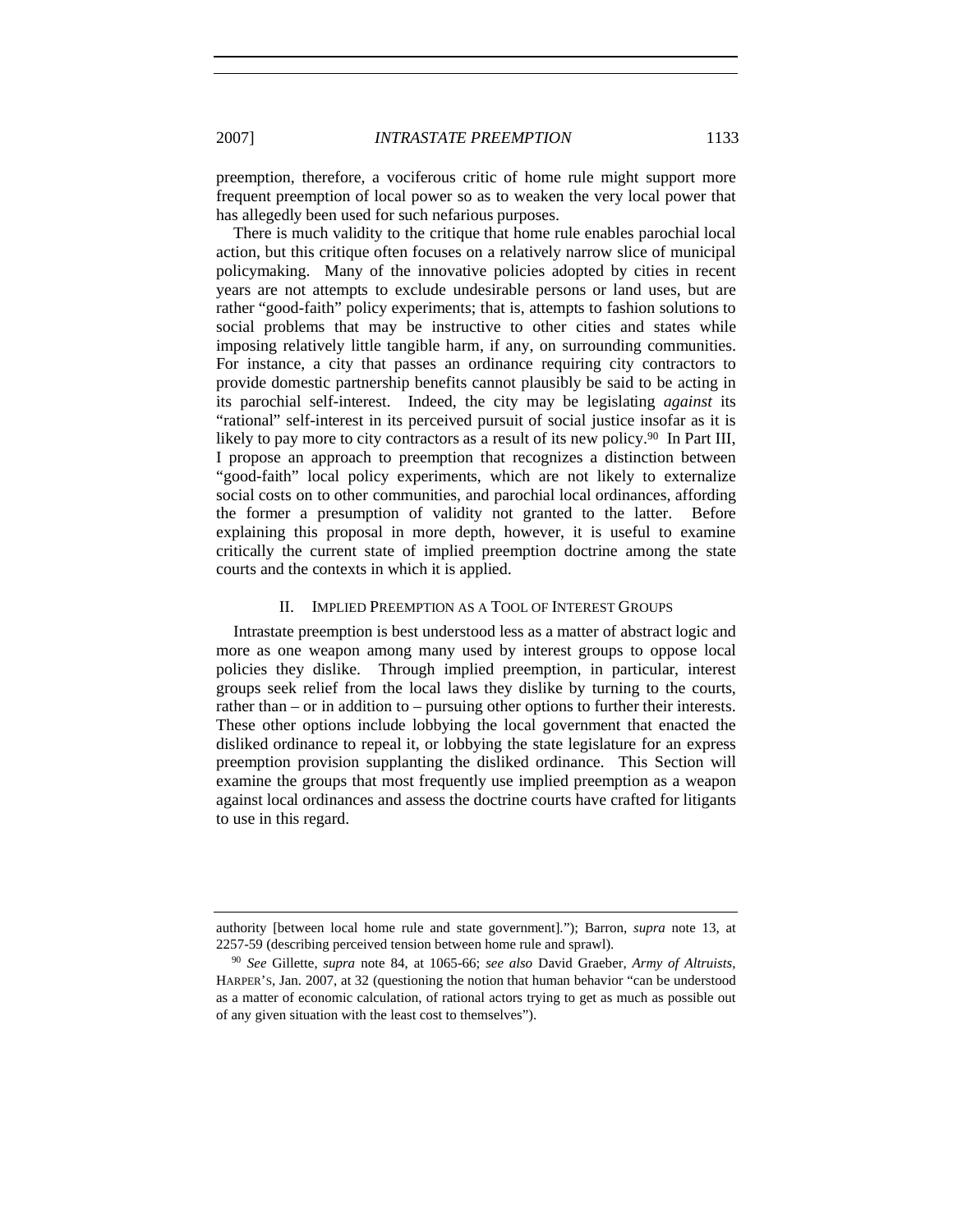## A. *Frequent Opponents of Local Regulation*

The most common opponents of the assertion of local authority for regulatory purposes are businesses. Many of the innovative policies cities have adopted in recent years – from a higher minimum wage to smoking bans to a ban on trans fats – impose some new cost or burden on businesses, and the business community often opposes such measures on the grounds that the measures will cut into profits and perhaps force some businesses to either close or relocate. The business community, of course, is not a monolithic entity. Some businesses may stand to benefit from a particular local ordinance that will hurt others. One might expect that proposed local action would sometimes receive both support and opposition – perhaps at near-equal levels – from members of the business community. For instance, San Francisco's recent ordinance banning large stores from using certain plastic bags might be seen as a boon to the industries that produce paper bags and the biodegradable plastic bags permitted under the ordinance.<sup>91</sup> Thus, one might have expected those industries to offer vocal support for the ordinance, perhaps countering protests from the grocery and non-biodegradable plastics lobbies. On the contrary, while the grocery lobby vigorously opposed San Francisco's plastic bag ban, the paper industry and biodegradable plastic manufacturers offered no vocal support.<sup>92</sup> The San Francisco plastic bag example reflects a common trend: the businesses that view themselves as hurt by a local regulation often protest vociferously and, in some instances, receive the support of groups that purport to represent the entire business community, such as chambers of commerce.93 At the same time, perhaps out of a sense of "pro-business" solidarity, or because the gains from the proposed local regulation are too small and diffuse to those business that stand to benefit, support from the business community for many new local regulations is often muted or nonexistent.

There is another reason that the business community may be inclined to oppose local regulation vociferously even when some members of it stand to gain. As Rick Hills has explained, businesses that operate throughout the state or the nation often have an institutional interest in regulatory uniformity for its own sake. That is, even if an industry is indifferent to competing regulatory regimes, it would generally prefer that one statewide or national system of regulation be adopted.94 For this reason, businesses that operate statewide or nationwide have an interest in opposing city-by-city regulations of certain aspects of their business. The opposition of the restaurant industry to New

<sup>91</sup> *See supra* note 23.

<sup>92</sup> *See* Editorial, *Neither Paper Nor Plastic*, SAN FRAN. CHRON., Mar. 27, 2007, at B6.

<sup>93</sup> Hills, *supra* note 73, at 22-23 ("Pro-preemption forces tend to be businesses and industry groups (*e.g.*, the National Association of Manufacturers, the U.S. Chamber of Commerce, the Business Roundtable) . . . .").

<sup>94</sup> *Id.* at 22-23; *see also* Nina A. Mendelson, Chevron *and Preemption*, 102 MICH. L. REV. 737, 765 (2004) (explaining Hills's argument that "well organized interest groups, such as business trade associations . . . are likely to strongly prefer uniform national rules").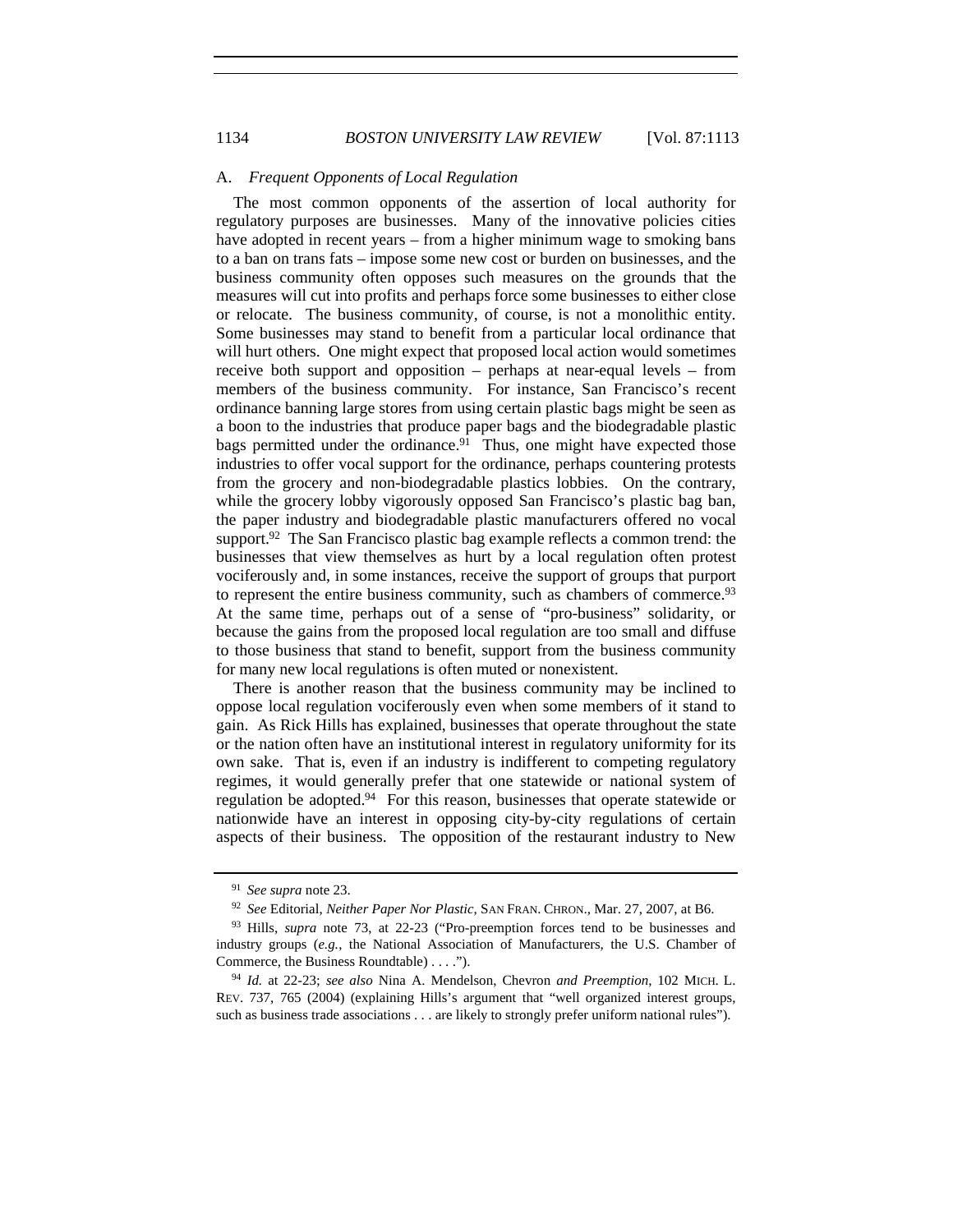York City's ban on trans fats, for example, was based not just on the increased costs of using trans fats substitutes, but on the additional costs of nonuniformity.<sup>95</sup> Large fast-food chains feared that the local ban on trans fats would interfere with their national product distribution system and compromise their carefully cultivated nationwide brand image by causing, for instance, McDonald's French Fries in New York City to taste different from those served at franchise locations in other American cities.<sup>96</sup>

The organizations that represent business interests in the public sphere – chambers of commerce and trade and industry associations – tend to lobby for regulatory uniformity even though not all of their members or purported constituents benefit from such uniformity. For some local, "mom-and-pop" restaurateurs, New York's trans fats ban may have offered a comparative advantage because these restaurants do not depend on a national supply chain nor have they cultivated a global brand image that might be affected by the change. Nonetheless, the National Restaurant Association, the self-described "leading business association for the restaurant industry,"97 opposed New York's ban unequivocally, in part because it banned the use of a product that was legal elsewhere.<sup>98</sup> Like the National Restaurant Association and its opposition to New York City's trans fat ban, other leading business organizations generally lobby or litigate against local ordinances that impose new costs on some businesses even if some of their purported small-business constituents stand to benefit.99 For these reasons, I will frequently refer to the "business community" as the primary opponent of increased local regulation and the primary proponent of preemption, whether in the statehouse or the courts.100

<sup>98</sup> *See* News Release, National Restaurant Association, Dec. 5, 2006, http://www.restaurant.org/pressroom/pressrelease.cfm?ID=1347 (last visited Oct. 8, 2007) (commenting on the trans fat ban and menu-labeling mandate in New York City).

<sup>99</sup> *See* Hills, *supra* note 73, at 22-23; *see also* MARK A. SMITH, AMERICAN BUSINESS AND POLITICAL POWER: PUBLIC OPINION, ELECTIONS, AND DEMOCRACY 49 (2000) (stating that while the majority of members of the national Chamber of Commerce consists of small firms, larger firms provide more of the organization's revenue (because dues are paid on a sliding scale) and dominate its board of directors).

<sup>100</sup> To be sure, the business community does not have a consistent interest in weakening local autonomy *per se*; rather, businesses are most interested in fighting increased local regulatory authority that threatens them with increased costs or burdens. Businesses frequently benefit from local authority exercised in the guise of relocation incentives, tax breaks, public funding of stadiums for sports teams, and other local programs designed to

<sup>95</sup> *See* MSNBC News Services, *New York City Passes Trans Fats Ban*, Dec. 5, 2006, http://www.msnbc.msn.com/id/16051436/.

<sup>96</sup> *Id.*; *see also* ERIC SCHLOSSER, FAST FOOD NATION 5 (2002) (explaining that the key to a successful fast-food franchise is "uniformity" and the reassurance to customers that the products "are always and everywhere the same").

<sup>97</sup> *See* National Restaurant Association, http://www.restaurant.org/aboutus (last visited Oct. 8, 2007).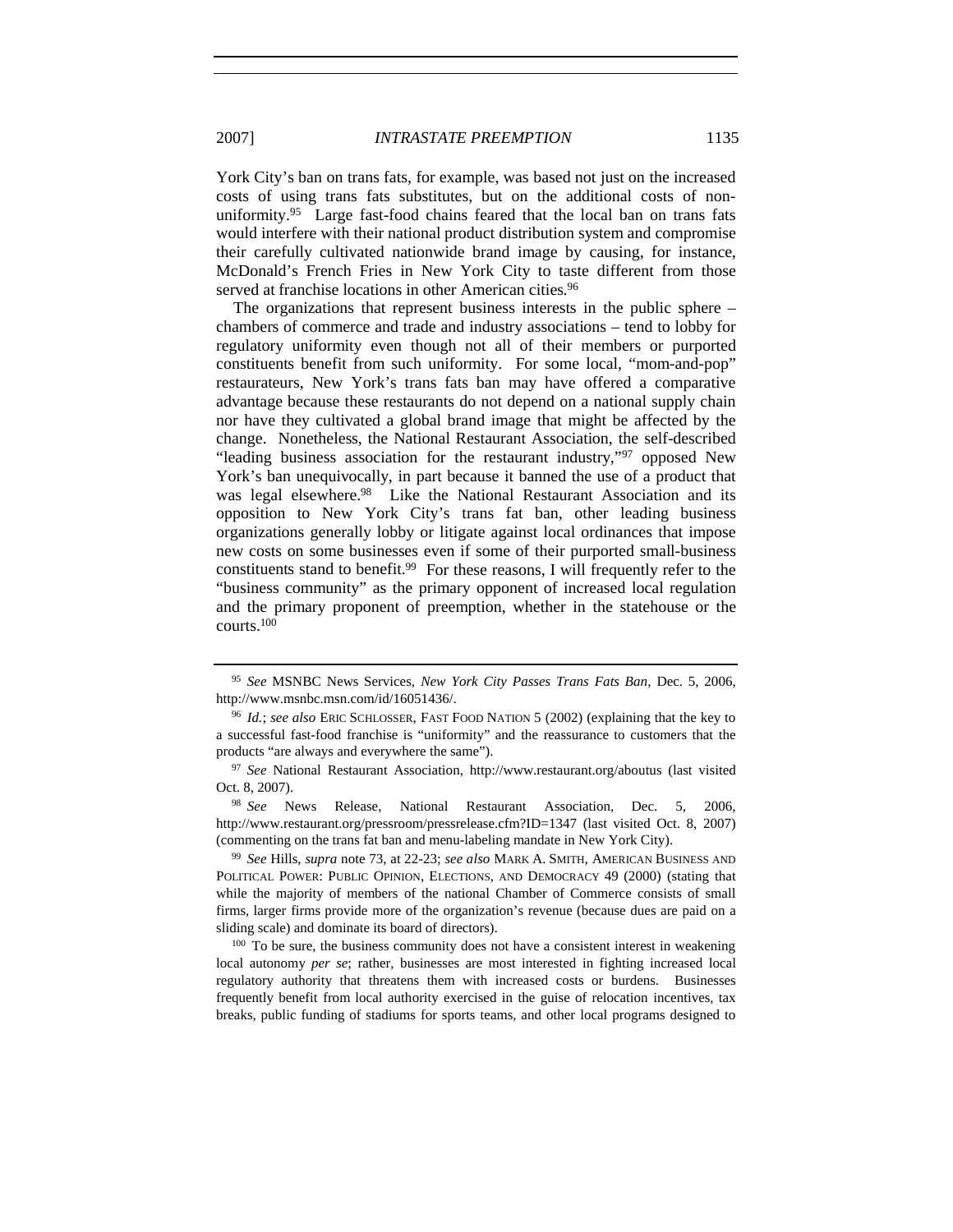In addition to the business community, there are two other identifiable groups that often express opposition to local regulation, at least in terms of raising the issue of preemption in litigation: public-sector labor unions and criminal defendants.101 Public-sector labor unions sometimes oppose local regulations that they think weaken the set of benefits they have received from the state. Because it is likely that the state legislature in a pro-union state will be more sympathetic to public employees than more politically conservative, anti-union cities within that state, it is not surprising that public employees' unions sometimes oppose local authority. For instance, public-sector labor unions have argued implied preemption when a city failed to honor a pay raise that the union considered mandatory statewide, $102$  or when a city adopted an ordinance prohibiting nepotism in municipal hiring when state law was silent.<sup>103</sup> Unlike the business community, however, public-sector labor unions have less of an institutional opposition to local authority. They do not stand to benefit as consistently from uniformity as large businesses do, for in an antiunion state, public employees' unions are likely to support local authority when promoting or defending the actions of a comparatively pro-union municipality.104

Criminal defendants also frequently argue against local authority in those states where cities have the authority to pass criminal ordinances.105 Unlike

<sup>102</sup> Dempsey v. City of Denver, 649 P.2d 726 (Colo. 1982); *see also* Billings Firefighters v. City of Billings, 694 P.2d 1335, 1337 (Mont. 1985).

<sup>103</sup> *See* Sioux Police Officers' Assoc. v. City of Sioux City, 495 N.W.2d 687, 695 (Iowa 1993); *see also* AFSCME v. City of Detroit, 662 N.W.2d 695 (Mich. 2003); *cf.* City of La Grande v. Pub. Employees Ret. Bd., 576 P.2d 1204, 1206 (Or. 1978).

<sup>104</sup> *See, e.g.*, *AFSCME*, 662 N.W.2d at 699-700 (discussing how the municipal employee union supported the city council's effort to defy directives of state law regarding status of certain municipal employees).

<sup>105</sup> In some states, cities have no such authority, *see*, *e.g.*, Diamonds v. Greenville County, 480 S.E.2d 718, 720 (S.C. 1997), while cities in some other states have only the

retain and attract certain industries or businesses generally. *See* Gillette, *supra* note 84, at 6. Indeed, one of the primary critiques of home rule is that it gives too much authority to local governments, allowing businesses to play cities against each other in a "race to the bottom." *See* Richard Briffault, *Our Localism: Part II - Localism and Legal Theory*, 90 COLUM. L. REV. 346, 421 (1990); Christopher Serkin, *Local Property Law: Adjusting the Scale of Property Protection*, 107 COLUM. L. REV. 883, 900-01 (2007).

<sup>&</sup>lt;sup>101</sup> Businesses opposing local regulations may sometimes also be criminal defendants in that some local ordinances make failure to comply with the ordinance a criminal offense. *See*, *e.g.*, New Mexicans for Free Enter. v. City of Santa Fe, 126 P.3d 1149, 1156 (N.M. Ct. App. 2005). The criminal defendants to whom I primarily refer in the text, however, are individuals targeted by local ordinances that seek to regulate individuals as such and not as business entities. Examples of local ordinances include those governing the carrying of switchblades, *see, e.g.*, City of Portland v. Lodi, 782 P.2d 415, 415 (Or. 1989), or drunk driving, *see, e.g.*, City of Seattle v. Williams, 908 P.2d 359, 360 (Wash. 1995). Some city ordinances punish individual behavior as a civil violation in addition to, or instead of, as a crime. *See, e.g.*, Bonita Springs, Fla., Ordinance No. 06-01 § 7 (2006).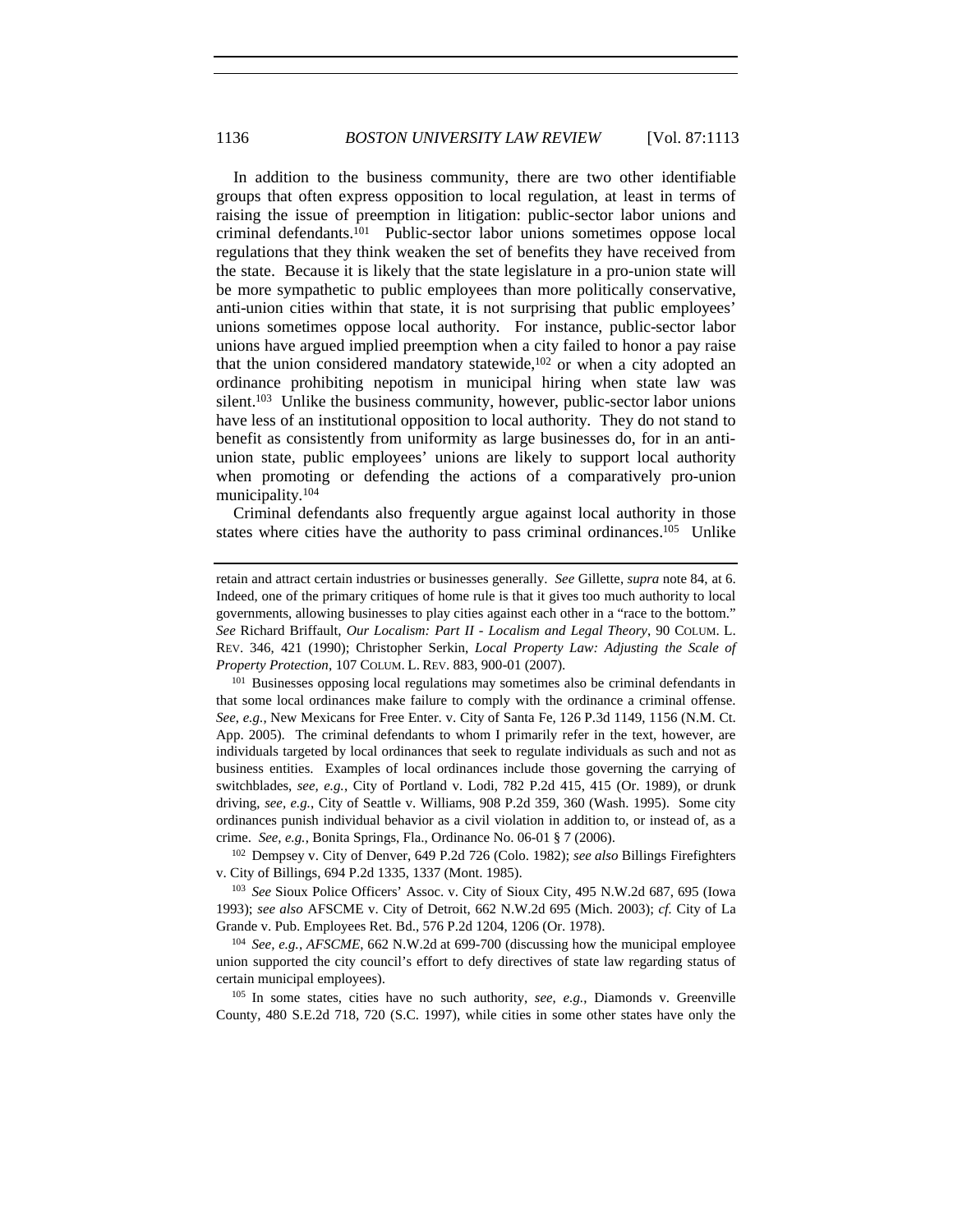businesses and, to a lesser degree, public-sector unions, criminal defendants' opposition to local authority is expressed almost exclusively in litigation. Criminal defendants most commonly argue against local authority by claiming that the local ordinances they are accused of violating "conflict" with state law by prohibiting an activity permitted – i.e., not criminalized – by state law, or invade a field of criminal law that has been occupied fully by the state through its comprehensive (usually, more lenient) regulation.<sup>106</sup> Criminal defendants most commonly seek relief from local authority from the courts (as defenses to their criminal prosecutions), rather than by lobbying the state legislature because, unlike businesses and public-sector labor unions, criminal defendants have little, if any, political clout. Criminal defendants are generally not – or generally do not intend to be – "repeat players" with an institutional interest in the legal regime that affects them, and the few organized interest groups that sometimes push for positions advantageous to criminal defendants, such as state chapters of the American Civil Liberties Union and criminal defense lawyers' associations, are generally politically weak.<sup>107</sup>

As opposed to public-sector unions and criminal defendants, businesses tend to be the most powerful and frequent opponents of increased local regulatory authority in both the political and judicial spheres – i.e., by lobbying for express preemption in the halls of the legislature or by arguing for implied preemption in the courtroom – and for that reason they will be the primary focus in my analysis of intrastate preemption doctrine. Before seeking relief from the state legislature or the courts, the first and most obvious place for businesses to oppose a potentially-harmful ordinance is at the local level before it is passed, either by lobbying members of the city council or, in the case of referenda, through paid political advertising designed to influence the plebiscite.108 Business opposition can succeed in either diluting the effects of a proposed local regulation or killing it altogether. For instance, fierce opposition by Wal-Mart to a proposed Chicago ordinance that would have

power to legislate misdemeanors, but not felonies, *see, e.g.*, LA. CONST. art. VI, §§ 5, 9; *see also* City of Baton Rouge v. Williams, 661 So. 2d 445, 450 (La. 1995).

<sup>106</sup> *See* O'Connell v. City of Stockton, 162 P.3d 583 (Cal. 2007); City of Portland v. Lodi, 782 P.2d 415 (Or. 1989).

<sup>107</sup> *See* Einer Elhauge, *Preference-Eliciting Statutory Default Rules*, 102 COLUM. L. REV. 2162, 2193 (2002). In addition to preemption challenges, criminal defendants frequently oppose local ordinances on the basis of federal constitutional concerns that are beyond the scope of this Article, such as notice and due process. *See* Pierce v. Commonwealth, 777 S.W.2d 926, 928 (Ky. 1989) (local criminal regulation raises concerns of abusive arrest and prosecution); People v. Llewellyn, 257 N.W.2d 902, 907 (Mich. 1977) (citing First Amendment concerns regarding a patchwork of municipal obscenity ordinances).

<sup>108</sup> For instance, after the Tucson City Council passed an ordinance imposing certain restrictions on "big box" retail establishments, Wal-Mart organized a petition drive to place the ordinance on the ballot for repeal by referendum in the next local election. *See* City of Tucson v. Consumers for Retail Choice Sponsored by Wal-Mart, 5 P.3d 934, 936 (Ariz. Ct. App. 2000).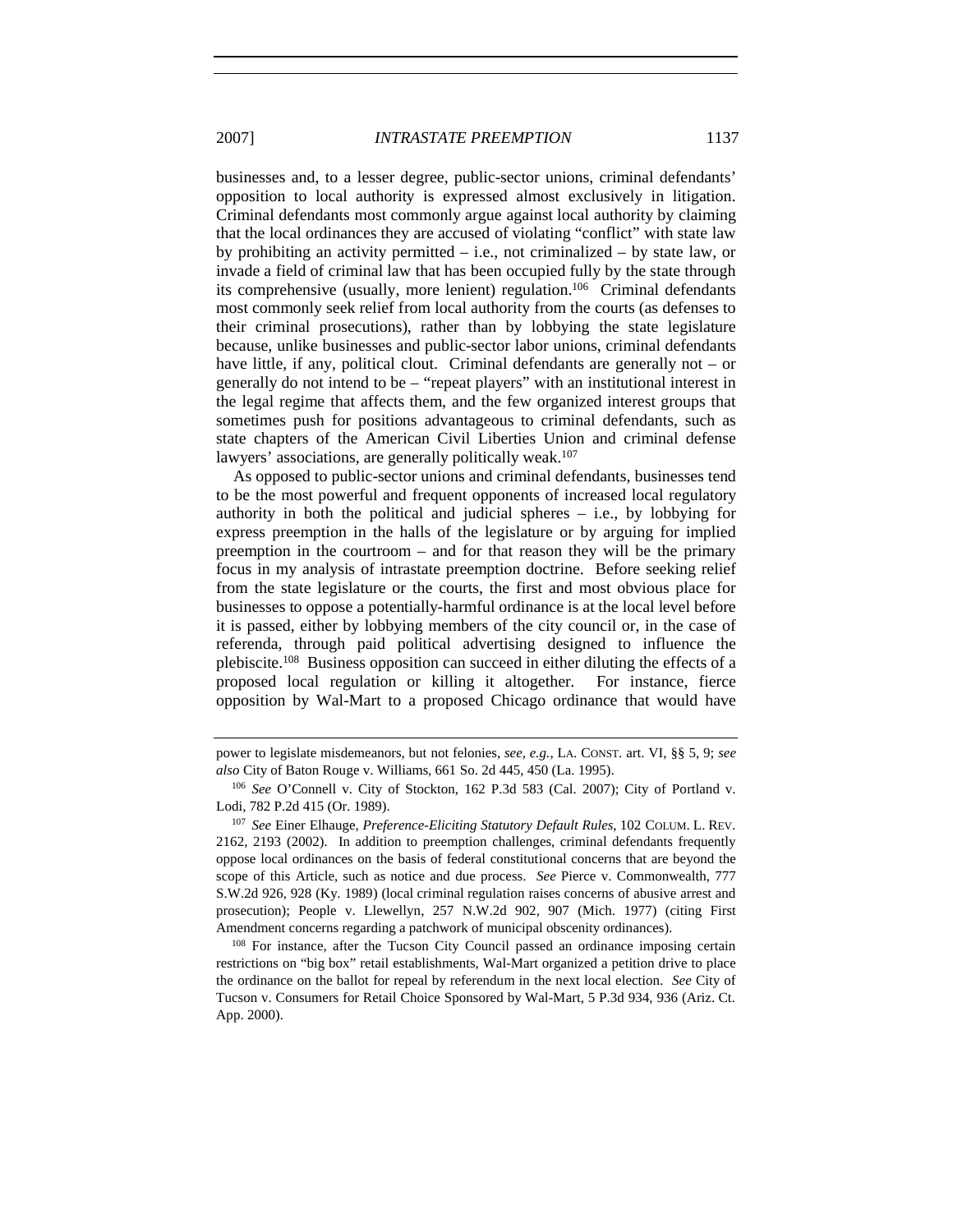required the retailer to pay higher wages and spend more money on benefits succeeded in defeating the measure. Despite the City Council's passage of the measure, Chicago's mayor, urged on by Wal-Mart, vetoed the legislation. Subsequently, the City Council, again urged on by Wal-Mart to oppose the bill, failed by one vote to override his veto.<sup>109</sup>

When businesses fail in their attempts to oppose costly or burdensome ordinances at the local level, they often turn to the state legislature next, where they may exercise comparatively more political clout. In most states, particularly those with legislative home rule,110 the legislature is free to expressly preempt any city ordinance. Thus, businesses can ask the state legislature to nullify whatever local ordinances they find objectionable.<sup>111</sup> There are a variety of reasons why businesses may receive a more sympathetic reception in the halls of the statehouse than in some city halls. Many urban areas are populated by residents more politically liberal than those of the entire state. The elected representatives in certain urban areas – say, Madison, Wisconsin – may, therefore, be more likely to embrace regulatory policies opposed by business than their statewide counterparts in the Wisconsin state legislature. Further, the smaller scale of local politics often reduces the need for campaign money by municipal political officeholders, thereby decreasing the influence of well-organized and well-funded interest groups like the business lobby.112 The costs of lobbying at the state level are generally higher than those at the local level, due to the increased transportation costs of lobbying in a (sometimes) faraway state capitol and the comparatively more extensive and drawn-out state legislative process. Whereas city councils are relatively small, unicameral institutions consisting of one or two dozen members,<sup>113</sup> state legislatures are bicameral institutions (with the lone

<sup>109</sup> Fran Spielman, *Chicago Federation of Labor Not Backing Daley: Payback Time – Big-Box Veto Was Last Straw*, CHI. SUN TIMES, Jan. 17, 2007, at 22.

<sup>110</sup> *See supra* notes 58-62 and accompanying text.

<sup>&</sup>lt;sup>111</sup> Only in the few states with imperio regimes, where the subject matter concerned is deemed "local," will the state legislature lack the power to expressly preempt. *See supra*  note 65.

<sup>112</sup> *See* Gillette, *supra* note 84, at 63 (stating that "[s]tate officials are likely to need more substantial contributions to mount election campaigns" than local officials); *see also*  Jennifer K. Bower, *Hogs and Their Keepers: Rethinking Local Power on the Iowa Countryside*, 4 GREAT PLAINS NAT. RES. J. 261, 263 (2000) (arguing that county regulations of large-scale livestock confinement facilities were more likely than state regulations because "[c]ounty politics . . . offers non-producers a local governing body more responsive to local majorities" than the state legislature, where "large hog producers maintain a power advantage . . . over diffuse non-producers concerned about feedlot harms").

<sup>&</sup>lt;sup>113</sup> The average number of elected officials on a city's governing board  $-$  e.g., city council – as of a 1992 Census Bureau report was seven. *See* U.S. CENSUS BUREAU, 1 1992 CENSUS OF GOVERNMENTS, *available at* http://www.census.gov/prod/2/gov/gc/gc92\_1\_ 2.pdf. The number of city councilmen tends to be larger in America's biggest cities. *Id.* The following are the number of city councilmen or their equivalent in the top 10 American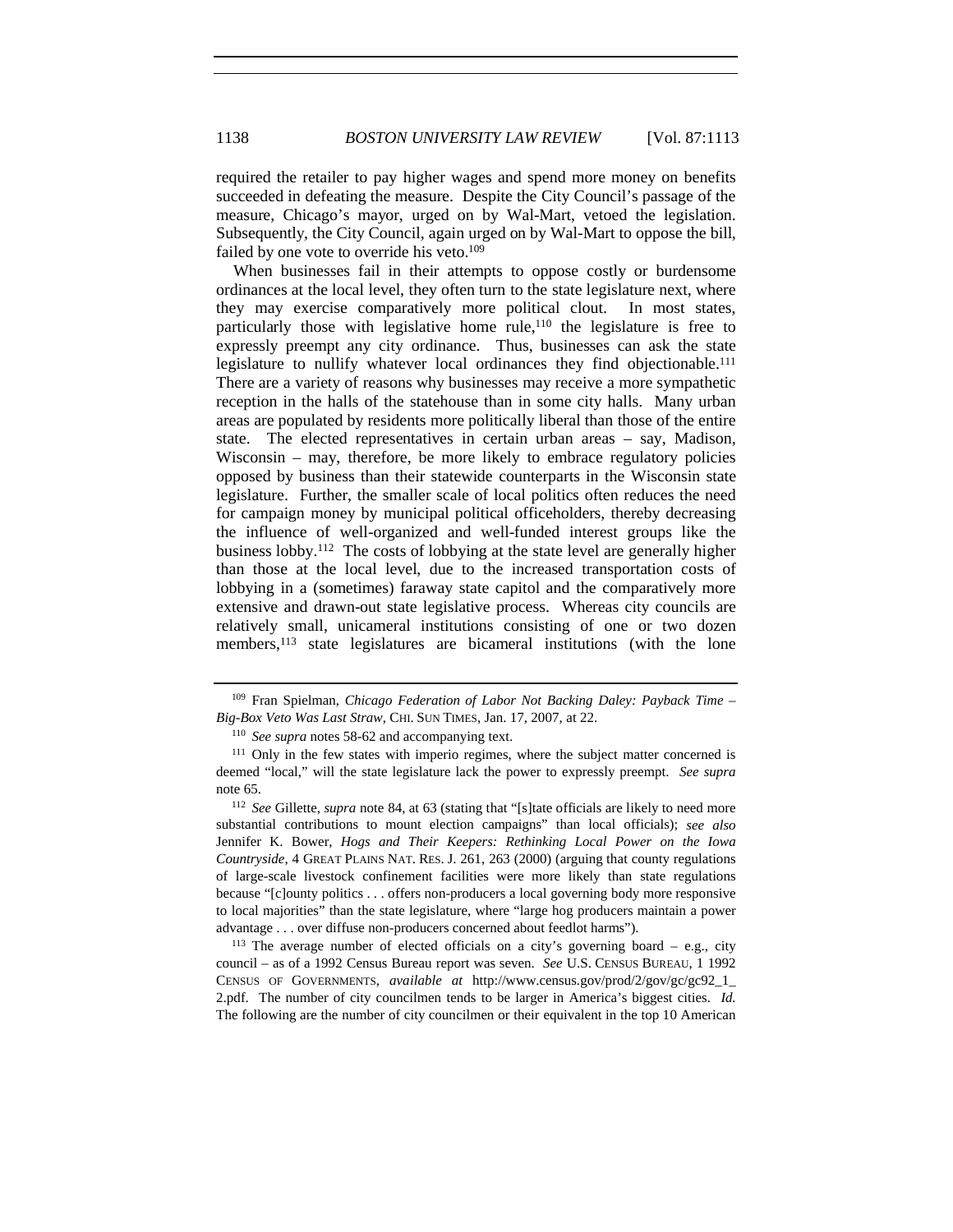exception of Nebraska) with scores of legislators $114$  and numerous committees through which legislation must first pass before reaching the floor.115 All of these conditions make lobbying the state legislature a more expensive and difficult endeavor than lobbying a city council. More disparate and less wellfunded groups, such as those supporting the environment, consumer protection, public health, or the poor, therefore, may fare relatively better at the local level than at the state level, particularly in more politically liberal cities.

Examples abound of state legislatures overriding city ordinances at the behest of the business community. For instance, after three Oregon cities banned smoking in all bars and restaurants, the state legislature, at the urging of the restaurant industry, expressly preempted any other cities from passing similar bans.<sup>116</sup> In Louisiana, business groups, fearful that New Orleans would pass its own minimum wage increase, successfully lobbied the state legislature and governor to support a law prohibiting cities from increasing the minimum wage above the state level.<sup>117</sup> Additionally, in numerous states landlords have

<sup>114</sup> There are currently 7,382 elected representatives in the 50 state legislatures, which translates to an approximate mean of 147 legislators. National Conference of State Legislatures, Legislator Data and Services, http://www.ncsl.org/programs/legismgt/ about/legislator\_overview.htm (last visited Sept. 16, 2007).

<sup>115</sup> Gillette, *supra* note 84, at 1119.

<sup>116</sup> *See* OR. REV. STAT. ANN. § 433.863 (West 2003); *see also Panel OKs Bill To Prohibit Outlawing Smoking in Bars*, OREGONIAN, Apr. 17, 2001, at B7. Six years later, the Oregon legislature passed a statewide smoking ban similar to those previously enacted by the three cities – Corvallis, Eugene, and Philomath. Dave Hogan & Ryan Kost, *Oregon Makes Bars Smoke-Free*, OREGONIAN, June 16, 2007, at A1.

<sup>117</sup> *See* LA. REV. STAT. ANN. § 23:642 (1998); Minimum Wage: Louisiana Bill Barring Local Increase in Minimum Wage Awaits Governor's OK, 113 Daily Lab. Rep. (BNA) A-2 (June 12, 1997) (noting that "the bill was pushed by key business groups, such as the Louisiana Restaurant Association and the New Orleans Chamber of Commerce").

cities in terms of population: New York City (51); Los Angeles (15); Chicago (50); Houston (14); Philadelphia (17); Phoenix (8); San Antonio (10); San Diego (8); Dallas (14); and San José (10); the average number of city councilmen in these cities is just under 20. *Id.* at A-41, A-120, A-121, A-140; The City of Los Angeles, City Council, http://www.lacity.org/council.htm (last visited Oct. 21, 2007); City of Houston, City of Houston eGovernment Center, http://www.houstontx.gov/council/index.html (last visited Oct. 21, 2007); City of Phoenix, City Government, Mayor & City Council, http://phoenix.gov/ CITYGOV/MAYORCOUNCIL/index.html (last visited Oct. 21, 2007); City of San Antonio, Mayor & City Council, http://www.ci.sat.tx.us/council/?res=1024&ver=true (last visited Oct. 21, 2007); City of San Diego, City Council Offices, http://www.sandiego.gov/citycouncil/ (last visited Oct. 21, 2007); Dallas City Government, Mayor & City Council, http://www.dallascityhall.com/government/government.html (last visited Oct. 25, 2007); City of San Jose, City Council, http://www.sanjoseca.gov/council.html (last visited Oct. 21, 2007).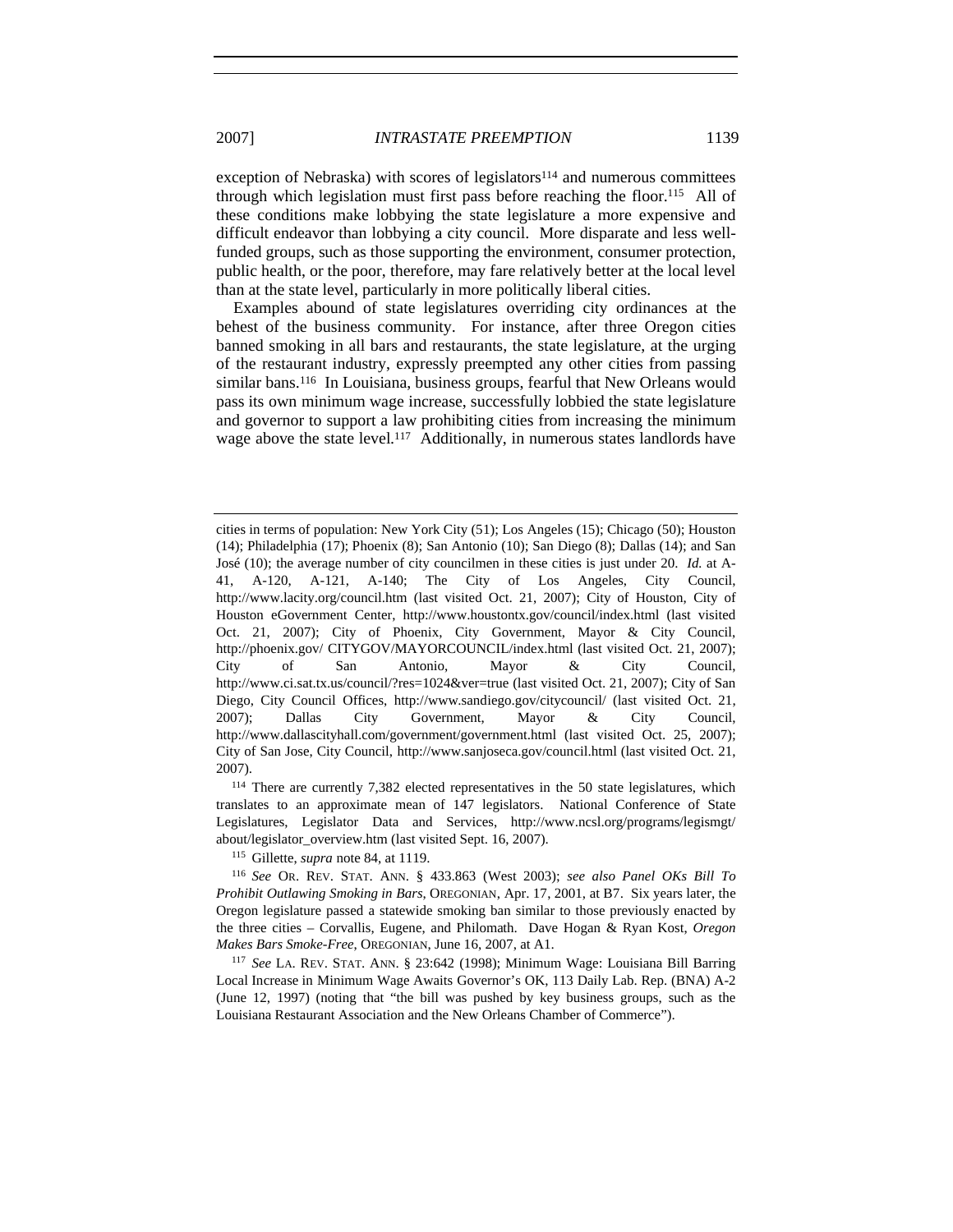successfully lobbied state legislatures to expressly preempt local rent control ordinances.118

Nonetheless, despite their frequent success at securing express legislative bailouts from local regulation, businesses also frequently turn to the courts to overturn local regulations they dislike, either after they have tried and failed to lobby the state legislature for a bailout or while they are lobbying the state legislature. 119 This phenomenon is not surprising, for as Professor Einer Elhauge has explained, interest groups – particularly those with extensive resources – will spend time and money on whatever methods of influencing public policy are available.<sup>120</sup> Because most state courts have embraced a jurisprudence of implied intrastate preemption that gives opponents of a particular local ordinance at least a fighting chance of getting it invalidated, it is logical for such opponents – particularly, business and industry groups – to look to the courts, in addition to or instead of the state legislature, for relief.

# B. *Intrastate Implied Preemption Doctrine*

Having framed judicial preemption – particularly, implied preemption – within its larger political context, it is useful to look at the doctrine courts employ when deciding such claims. Despite some superficial distinctions, most states' preemption analyses are similar in form to the federal model.<sup>121</sup>

<sup>119</sup> *See* Goodell v. Humboldt County, 575 N.W.2d 486, 489 (Iowa 1998) (discussed *infra* Part II.B.1) (considering claim of hog farmers seeking a ruling of implied preemption from Iowa's courts while at the same time pursuing express preemption of the county ordinance from the Iowa legislature).

<sup>120</sup> Elhauge, *supra* note 74, at 49.

<sup>121</sup> There are, as might be expected, notable differences in some states. The Oregon Supreme Court, due to the unique wording of the Oregon constitution's home rule amendment, OR. CONST. art. XI, § 2 ("The legal voters of every city and town are hereby granted power to enact and amend their municipal charter, subject to the Constitution and criminal laws of the State of Oregon . . . ."), presumes that the state legislature intended to preempt cities in the criminal field but applies the opposite presumption in the civil context. *See* State v. Tyler, 7 P.3d 624, 627 (Or. Ct. App. 2000). Kansas has a complicated constitutional provision that allows cities to exempt themselves from preemption by certain state statutes provided that they do so through a "charter ordinance," which is more difficult to enact than a non-charter ordinance. *See* KAN. CONST. art. XII, § 5(b). Georgia's constitution contains a torturously worded "uniformity clause" which prohibits local laws "in any case for which provision has been made by an existing general law," except that the state legislature may "authorize local governments by local ordinance or resolution to

<sup>118</sup> At least four states – Arizona, Colorado, Massachusetts, and Oregon – have legislation that expressly preempts local rent control ordinances. *See* ARIZ. REV. STAT. ANN. § 33-1329 (2007); COLO. REV. STAT. ANN. § 38-12-301 (West 2006); MASS. GEN. LAWS. ch. 40P, § 5 (2006); OR. REV. STAT. ANN. § 91.225 (West 2003). State legislatures in other states – namely, New York and California – have passed legislation aimed at weakening local rent control laws. *See California Begins Easing Its Once-Strict Laws on Rent Control*, N.Y. TIMES, Dec. 31, 1995, at A21.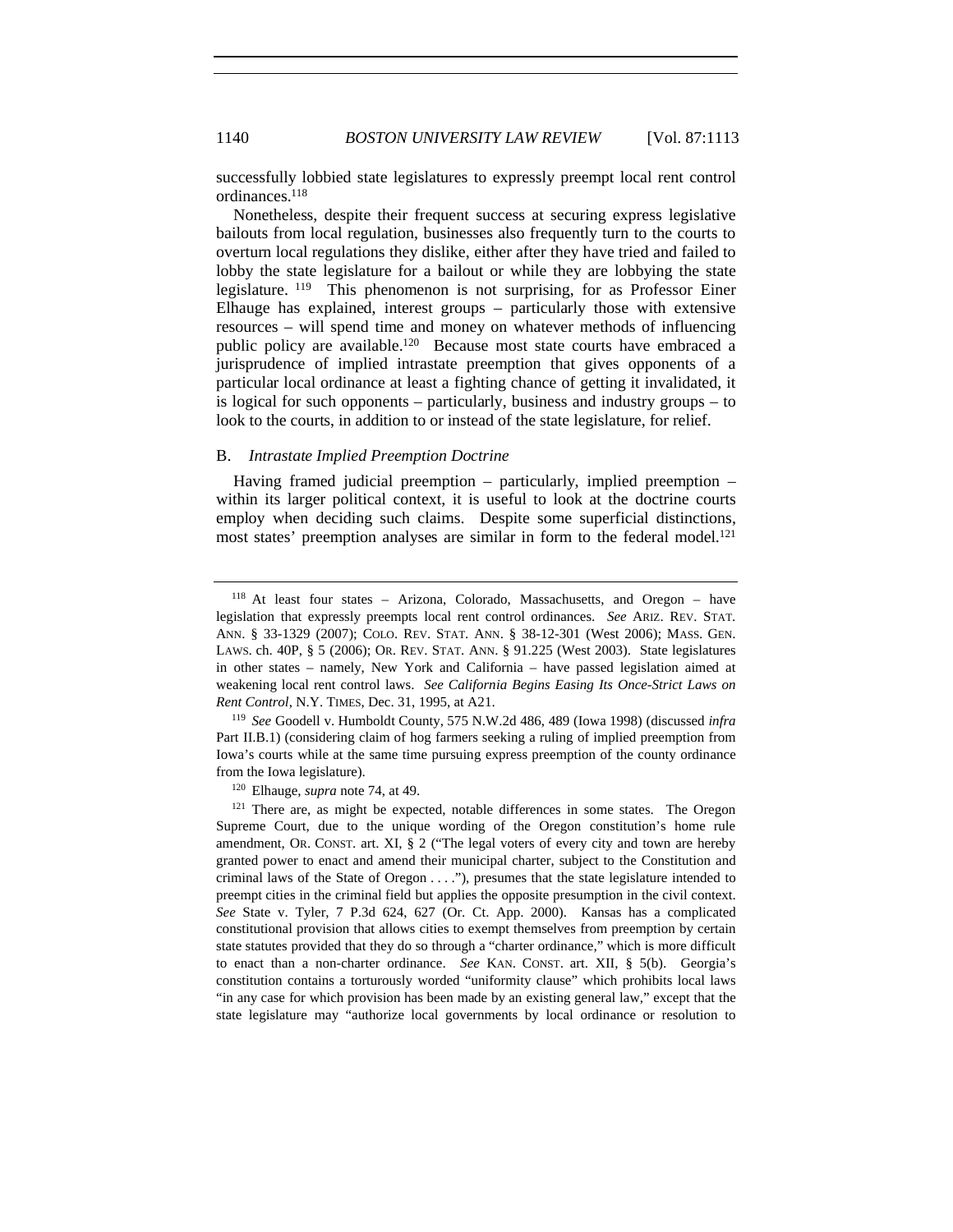Because the federal categories of implied preemption are likely familiar to most readers, they provide a useful starting point for discussing intrastate preemption. Generally speaking, federal implied preemption contains two main subcategories, "conflict" and "field" preemption. "Conflict" preemption asks whether a particular state enactment somehow contradicts the dictates of federal law. "Conflict" preemption breaks down into two subcategories of its own: "physical impossibility" – where compliance with both the state and federal directives is mutually exclusive – and "obstacle" preemption – where state law stands as an impediment to the accomplishment of an objective of federal law.122 "Occupation of the field," on the other hand, is said to occur when "Congress' intent to supersede state law may be found from a 'scheme of federal regulation . . . so pervasive as to make reasonable the inference that Congress left no room for the States to supplement it.'"123 Although discerning Congress's intent is supposed to be central to "field" preemption,<sup>124</sup> the Supreme Court has decreed that this analysis may also be informed by the importance of the federal interest or the potentially duplicative nature of the state regulation.<sup>125</sup> While "conflict" and "field" preemption constitute discrete categories in theory, the Supreme Court and legal commentators have recognized that, in practice, the distinction between the two categories often blurs, as does the distinction between express and implied preemption.<sup>126</sup>

Only one state, Utah, has formally embraced the federal preemption taxonomy for its doctrine of intrastate preemption.127 Nonetheless, all but one state – Illinois – recognize some form of implied preemption.<sup>128</sup> Most states subdivide implied preemption into categories similar to those used by the United States Supreme Court – "conflict" and "field."129 In the realm of

<sup>124</sup> *See* FMC Corp. v. Holliday, 498 U.S. 52, 56-57 (1990).

<sup>125</sup> *Pacific Gas & Elec. Co.*, 461 U.S. at 204; *see also* U.S. v. Locke, 529 U.S. 89, 116 (2000).

<sup>126</sup> English v. Gen. Elec. Co., 496 U.S. 72, 79 n.5 (1990); *see also* French v. Pan Am Express, Inc., 869 F.2d 1, 2 (1st Cir. 1989).

<sup>127</sup> *See* Summit Water Distrib. Co. v. Mountain Reg'l Water Special Servs. Dist., 108 P.3d 119, 122 (Utah Ct. App. 2005).

<sup>128</sup> *See infra* note 216 and accompanying text (discussing Illinois's unique approach to preemption).

 $129$  Some states use "preemption" to refer only to express preemption and the intrastate equivalent of federal "field" preemption, treating "conflict" as a separate category from, rather than as a subcategory of, preemption. Minnesota is a leading state in this regard. *See, e.g.*, Mangold Midwest Co. v. City of Richfield, 143 N.W.2d 813, 819 (Minn. 1966); N. States Power Co. v. City of Granite Falls, 463 N.W.2d 541, 543 (Minn. Ct. App. 1990); *see* 

exercise police powers which do not conflict with general laws." GA. CONST. art. III, § VI, ¶  $IV(a)$ .

<sup>122</sup> Pacific Gas & Elec. Co. v. State Energy Res. Conservation & Dev. Comm'n, 461 U.S. 190, 204 (1983).

<sup>123</sup> *Id.* at 203-04.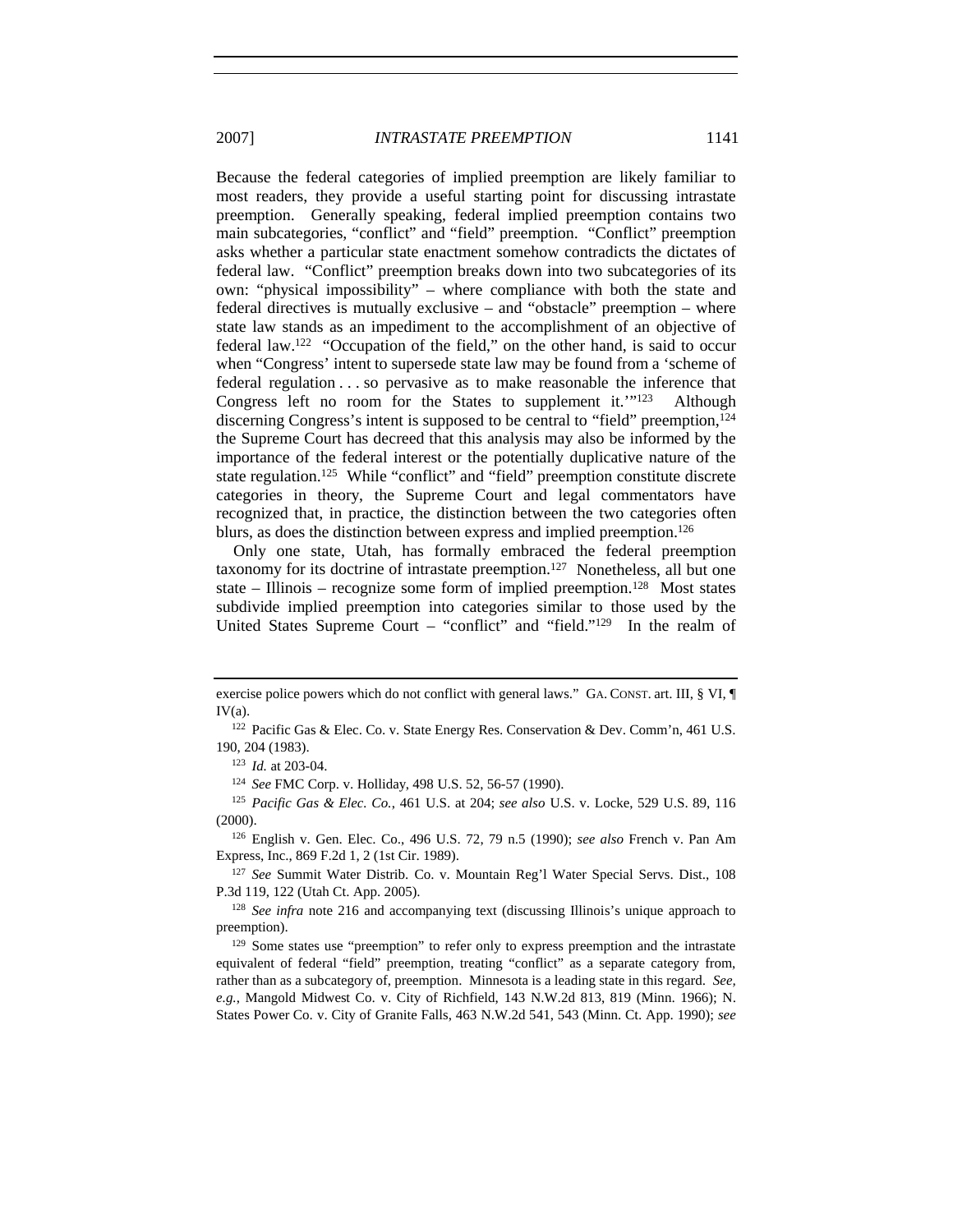conflict, many states purport to apply an approach similar to federal obstacle preemption,130 asking whether a local ordinance substantially interferes with state law or the state's constitutional responsibilities.<sup>131</sup> As I will explain in Part III, substantial interference, coupled with an assessment of the nature of the local action, should be the primary focus of a state court applying implied preemption.

1. "Prohibit/Permit" and "More Stringent"

Unfortunately, under the rubric of conflict preemption, many state courts either supplement their focus on substantial interference or supplant it altogether with a distorted version of the "physical impossibility" test that asks whether a local ordinance "permits an act prohibited by a statute or prohibits an act permitted by a statute."<sup>132</sup> The latter half of this formulation, which I will refer to as the "prohibit/permit" test, is a fundamentally flawed approach that creates tremendous confusion for courts and litigants. "Prohibit/permit," in its most extreme form, is an argument almost shocking in its sophistic simplicity; nonetheless, litigants challenging local ordinances frequently rely upon it. The argument proceeds as follows: state law, or lack thereof, sets a regulatory floor, and any activity above that floor is permitted by state law and may not be regulated. For instance, assume that state law is silent on the issue

<sup>131</sup> *See, e.g.*, Sch. Comm. v. Town of York, 626 A.2d 935, 939 (Me. 1993) (stating that preemption occurs where "'the municipal ordinance in question would frustrate the purpose of any state law'" (quoting ME. REV. STAT. ANN. tit. 30-A § 3001 (1996))); *see also* Hill v. Tschannen, 590 S.E.2d 133, 135 (Ga. Ct. App. 2003) (finding local ordinance preempted because it "would hinder operation of the state law rather than augment or strengthen it").

<sup>132</sup> Goodell v. Humboldt County, 575 N.W.2d 486, 493 (Iowa 1998); *see also* 5 EUGENE MCQUILLIN, THE LAW OF MUNICIPAL CORPORATIONS § 15:18, at 156-57 (3d ed., rev. vol. 2004 & Supp. 2006) ("[T]hat which is allowed by the general laws of the state cannot be prohibited by ordinance . . . . Conversely . . . an ordinance cannot authorize what the statutes forbid."). "Permit/prohibit" and "prohibit/permit" and their equivalents are used by a large number of states and are routinely cited in implied preemption cases. *See, e.g.*, Alabama Disposal Solutions-Landfill, L.L.C. v. Town of Lowdensboro, 837 So. 2d 292, 301 (Ala. Civ. App. 2002); City of Commerce City v. State, 40 P.3d 1273, 1284 (Colo. 2002); State v. Ewing, 914 P.2d 549, 554 (Haw. Ct. App. 1996); Allied Vending, Inc. v. City of Bowie, 631 A.2d 77, 86 n.12 (Md. 1993); AFSCME v. City of Detroit, 662 N.W.2d 695 (Mich. 2003); Page W., Inc. v. Cmty. Fire Prot. Dist., 636 S.W.2d 65, 67 (Mo. 1982); State v. Salisbury, 579 N.W.2d 570, 574 (Neb. Ct. App. 1998); Vill. of Struthers v. Sokol, 140 N.E. 519, 521 (Ohio 1923); State v. Tyler, 7 P.3d 624, 627 (Or. Ct. App. 2000); City of Tacoma v. Luvene, 827 P.2d 1374, 1378-79 (Wash. 1992).

*also* Phantom of Clearwater, Inc. v. Pinellas County, 894 So. 2d 1011, 1015 (Fla. Dist. Ct. App. 2005). This distinction is little more than semantic.

<sup>130</sup> *See* Hines v. Davidowitz, 312 U.S. 52, 67 (1941) (striking down a Pennsylvania law as preempted in part because it "st[ood] as an obstacle to the accomplishment and execution of the full purposes and objectives of Congress"); Gibbons v. Ogden, 22 U.S. 1, 210 (1824) (explaining that New York law was preempted when it "c[a]me into collision with an act of Congress").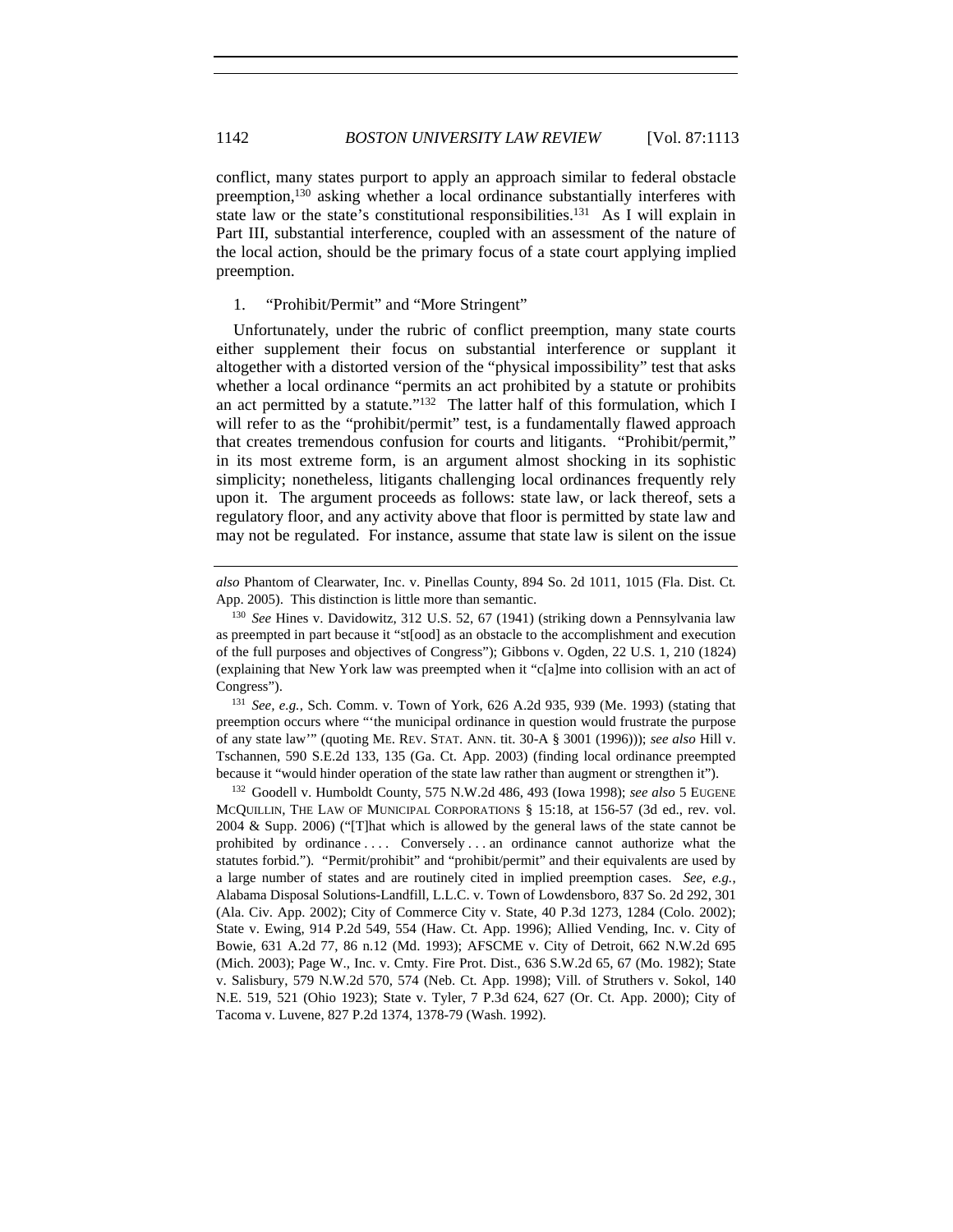of smoking in public places such as bars and restaurants. State law is said to "permit" smoking in all such places, at least insofar as it does not ban it. By banning smoking in bars and restaurants, the argument goes, a city prohibits something permitted by state law, and such a regulation is, therefore, invalid. Taken to its extreme, "prohibit/permit" would nearly eviscerate cities' homerule authority, insofar as city ordinances generally build upon a pre-existing tableau of state law that necessarily permits all that it does not prohibit.<sup>133</sup>

Despite its obvious flaws, state courts routinely recite the "prohibit/permit" test as one of the touchstones of their preemption analysis.134 Not surprisingly, businesses have seized upon this language and attempted to use it to overturn local ordinances in a wide variety of areas, including: smoking bans,135 measures restricting cigarette vending machines to areas not accessible to minors,<sup>136</sup> cigarette advertising restrictions,<sup>137</sup> rent control ordinances,<sup>138</sup> local minimum wage increases,<sup>139</sup> anti-discrimination ordinances protecting groups not protected by state law such as gays and lesbians,<sup>140</sup> billboard restrictions,<sup>141</sup> fireworks regulation,<sup>142</sup> alcohol sale restrictions,<sup>143</sup> environmental measures,<sup>144</sup>

<sup>136</sup> Allied Vending Inc. v. City of Bowie, 631 A.2d 77, 78 (Md. 1993); Take Five Vending, Ltd. v. Town of Provincetown, 615 N.E.2d 576, 578 (Mass. 1993); C.I.C. Corp. v. Twp. of E. Brunswick, 628 A.2d 753, 754 (N.J. Super. Ct. App. Div. 1993); Vatore v. Comm'r of Consumer Affairs, 634 N.E.2d 958 (N.Y. 1994).

<sup>137</sup> Penn Adver., Inc. v. Mayor of Baltimore, 862 F. Supp. 1402, 1404 (D. Md. 1994) (applying Maryland state law).

<sup>138</sup> Wagner v. Mayor of Newark, 132 A.2d 794, 796-97 (N.J. 1957).

<sup>139</sup> City of Baltimore v. Sitnick, 255 A.2d 376, 376-77 (Md. 1969); New Mexicans for Free Enter. v. City of Santa Fe, 126 P.3d 1149, 1155 (N.M. Ct. App. 2005).

<sup>140</sup> S.D. Myers, Inc. v. City & County of San Francisco, 336 F.3d 1174, 1180 (9th Cir. 2003) (applying California state law); Hartman v. City of Allentown, 880 A.2d 737, 741 (Pa. Commw. Ct. 2005); Anchor Sav. & Loan Ass'n v. Equal Opportunities Comm'n, 355 N.W.2d 234, 240 (Wis. 1984).

<sup>141</sup> E.B. Elliott Adver. Co. v. Metro. Dade County, 425 F.2d 1141, 1176 (5th Cir. 1970) (applying Florida state law).

<sup>142</sup> Phantom of Clearwater, Inc. v. Pinellas County, 894 So. 2d 1011, 1013 (Fla. Dist. Ct. App. 2005); Brown v. City of Yakima, 807 P.2d 353, 356 (Wash. 1991).

<sup>143</sup> Lansdown Entm't Corp. v. New York City Dep't of Consumer Affairs, 543 N.E.2d 725, 725 (N.Y. 1989); Denene, Inc. v. City of Charleston, 574 S.E.2d 196, 198 (S.C. 2003); Town of Hilton Head Island v. Fine Liquors, Ltd., 397 S.E.2d 662, 663 (S.C. 1990).

<sup>144</sup> Rhode Island Cogeneration Assocs. v. City of E. Providence, 728 F. Supp. 828, 839 (D.R.I. 1990) (applying Rhode Island state law); Franklin County v. Fieldale Farms Corp., (Ga. 1998); Envirosafe Servs. of Idaho, Inc. v. Owyhee County, 735 P.2d 998, 1004 (Idaho

<sup>&</sup>lt;sup>133</sup> *See infra* note 160-61 and accompanying text.

<sup>134</sup> *See supra* note 132.

<sup>135</sup> Modern Cigarette, Inc. v. Town of Orange, 774 A.2d 969, 976 (Conn. 2001); Lexington Fayette County Food & Beverage Ass'n. v. Lexington Fayette Urban County Gov't, 131 S.W.3d 745, 748 (Ky. 2004); Tri-Nel Mgmt., Inc. v. Bd. of Health, 741 N.E.2d 37, 40 (Mass. 2001); Amico's, Inc. v. Mattos, 789 A.2d 899, 901 (R.I. 2002).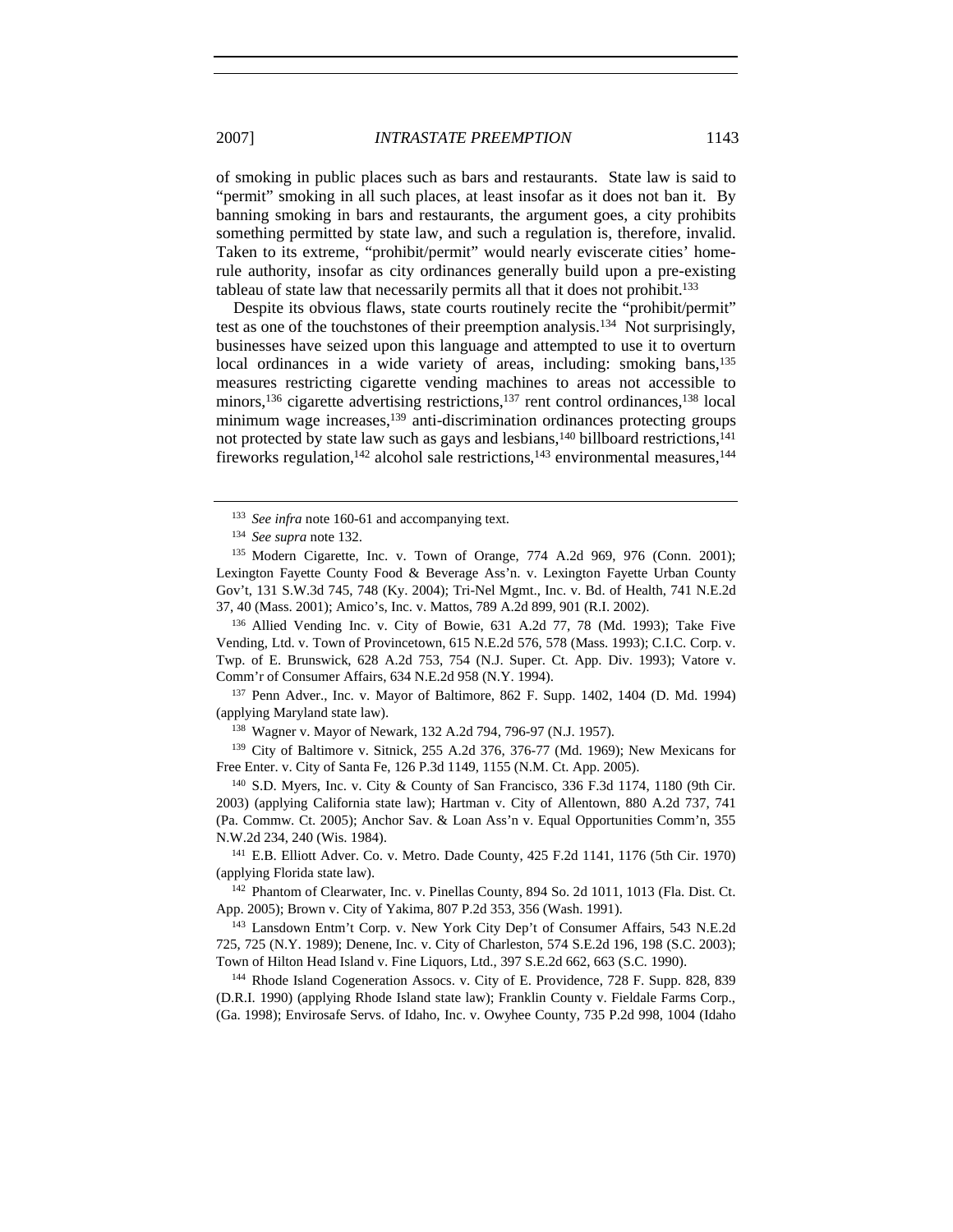restrictions on the sale of aerosol paint, $145$  blue laws,  $146$  and regulations concerning the conversion of rental apartment units into condominiums.147

On occasion, businesses succeed in convincing courts of their proposed application of the "prohibit/permit" test. For instance, in *Goodell v. Humboldt County*, 148 in a majority opinion that spawned two strong dissents, the Iowa Supreme Court sided with owners of large hog-confinement facilities who challenged a county's regulations of such facilities that went beyond those of state law.149 The county included permitting requirements, as well as groundwater protection measures and air quality protection regulations.150 The court concluded that by regulating certain conduct that was previously unregulated under state law, the county had prohibited that which was previously permitted under state law, and the ordinances were invalid.151 In another decision applying the "prohibit/permit" test, the Missouri Supreme Court struck down a local ordinance requiring gasoline stations to provide full service to customers when state law allowed for self service.152 While the

<sup>145</sup> Sherwin-Williams Co. v. City of Los Angeles, 844 P.2d 534, 545 (Cal. 1993).

<sup>1987);</sup> Goodell v. Humboldt County, 575 N.W.2d 486, 489 (Iowa 1998); Cent. Maine Power Co. v. Town of Lebanon, 571 A.2d 1189, 1190 (Me. 1990); Holiday Point Marina Partners v. Anne Arundel County, 707 A.2d 829, 839 (Md. 1998); Talbot County v. Skipper, 620 A.2d 880, 880 (Md. 1993); Blue Earth County Pork Producers v. County of Blue Earth, 558 N.W.2d 25, 30 (Minn. Ct. App. 1997); N. States Power Co. v. City of Granite Falls, 463 N.W.2d 541, 546 (Minn. Ct. App. 1993); Jancyn Mfg. v. County of Suffolk, 518 N.E.2d 903, 903 (N.Y. 1987); Weden v. San Juan County, 958 P.2d 273, 734 (Wash. 1998).

<sup>146</sup> Boyle v. Campbell, 450 S.W.2d 265, 266 (Ky. Ct. App. 1970); Mangold Midwest Co. v. Vill. of Richfield, 143 N.W.2d 813, 819 (Minn. 1966); Power v. Nordstrom, 184 N.W. 967, 969 (Minn. 1921).

<sup>147</sup> Richardson v. City & County of Honolulu, 868 P.2d 1193, 1223 (Haw. 1994); Grace v. Town of Brookline, 399 N.E.2d 1038, 1039 (Mass. 1979); Plaza Joint Venture v. City of Atlantic City, 416 A.2d 71, 73 (N.J. Super Ct. App. Div. 1980).

<sup>148</sup> 575 N.W.2d 486.

<sup>149</sup> *Id.* at 509, 511.

<sup>150</sup> *Id.* at 489-90.

<sup>151</sup> The *Goodell* litigation involved four county ordinances. The Iowa Supreme Court struck down two of these – an ordinance requiring large livestock confinement facilities to be bonded or carry insurance sufficient to pay for environmental cleanup and remediation and an ordinance restricting toxic air emissions – as impliedly preempted due to conflict. *See id.* at 504, 506. The court invalidated the groundwater protection ordinance on the grounds that the state legislature had either expressly preempted localities on this issue or had occupied the field. *Id.* at 505.

<sup>152</sup> Page W., Inc. v. Cmty. Fire Prot. Dist., 636 S.W.2d 65, 68 (Mo. 1982). The local government at issue was neither a town nor a county, but rather a special-purpose government: a "fire protection district." For more on special-purpose local governments, see BRIFFAULT & REYNOLDS, *supra* note 4, at 11-14.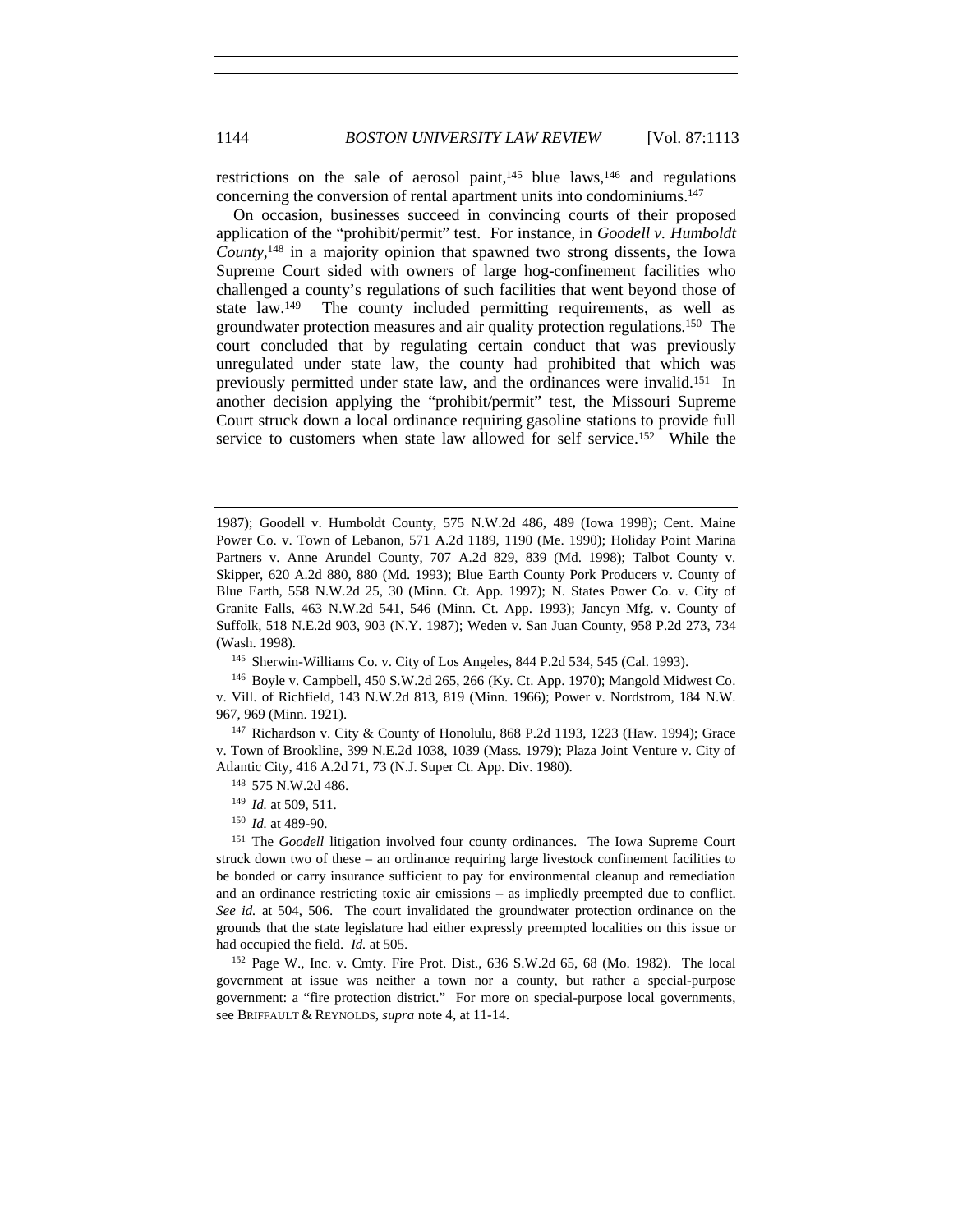locality argued that this measure, presumably adopted for safety reasons,<sup>153</sup> only added to state law without actually conflicting with it, the Missouri Supreme Court disagreed, holding that the measure prohibited conduct permitted by state law.154 A lower Missouri court similarly applied the "prohibit/permit" test to invalidate a St. Louis ordinance increasing the minimum wage for employees of certain city contractors.<sup>155</sup>

While they sometimes succeed in their "prohibit/permit" arguments, businesses also fail, usually because courts decide that the "prohibit/permit" test has been trumped by an offsetting, contradictory test: that cities are free to enact regulations that are more, but not less, stringent than state law.156 This alternative approach allows courts to escape the anti-local conclusions to which the "prohibit/permit" test can lead ineluctably. For instance, in a recent decision concerning Santa Fe's citywide minimum wage increase,157 the New Mexico Court of Appeals rejected the implied preemption claim asserted by a coalition of Santa Fe businesses.<sup>158</sup> The businesses argued that the ordinance prohibited an act permitted by state law – namely, paying workers less than the Santa Fe minimum wage but as much as or more than the wage required by state law.<sup>159</sup> Under the logic of "prohibit/permit," the businesses' claim might have succeeded because New Mexico state law permitted paying wages prohibited by city ordinance in certain instances. Recognizing that under such an approach, however, "municipalities would effectively lose much of their ability to regulate," the court rejected a "mechanical[]" or "wooden"

<sup>153</sup> The court's opinion does not explain why the Community Fire Protection District banned self service, but those jurisdictions that require full service at gas stations – Oregon and New Jersey – generally cite safety as the primary reason. *See* Andrea Kannapell, *Government: With Proposed Gas-Tax Boost, a New Push for Self-Service*, N.Y. TIMES, May 31, 1998, at NJ14. Moreover, as the district's full name indicates, its raison d'etre was "fire protection," so it seems reasonable to assume that the full-service requirement was adopted for reasons related to fire prevention and other safety concerns.

<sup>154</sup> *Page W.*, 636 S.W.2d at 68.

<sup>155</sup> *See* Missouri Court Strikes Down St. Louis Living Wage Ordinance, 146 Daily Lab. Rep. AA-1 (July 31, 2001) (summarizing unpublished opinion of Missouri Circuit Court in *Missouri Hotel & Motel Ass'n v. City of St. Louis*, No. 004-02638, 7 Wage & Hour Cas. 2d (BNA) 218 (Mo. Cir. Ct. 2001), which struck down the St. Louis living wage ordinance because "it prohibits what the [state] minimum wage statute permits, i.e., payment of a different wage").

<sup>156</sup> *See, e.g.*, City of Tucson v. Consumers for Retail Choice, 5 P.3d 934, 937 (Ariz. Ct. App. 2000); Modern Cigarette, Inc. v. Town of Orange, 774 A.2d 969, 983-84 (Conn. 2001).

<sup>&</sup>lt;sup>157</sup> Specifically, the ordinance applied to businesses registered or licensed in Santa Fe that employed twenty-five or more workers. SANTA FE, N.M., CITY CODE, ch. XXVIII, § 1.5(A)(4), (C) (2003), *available at* http://www.santafenm.gov/cityclerks/Ordinances.asp.

<sup>158</sup> New Mexicans for Free Enter. v. City of Santa Fe, 126 P.3d 1149, 1155 (N.M. Ct. App. 2005).

<sup>159</sup> *Id.* at 1165.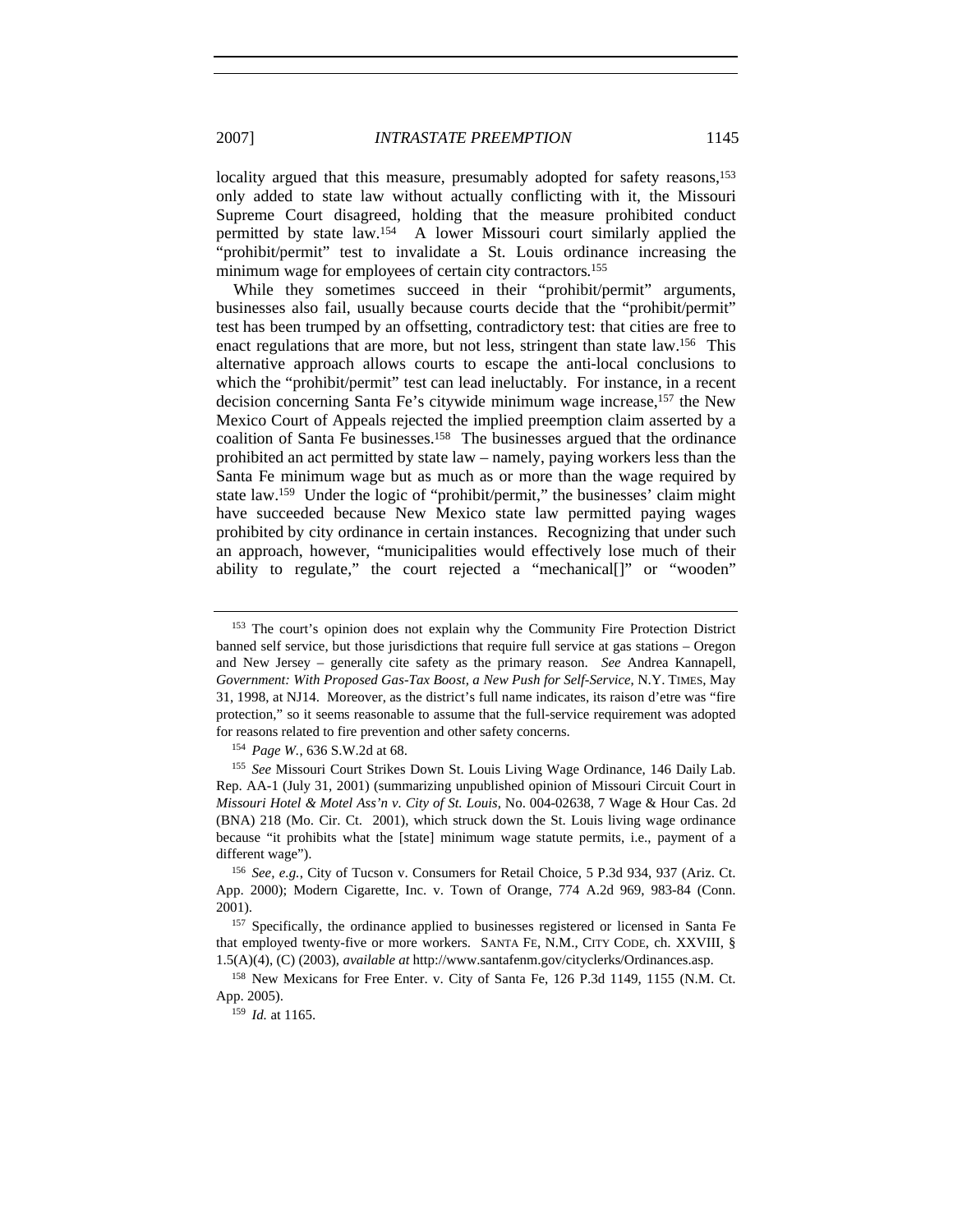application of the "prohibit/permit" test and opted for allowing ordinances "more strict than state law."<sup>160</sup> Like the New Mexico Court of Appeals, some other state courts have recognized that a robust application of "prohibit/permit" can lead to absurd results and have opted instead to use the "more stringent" test more frequently.161 Under this approach, a city ordinance is valid so long as it is "more stringent" than state law, but invalid if it is less so. In many instances similar to the one confronted by the New Mexico Court of Appeals, the "more stringent" rule and "prohibit/permit" lead to opposite results. This inconsistency is one prominent reason why the implied preemption doctrine has been described as confused and confusing.<sup>162</sup>

One might explain the seeming inconsistency between the "prohibit/permit" and "more stringent" tests by pointing to Karl Llewellyn's famous observation that for every canon of construction, "there is another canon that suggests the opposite outcome."163 Llewellyn explained that a court's use of canons, while cloaked in the garb of judicial restraint, actually enhances rather than constrains judicial power because the canons provide a seemingly respectable explanation for the result a court has reached for other, unarticulated reasons.164 State courts' seemingly inconsistent use of "prohibit/permit" and "more stringent," therefore, may mask a larger hidden policy agenda. If that is so, I have not discerned a single "grand" scheme, although in Part III, I will explain that courts have sometimes used these tests selectively to ensure that cities are not behaving parochially.165

One might contend that the only problem with the "prohibit/permit" or "more stringent" approach is that the tests are used inconsistently. If courts consistently applied one of the two tests, regardless of which one they picked, courts would provide the state legislature and cities with a clear "default rule" to guide them.166 If, for instance, "more stringent" were the consistent default rule, the legislature would know that unless it specifically prohibited local governments from passing a smoking ban, merely banning smoking in restaurants (but not bars) would be deemed legislative permission for local governments to ban smoking in bars. Conversely, if "prohibit/permit" were the

<sup>166</sup> *See* Nicholas Quinn Rosenkranz, *Federal Rules of Statutory Interpretation*, 115 HARV. L. REV. 2085, 2142, 2157 (2002); *see also* McNollgast, *Positive Canons: The Role of Legislative Bargains in Statutory Interpretation*, 80 GEO. L.J. 705, 716 (1992).

<sup>160</sup> *Id.*

<sup>161</sup> *See, e.g.*, New York State Club Ass'n v. City of New York, 505 N.E.2d 915, 920 (N.Y. 1987) (stating that if robust prohibit/permit "were the rule, the power of local governments to regulate would be illusory"). <sup>162</sup> *See supra* note 12.

<sup>163</sup> Karl N. Llewellyn, *Remarks on the Theory of Appellate Decision and the Rules or Canons About How Statutes Are To Be Construed*, 3 VAND. L. REV. 395, 401 (1950); Jonathan R. Macey, *Promoting Public-Regarding Legislation Through Statutory Interpretation: An Interest Group Model*, 86 COLUM. L. REV. 223, 264 (1986).

<sup>164</sup> Llewellyn, *supra* note 163, at 398; Macey, *supra* note 163, at 264.

<sup>165</sup> *See infra* notes 298-309 and accompanying text.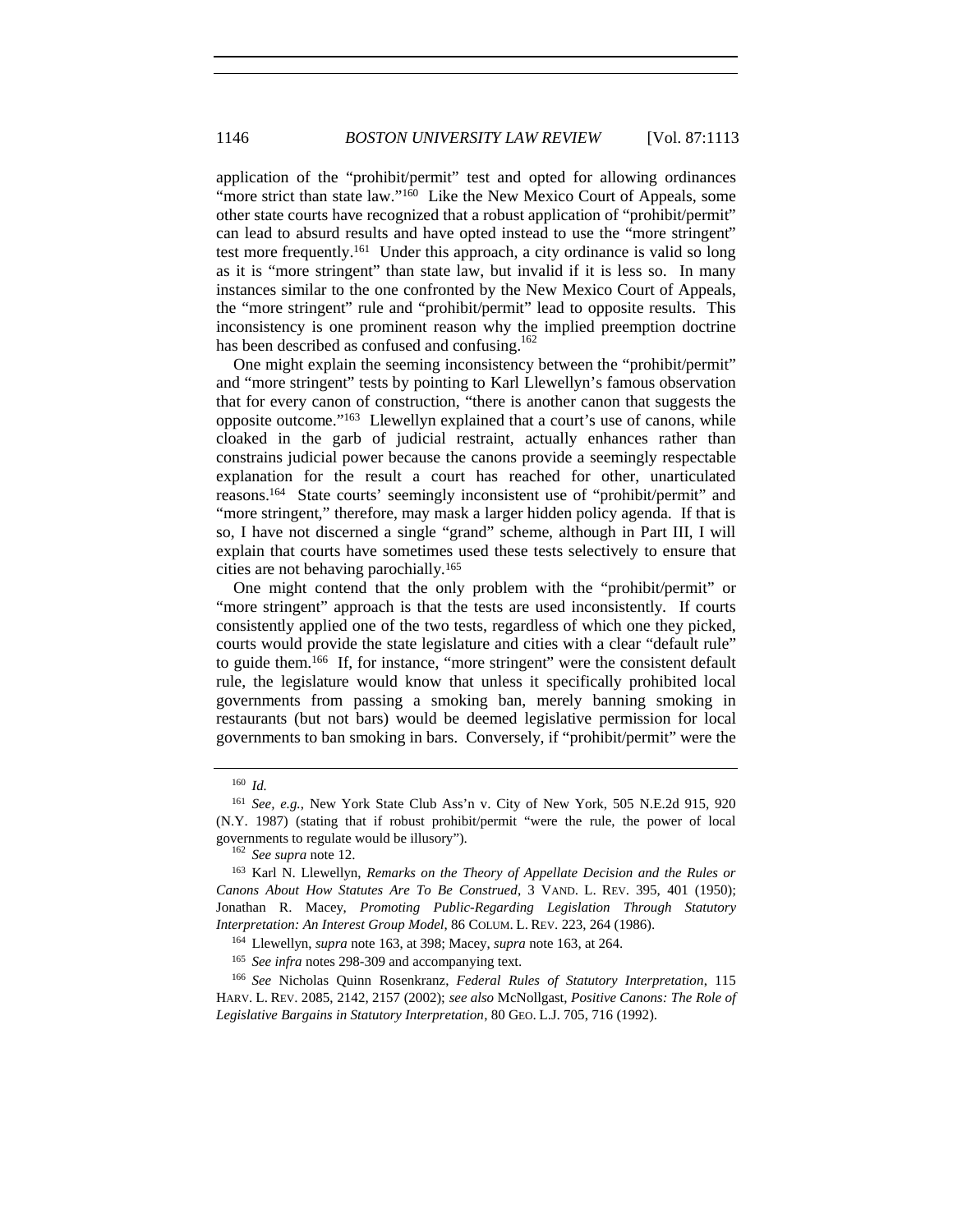consistent default rule, the legislature would know that by banning smoking in restaurants only, courts would deem that the legislature had impliedly "permitted" smoking in bars, thereby forbidding localities from regulating further. According to default-rule theorists, it should matter little whether courts choose "prohibit/permit" or "more stringent" as a default rule, so long as they consistently apply one test and allow the legislature to anticipate the implications of its legislation – or lack thereof – on a particular matter.<sup>167</sup>

While superficially attractive, the default-rule theory of statutory interpretation has serious flaws. Even if default rules of statutory interpretation are consistently applied by courts, which itself is unlikely,168 the legislature frequently is unaware of or apathetic about the rules and their effect on statutes. Judge Abner Mikva noted that when he was in Congress, "the only 'canons' we talked about were the ones the Pentagon bought that could not shoot straight;"169 it is likely that state legislators are at least as unaware of or indifferent to canons as their federal counterparts.<sup>170</sup> If we assume that a legitimate theory of statutory interpretation should be concerned with legislative "intent" or "purpose" to at least some degree,<sup>171</sup> then the defaultrule theory of statutory interpretation requires courts to attribute to the passage or non-passage of statutes a meaning that may be far removed from that of a legislature indifferent to the canons that courts would apply. Further, legislators often prefer ambiguity rather than the certainty offered by a consistently applied default rule because such ambiguity allows for a greater degree of compromise among the members of the coalition necessary to the legislation's passage.172 Legislative ambiguity is also frequently an intentional recognition of the limitations of the legislative process by the legislature itself. Legislation is necessarily forward-looking and cannot anticipate the circumstances that may arise years ahead concerning a particular application of legislation. Rigid application of default rules constrains the ability of courts to respond to new and unanticipated sets of facts when interpreting a statute, even

<sup>167</sup> Rosenkranz, *supra* note 166, at 2142; *see also* McNollgast, *supra* note 166, at 716.

<sup>168</sup> Joseph A. Grundfest & A.C. Pritchard, *Statutes with Multiple Personality Disorders: The Value of Ambiguity in Statutory Design and Interpretation*, 54 STAN. L. REV. 627, 682- 83 (2002).

<sup>169</sup> Abner J. Mikva, *Reading and Writing Statutes*, 48 U. PITT. L. REV. 627, 629 (1987).

<sup>&</sup>lt;sup>170</sup> See infra text accompanying notes 174-176.

 $171$  This is by no means an uncontroversial proposition. Many scholars have ridiculed the idea that discerning legislative "intent" is a worthwhile judicial endeavor, and they have also criticized the search for the related concept of a legislative "purpose." *See, e.g.*, Max Radin, *Statutory Interpretation*, 43 HARV. L. REV. 863, 875 (1930); *see also* Cass R. Sunstein, *Interpreting Statutes in the Regulatory State*, 103 HARV. L. REV. 405, 426-29 (1989) (discussing the problems inherent in seeking to discover legislative purpose or intent and concluding that "[p]urposive interpretation . . . is far from a panacea").

<sup>172</sup> Rosenkranz, *supra* note 166, at 2155; *see* ABNER J. MIKVA & ERIC LANE, AN INTRODUCTION TO STATUTORY INTERPRETATION AND THE LEGISLATIVE PROCESS 20-21 (1997).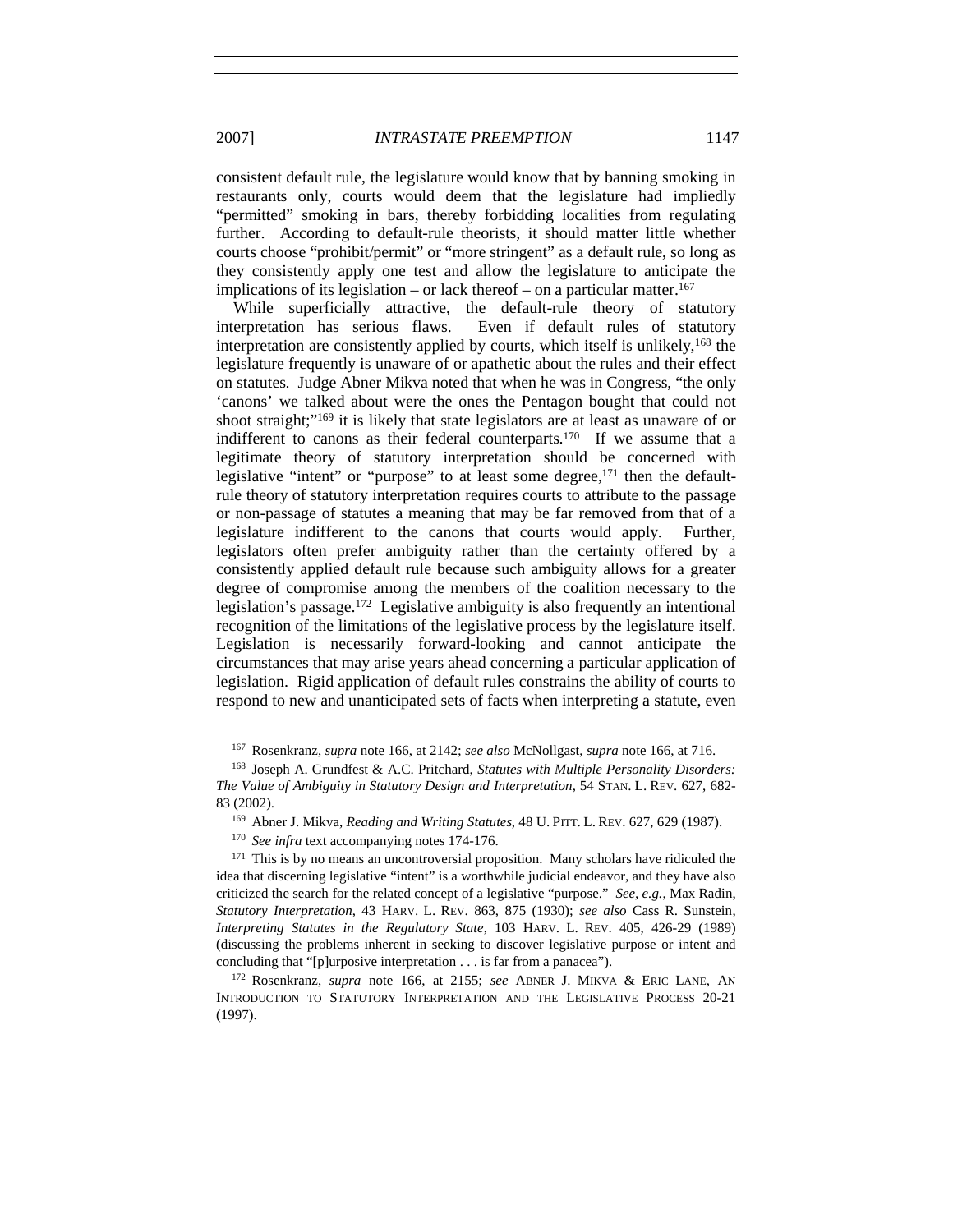though it is likely that the enacting legislature, in recognition of its inability to predict the future, may have intended to give courts significant flexibility.173

Hard-and-fast default rules are likely even more problematic at the state level than at the federal level because state legislatures, on the whole, are lessprofessional lawmaking bodies, with newer and more inexperienced lawmakers who often work only part-time rather than full-time and have smaller professional staffs.<sup>174</sup> State legislatures also meet less frequently and for shorter periods of time than Congress, with some legislatures meeting only every other year.<sup>175</sup> These characteristics make it even more likely that state legislatures will be oblivious to how their statutes are being interpreted by the courts, thereby rendering the consistent judicial enforcement of default rules less effective as a means of eliciting legislative intent or purpose.<sup>176</sup>

In addition to the problems common to all default rules, neither "prohibit/permit" nor "more stringent" offers a particularly attractive default rule, although the latter is the more palatable of the two. As a default rule, "prohibit/permit" places inertia on the side of no local experimentation, requiring an affirmative act of the legislature to overcome the default presumption that, for example, a state's establishment of a minimum wage is intended to prohibit a locality from establishing a higher minimum wage. Legislative inertia is a strong force,<sup>177</sup> and "prohibit/permit" pits local autonomy against this inertia, requiring the advocates of municipal power generally, and the advocates of a particular exercise of municipal power – such as raising the local minimum wage – to petition the legislature for this additional power. In essence, "prohibit/permit" as a default rule for the allocation of power between states and cities would amount to an effective

<sup>175</sup> *See infra* note 265.

<sup>173</sup> *See* WILLIAM N. ESKRIDGE, DYNAMIC STATUTORY INTERPRETATION 123-28 (1994); William N. Eskridge, Jr. & Philip P. Frickey, *Foreword: Law as Equilibrium*, 108 HARV. L. REV. 26, 56-57, 62 (1994).

<sup>174</sup> *See* John Devlin, *Toward a State Constitutional Analysis of Allocation of Powers: Legislators and Legislative Appointees Performing Administrative Functions*, 66 TEMP. L. REV. 1205, 1228 (1993). As of 2003, there were a total of 34,979 state legislative staff members, for an average of 700 per state, or 5 per legislator. National Conference of State Legislatures, Legislator Data and Services, http://www.ncsl.org/programs/legismgt/ about/staffcount2003.htm (last visited Oct. 8, 2007). Congress, by contrast, has approximately 30,000 professional staff members, or 56 per voting member. *See* Russell Chapin, Chadha*,* Garcia*, and the Dormant Commerce Clause Limitation on State Authority to Regulate*, 23 URB. LAW. 163, 180 (1991).

<sup>176</sup> *See* Cass R. Sunstein, *Must Formalism Be Defended Empirically?*, 66 U. CHI. L. REV. 636, 659-60 (1999) (explaining that judicial formalism works better in England than in America because Parliament uses a "highly professional" office of skilled legal authors to draft its laws).

<sup>177</sup> *See* ESKRIDGE, *supra* note 173, at 251; Sunstein, *supra* note 176, at 649 ("[I]n statutory interpretation, as in contract law, the default rule may have an 'endowment effect' and thus tend to stick.").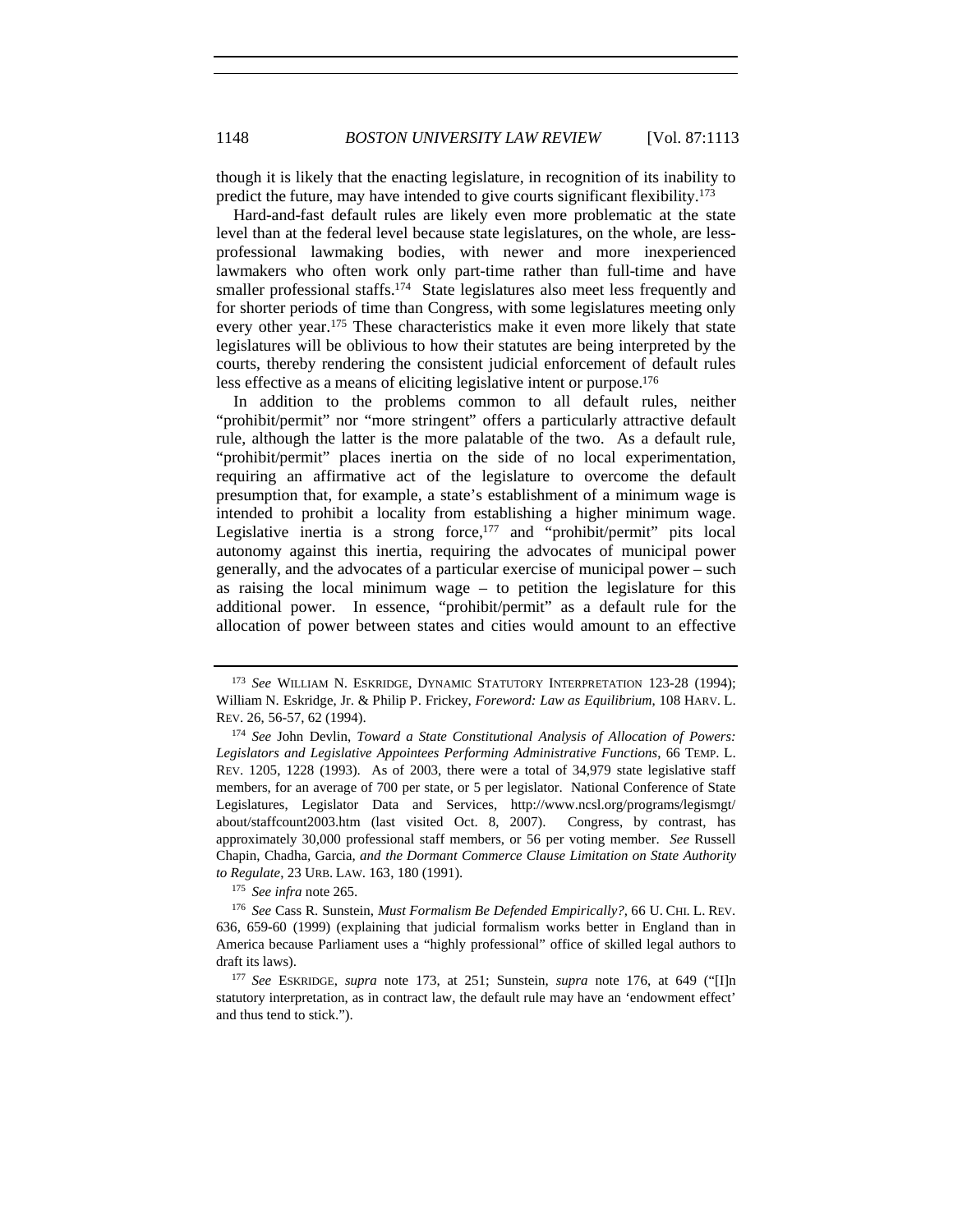restoration of Dillon's Rule, which required cities to petition the state legislature for any power beyond the most rudimentary.178

Moreover, "prohibit/permit" as a default rule would require the advocates of new city policies to expend significant resources to secure legislative authority for each new initiative. Such a rule would benefit the well-organized and wellfunded business groups that oppose many local regulations. Professor Elhauge has argued that courts should use "preference-eliciting default rules" in interpreting ambiguous statutes where one or more interest groups arguing for a particular interpretation are likely to have more influence over the legislative process than opponents of that interpretation.<sup>179</sup> So long as any interim costs of an erroneous interpretation are acceptable, Elhauge argues that courts should construe the ambiguous statute in a manner adverse to the better-organized and more influential interest groups so as to force those groups to go to the legislature and ask for a statutory override of the judicial interpretation.<sup>180</sup> This approach, Elhauge contends, "tests" the power of the stronger interest group and forces the legislature to be more explicit about its desires.<sup>181</sup> Applying Elhauge's theory, Rick Hills has argued that at the federal level the default rule should be set *against* preemption, precisely to force the betterfunded and organized business lobby to turn to the legislature for relief from state legislation it dislikes.182 Hills argues that this approach will not only more accurately assess legislative intent, as per Elhauge, but that it will force Congress to confront substantive issues that state legislatures – "political entrepreneurs," as Hills calls them – have put on the agenda. A state's initial foray into a particular area of policy can valuably inform the national political debate and exert pressure on federal politicians to take action in that area.<sup>183</sup>

Insofar as it counsels against adopting "prohibit/permit" as a default rule, Hills's argument applies with equal, if not greater, force at the state level.

<sup>178</sup> *See supra* text accompanying notes 43-48; *see also* Goodell v. Humboldt County, 575 N.W.2d 486, 517 (Iowa 1998) (Snell, J., dissenting) (accusing the majority of possibly "excavat[ing]" "the Dillon Rule ... from the grave" by applying an aggressive "prohibit/permit" test).

<sup>179</sup> Elhauge, *supra* note 107, at 2207, 2209.

<sup>180</sup> *Id.*

<sup>181</sup> *Id.* at 2209.

<sup>182</sup> Hills, *supra* note 73, at 4, 20-22. Interestingly, despite his explicit reliance on Elhauge's work, Hills's application of Elhauge's "preference-eliciting default rule" to federal-state preemption actually conflicts with Elhauge's views on the subject. While Hills argues for a "clear-statement" default rule against preemption due to the business lobby's superior access to Congress, *see id.* at 17-18, 25, Elhauge thinks that no such rule is necessary because states have an "unusually strong, not weak, access to the congressional agenda," Elhauge, *supra* note 107, at 2250.

<sup>183</sup> Similarly, Professor Candice Hoke has argued that implied preemption "undermines democratic accountability and public decision-making at the national level, as well as the democratic process and regulatory space of states and localities." S. Candice Hoke, *Preemption Pathologies and Civic Republican Values*, 71 B.U. L. REV. 685, 716 (1991).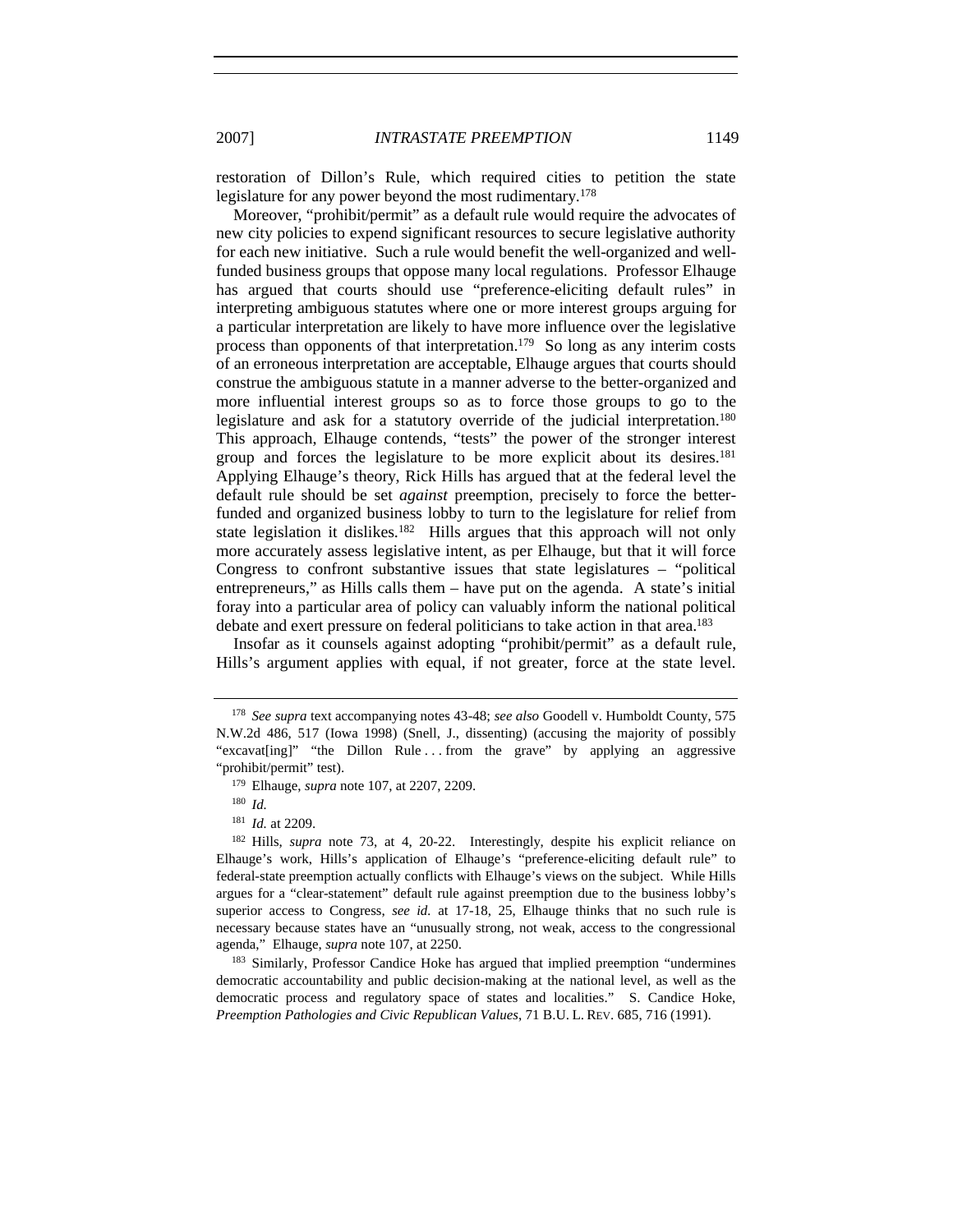Adopting "prohibit/permit" as a default rule would make it easier for state legislators to avoid addressing policy matters – such as antismoking regulations or an increase in the minimum wage – that cities, exercising their home rule authority, have put at the forefront of the public policy consciousness. If "prohibit/permit" were the rule, state legislators could rely on the courts to invalidate local initiatives that "prohibited" something previously "permitted" by state law. A doctrine of implied preemption less rigid than "prohibit/permit," on the other hand, would often require businesses to seek relief from local regulation from the legislature rather than the courts, thereby at least spurring debate over a potentially important topic that the legislature might have avoided had cities not addressed first. Moreover, in light of the organizational strength that businesses as an interest group are likely to possess, they generally should not be the beneficiaries of a default rule, like "prohibit/permit," that places legislative inertia on their side.

Another problem with the "prohibit/permit" test is the ambiguity laden in the word "permit." As the Oregon Supreme Court has observed, "what the legislature 'permits' can range from express permissive terms to total inattention and indifference to a subject."184 Some courts apply the "prohibit/permit" test in a way that takes a very expansive view of legislative "permission": merely not banning something while banning something else – e.g., banning smoking in restaurants but not bars – is seen as permission for the latter activity.185 This form of the "prohibit/permit" test is particularly problematic in that it ascribes legislative intent or purpose to what is more of an omission than an act.186 By merely addressing one activity and not others in a particular "field," the legislature is deemed to "permit" the activities it has not prohibited, much like a legislature's initial foray into a field is sometimes considered to have completely "occupied" it, thereby prohibiting additional local regulation. I will address "occupation of the field" in more depth below, but an aggressively anti-localist application of "prohibit/permit" is quite similar to an aggressively anti-localist application of "occupation of the field."

Some states have helpfully refined their "prohibit/permit" tests so as to make clear that legislative silence on a matter does not necessarily amount to "permission." Rather, if the state legislature intends to permit an activity across the state in a way that provides immunity from municipal regulation, this intention must be made clear through express language. Thus, Minnesota

<sup>184</sup> City of Portland v. Lodi, 782 P.2d 415, 417 (Or. 1989).

<sup>&</sup>lt;sup>185</sup> Such an approach is conceptually akin to the "expressio unius" or "inclusio unius" canon of statutory construction. For examples of opinions taking such an expansive approach to the "permit" part of "prohibit/permit," see *supra* notes 149-155 and accompanying text; *see also* Junction City v. Lee, 532 P.2d 1292, 1301 (Kan. 1975) (Schroeder, J., dissenting); Miller v. Fabius Twp. Bd., 114 N.W.2d 205, 209-10 (Mich. 1950) (Souris, J., dissenting); Amico's Inc. v. Mattos, 789 A.2d 899, 913 (R.I. 2002) (Goldberg, J., concurring and dissenting); Weden v. San Juan County, 958 P.2d 273, 293-95 (Wash. 1998) (Sanders, J., dissenting).

<sup>186</sup> *See* Farber, *supra* note 8, at 396 n.8.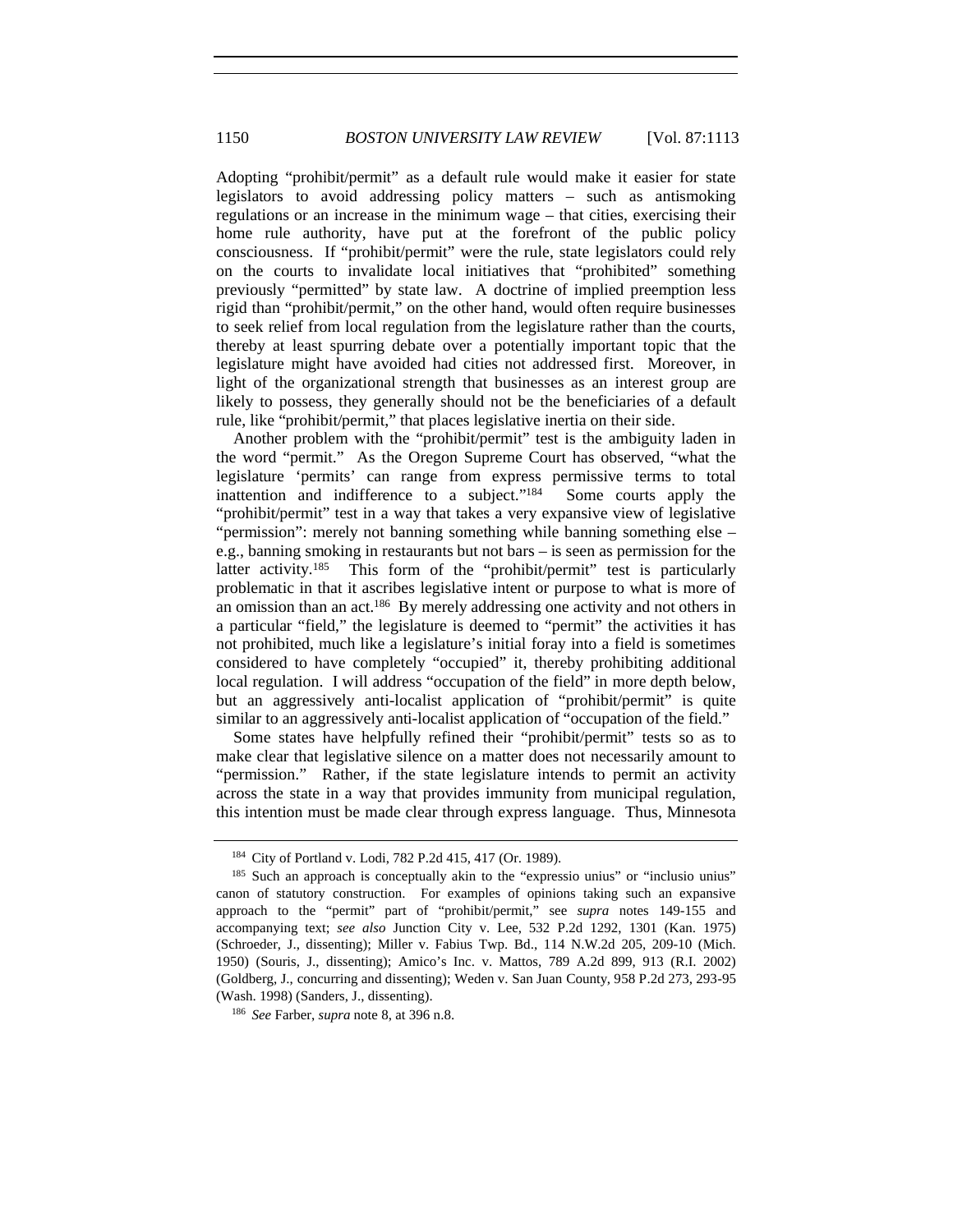and New York require that for an ordinance to be invalid, it must forbid what a statute "expressly" or "specifically" permits.<sup>187</sup> By limiting "prohibit/permit" to the realm of "specific" or "express" permission, Minnesota and New York effectively collapse "prohibit/permit" into the less controversial category of express preemption.<sup>188</sup> By requiring express permission for a particular activity to insulate it from local regulation, these states force groups with superior organization and political influence to appeal to the legislature for such protection. The Minnesota and New York versions of "prohibit/permit" thus do not suppress political entrepreneurship or local policy experimentation as other states' versions of "prohibit/permit" do.

For all of the above reasons, state courts would do well to abandon – or at least refine – the "prohibit/permit" test for determining whether implied conflict preemption has occurred.<sup>189</sup> While "more stringent" would operate as

If we change the hypothetical so that the local ordinance sets 71 miles per hour as the *minimum* speed at which to drive through town, then there would likely be a conflict. In this more extreme hypothetical, local law *requires*, rather than permits, something that state law prohibits, and, therefore, a conclusion of preemption would be appropriate, given the havoc these contradictory directives might wreak on drivers in this particular hypothetical town. Cases where an ordinance requires something that a state statute prohibits, or vice versa, are rare. When such cases occur, they usually involve direct, obvious conflict between local and state law. *See infra* notes 276-280 and accompanying text. Sometimes such cases might more properly be characterized as express preemption rather than involving "permit/prohibit." *See, e.g.*, Gentzler Tool & Die Corp. v. Green, 681 N.E.2d 467, 469 (Ohio Ct. App. 1996) (holding that a local ordinance requiring a three-fourths vote of the

<sup>&</sup>lt;sup>187</sup> Blue Earth County Pork Producers v. County of Blue Earth, 558 N.W.2d 25, 30 (Minn. Ct. App. 1997); Jancyn Mfg. Corp. v. County of Suffolk, 518 N.E.2d 903, 907-08 (N.Y. 1987).

<sup>188</sup> *See supra* notes 8, 126.

<sup>&</sup>lt;sup>189</sup> As opposed to the "prohibit/permit" inquiry, asking whether a city ordinance permits that which state law prohibits – "permit/prohibit" – is generally merely superfluous rather than restrictive or local autonomy. On the surface, asking whether a local law permits something that state law prohibits might seem eminently reasonable. After all, if the state sets a mandatory statewide speed limit of 70 miles per hour, then a local ordinance adopting a speed limit of 75 miles per hour would seem to permit a driver to do exactly what state law has prohibited: drive at a speed greater than 70 miles per hour. Even in this simple example, however, "permit/prohibit" is unnecessary because it does not identify any meaningful conflict between the hypothetical ordinance and statute. If a driver speeds along at 71 miles per hour, he is still in violation of state law, regardless of what the municipal ordinance says. The municipal ordinance's allowance of 5 extra miles per hour provides no safe harbor from the state speeding prohibition (assuming that this hypothetical city is not in an imperio state in which speed limits are considered a matter of "local" concern). In this sense, the local ordinance's allowance of 5 extra miles per hour operates much as the "medical marijuana" statutes passed by states operate vis-à-vis the federal government: duly registered users of "medical marijuana" remain at risk of prosecution under federal drug laws by federal authorities even if they are effectively immunized from prosecution under state law. *See* Gonzales v. Raich, 545 U.S. 1, 29 (2005).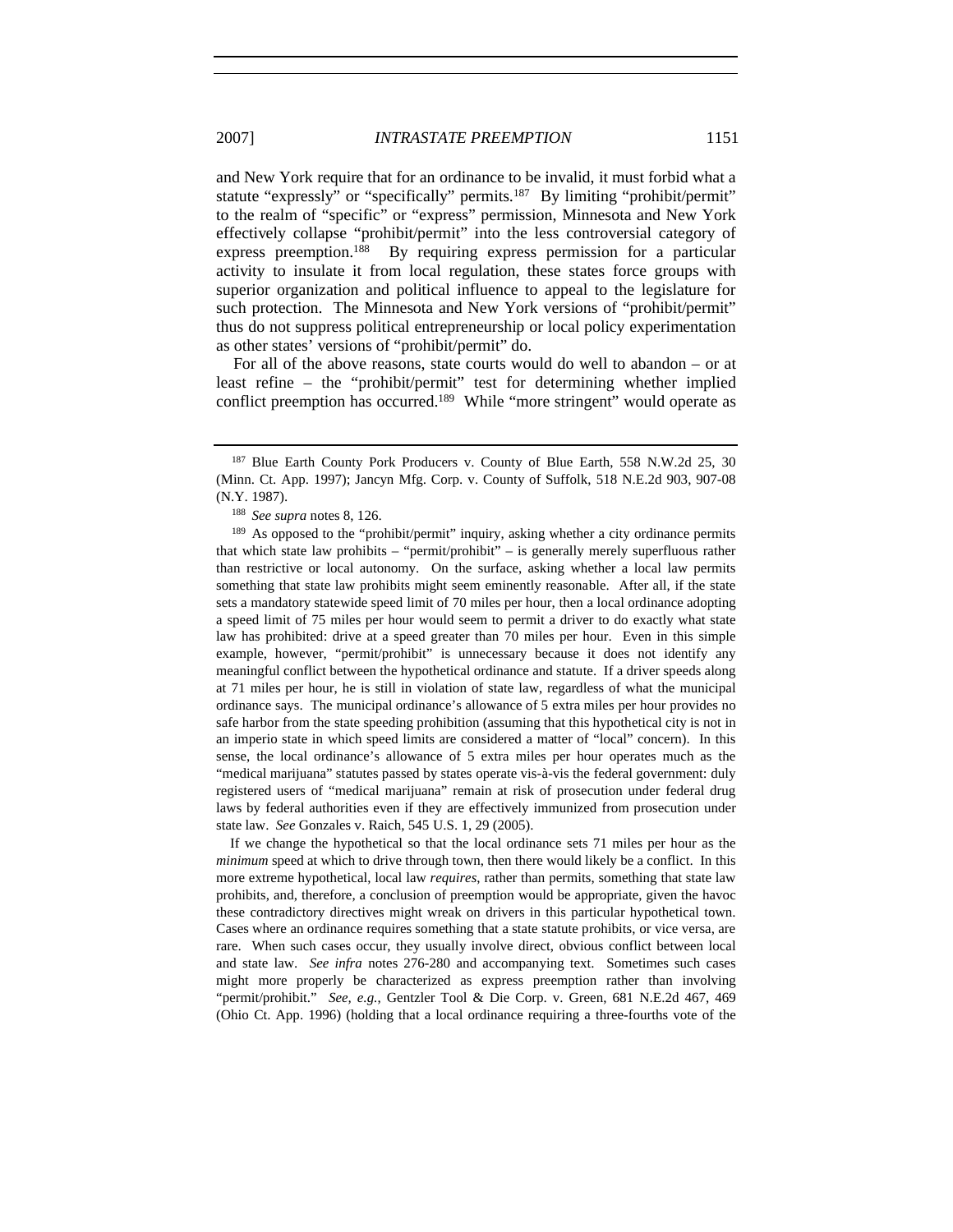a better default rule than "prohibit/permit" from the perspective of being less likely to suppress local innovation, "more stringent" suffers from flaws of its own in addition to the problems inherent in any default rule.<sup>190</sup> The "more" stringent" test is simplistic and often incomplete because the question of whether a regulation is more or less stringent is necessarily relative to the subjects or persons regulated. Consider the circumstances presented by the South Dakota case of *Rantapaa v. Black Hills Chair Lift Co.*, 191 in which the plaintiffs sued a ski slope operator after their minor ward suffered permanent brain injury due to an accident on the defendants' slopes. The plaintiffs sued under state tort law, but the defendants relied on a county ordinance requiring skiers to assume legal responsibility for any of the dangers and risks of skiing.192 The South Dakota Supreme Court ultimately struck down the ordinance as conflicting with state law because state law allowed a cause of action for negligence, and the ordinance potentially forbade one.193 With respect to ski slope operators, the county ordinance was less stringent because it freed them of legal liability to a greater degree than did state law, and, therefore, this case was decided correctly under the "more stringent" rule. However, with respect to skiers, the county ordinance was simply more stringent than state law, in that it reduced a skier's chances of obtaining relief should an accident occur while skiing. Looking at this ordinance from the perspective of regulating skiers rather than ski slope operators, therefore, it would seem to pass the "more stringent" test.

*State v. Barsness*<sup>194</sup> provides another example of the "more stringent" test's potential indeterminacy.195 The defendant challenged his conviction for violating an Idaho law requiring drivers to yield to emergency vehicles. The emergency vehicle in question flashed its lights but failed to sound its siren. Under Idaho law, an emergency vehicle was required only to do either, but Boise city code required it to do both, and the alleged violation had occurred in

- <sup>190</sup> See supra notes 168-176 and accompanying text.
- <sup>191</sup> 633 N.W.2d 196 (S.D. 2001).
- <sup>192</sup> *Id.* at 200-01.
- <sup>193</sup> *Id.* at 204-05.
- <sup>194</sup> 628 P.2d 1044 (Idaho 1981).
- <sup>195</sup> *Id.* at 1045.

council to reject a recommendation of the planning and zoning commission conflicted with a state requirement of a simple majority vote). Assume, for example, the hypothetical state speeding law, whether through its express language or from clearly discernible legislative intent, is designed to be of statewide application. The law might be written as such: "The maximum speed limit in this state shall be 70 miles per hour." Such a statement could plausibly be interpreted to mean that the state legislature expressly preempted localities from adopting a speed limit higher than 70 mph, even if it does not include language to the effect of "this statute preempts the authority of localities to adopt a higher speed limit." *See supra* note 8 (discussing how the distinction between express and implied preemption is not always clear).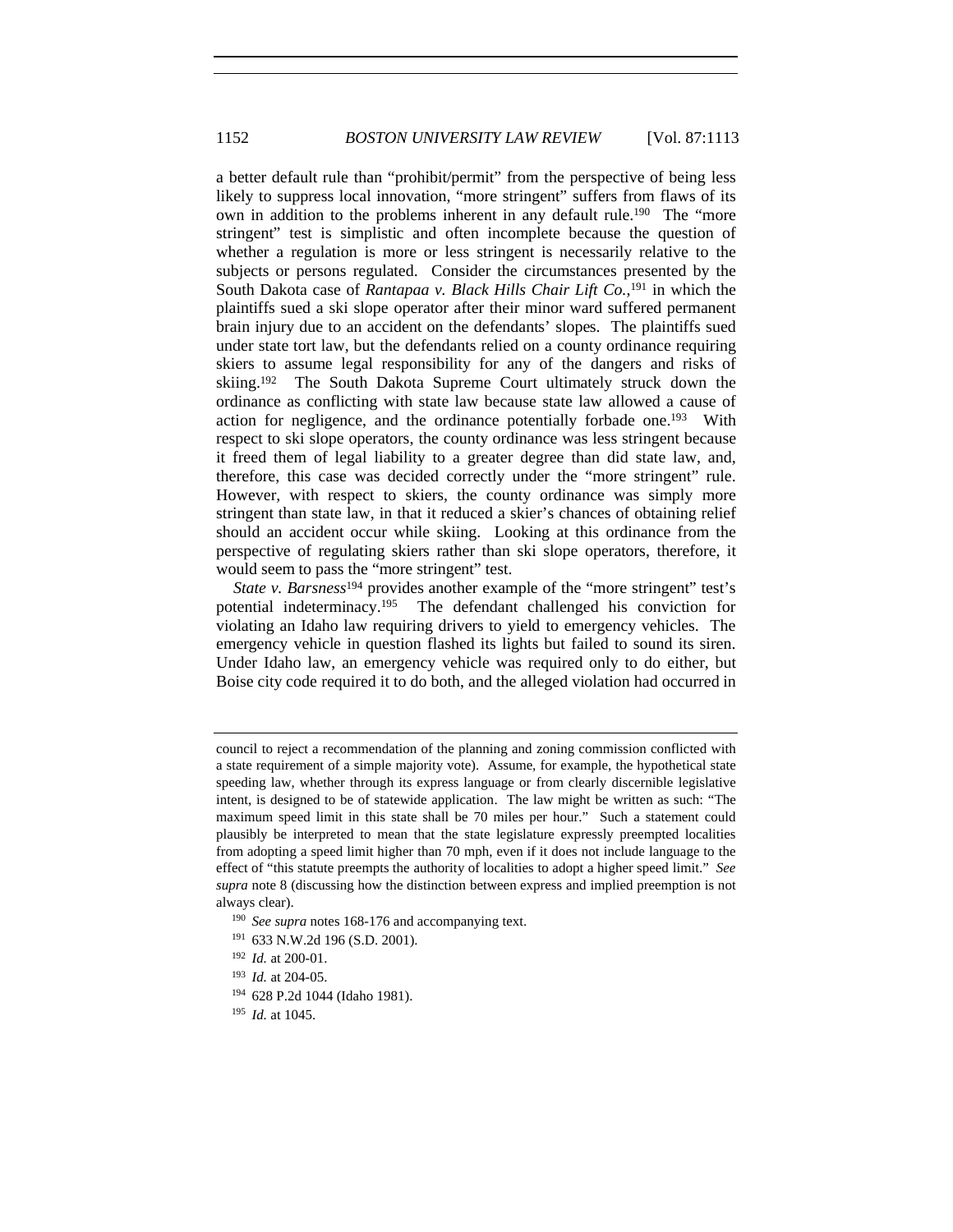Boise.196 A majority of the Idaho Supreme Court handily invalidated Boise's ordinance as invalidly conflicting with state law.197 While the Boise City Code was more stringent with respect to emergency vehicle drivers, requiring them to display flashing lights *and* sound their sirens, it was less stringent with respect to drivers of all other vehicles, in that it did not require them to yield to emergency vehicles that only flashed lights *or* sounded sirens, whereas state law required them to yield in either instance. *Barsness*, like *Rantapaa*, demonstrates that the rather formalistic "more stringent" test can sometimes provide limited direction in preemption cases.

#### 2. "Occupation of the Field"

In addition to "prohibit/permit," a frequent argument made by opponents of local ordinances is that a city has legislated in a field "fully occupied" by state law.<sup>198</sup> The more pervasively and thoroughly the legislature has regulated a field, the argument goes, the more likely it is that the state legislature "intended" to completely occupy that field and not allow for local regulation, even if the legislature never expressly declared such an intent.<sup>199</sup> Opponents of

<sup>198</sup> *See, e.g.*, City of Tucson v. Consumers for Retail Choice, 5 P.3d 934, 937 (Ariz. Ct. App. 2000); O'Connell v. Stockton, 162 P.3d 583 (Cal. 2007); Bd. of County Comm'rs of Douglas County v. Bainbridge, Inc., 929 P.2d 691, 709 (Colo. 1997); Dempsey v. City of Denver, 649 P.2d 726, 727-28 (Colo. Ct. App. 1982) (finding an intent to occupy the field of employee compensation); Modern Cigarette v. Town of Orange, 774 A.2d 969, 977-78 (Conn. 2001); City of Buford v. Georgia Power Co., 581 S.E.2d 16, 17 (Ga. 2003); Goodell v. Humboldt County, 575 N.W.2d 486, 493 (Iowa 1998); Sch. Comm. of York v. Town of York, 626 A.2d 935, 939 (Me. 1993); Allied Vending, Inc. v. City of Bowie, 631 A.2d 77, 87 (Md. 1993); Multnomah Kennel Club v. Dep't of Revenue, 666 P.2d 1327, 1332 (Or. 1983); Barnhill v. City of N. Myrtle Beach, 511 S.E.2d 361, 363 n.2 (S.C. 1999); Summit Water Distribution Co. v. Mountain Reg'l Water Special Servs. Dist., 108 P.3d 119, 123 (Utah Ct. App. 2005).

As in the case of conflict preemption, criminal defendants charged under local law frequently seek to argue for the local law's invalidation under occupation of the field. *See, e.g.*, Horton v. Oakland, 82 Cal. App. 4th 580 (2000), *overruled by O'Connell*, 162 P.3d at 590-92; Pierce v. Commonwealth, 777 S.W.2d 926, 928 (Ky. 1989); People v. Llewellyn, 257 N.W.2d 902, 903 (Mich. 1977). In a few states, such as North Carolina, criminal cases provide most of the grist for the implied preemption mill. *See* Greene v. City of Winston-Salem, 213 S.E.2d 231, 236 (N.C. 1975).

<sup>199</sup> *See, e.g.*, City of Northglenn v. Ibarra, 62 P.3d 151, 163 (Colo. 2003); Hillsborough County v. Fla. Rest. Ass'n, 603 So. 2d 587, 591 (Fla. Dist. Ct. App. 1992); Anamizu v. City & County of Honolulu, 481 P.2d 116, 118 (Haw. 1971); Lexington Fayette County Food & Beverage Ass'n v. Lexington-Fayette Urban County Gov't, 131 S.W.3d 745, 750 (Ky. 2004); Talbot County v. Skipper, 620 A.2d 880, 885 (Md. 1993); People v. Llewellyn, 257

<sup>196</sup> *Id.* 

<sup>&</sup>lt;sup>197</sup> *Id.* A dissenting justice, however, argued that the Boise City Code was valid because it was simply more stringent than state law on the matter of what conduct was required of emergency vehicles *Id.* at 1046-47 (Bistline, J., dissenting) (finding no conflict in the laws "because emergency vehicles may easily comply with both").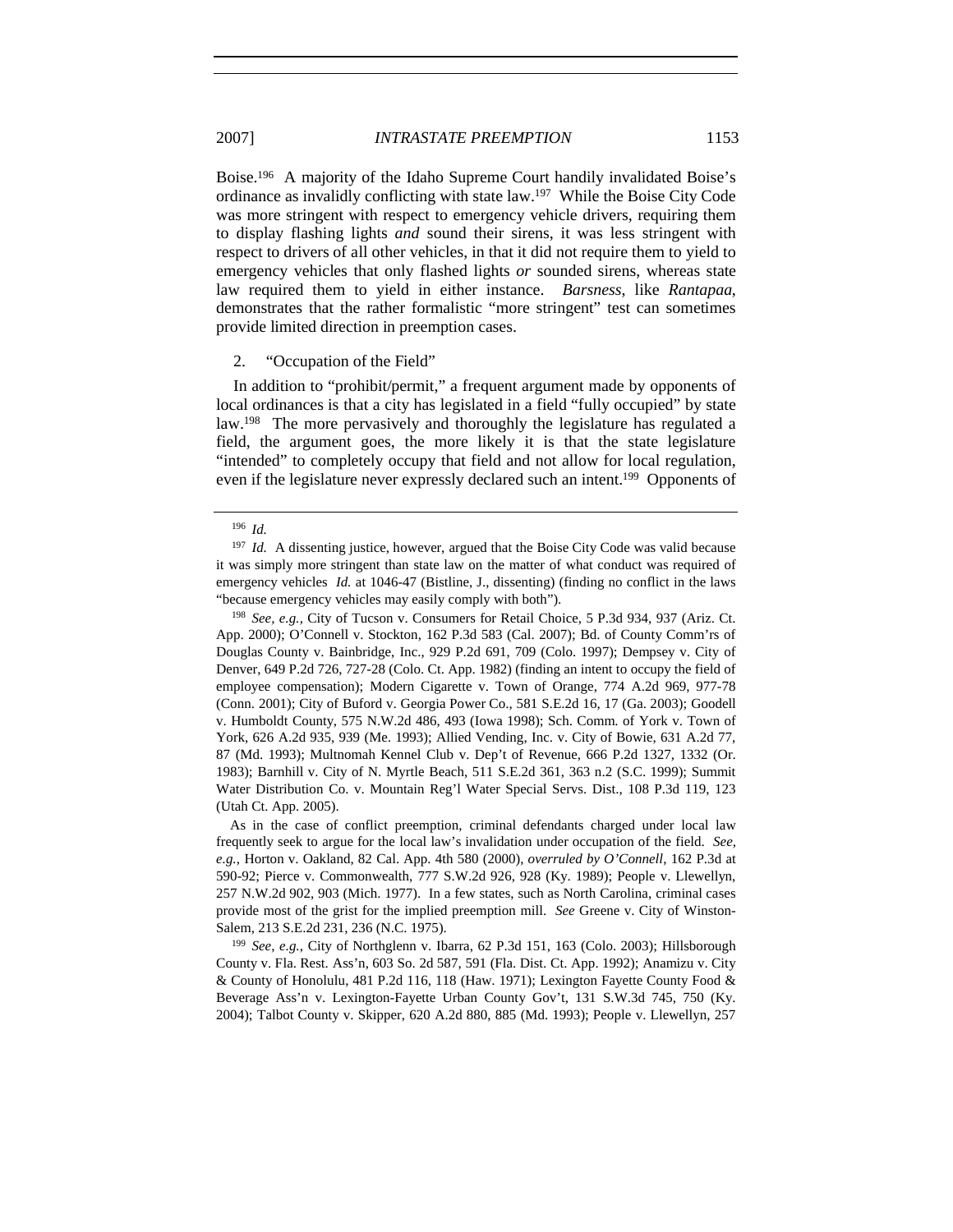local ordinances are sometimes successful when they argue "occupation of the field." For instance, in *Allied Vending, Inc. v. City of Bowie*, 200 the Maryland Court of Appeals considered a challenge by cigarette vending companies to local ordinances that confined cigarette vending machines to locations not generally accessible to minors when state law contained no such restrictions.201 The court concluded that because the state licensed both cigarette retailers and cigarette vending machines, it had impliedly occupied the field of cigarette sales through vending machines, and therefore the local ordinances were invalid intrusions into this field.<sup>202</sup> The court reached this conclusion despite the lack of any express indication by the legislature of its intent to preempt cities from entering the field of cigarette vending machine regulation.203 In a way, the court's approach in *Allied Vending* resembled a robust "prohibit/permit" test: the cities had prohibited something that state law permitted – cigarette vending machines in certain areas – and therefore their ordinances were invalid.204

Preemption by "occupation of the field" has been much criticized, particularly at the federal level, for being a naked judicial policy judgment unmoored from statutory text and legislative intent that snuffs out the states' ability to regulate, $205$  prompting at least one scholar to call it the "new

<sup>200</sup> 631 A.2d 77 (Md. 1993).

<sup>201</sup> *Id.* at 78-80 (describing the ordinances of Bowie and Takoma Park, Maryland).

<sup>202</sup> *Id.* at 88-89.

<sup>203</sup> *Id.* at 86.

<sup>204</sup> Indeed, a majority of the court of appeals said as much in noting that because the trial court had found that all of the cigarette vending machines owned by the plaintiffs within Bowie and Takoma Park were "generally accessible to minors," the ordinances "would be tantamount to a ban on cigarette vending machines in locations in which the State has granted the vendors a license to operate those vending machines." *Id.* at 89.

<sup>205</sup> *Cf.* Geier v. Am. Honda Motor Co., 529 U.S. 861, 894 (1999) (Stevens, J., dissenting) (criticizing an overreliance on implied preemption at the federal level as giving "unelected federal judges *carte blanche* to use federal law as a means of imposing their own ideas of tort reform on the States"); Nelson, *supra* note 8, at 277.

N.W.2d 902, 907 (Mich. 1977); Casico, Inc. v. City of Manchester, 702 A.2d 302, 304 (N.H. 1997); Plaza Joint Venture v. City of Atlantic City, 416 A.2d 71, 77 (N.J. Super. Ct. App. Div. 1980); DJL Rest. Corp. v. City of New York, 749 N.E.2d 186 (N.Y. 2001); Greene v. City of Winston-Salem, 213 S.E.2d 231, 237 (N.C. 1975); Duff v. Twp. of Northampton, 532 A.2d 500, 504 (Pa. 1987); Anchor Sav. & Loan Ass'n v. Equal Opportunities Comm'n, 355 N.W.2d 234, 240 (Wis. 1984) (holding that local regulation is preempted where the State established "a comprehensive and all-encompassing scheme regarding savings and loan association practices"). Some state courts consider the duplicative nature of local ordinances as a factor in preemption analysis, particularly in the context of field preemption. *See, e.g.*, Sherwin-Williams Co. v. City of Los Angeles, 844 P.2d 534, 539 (Cal. 1993).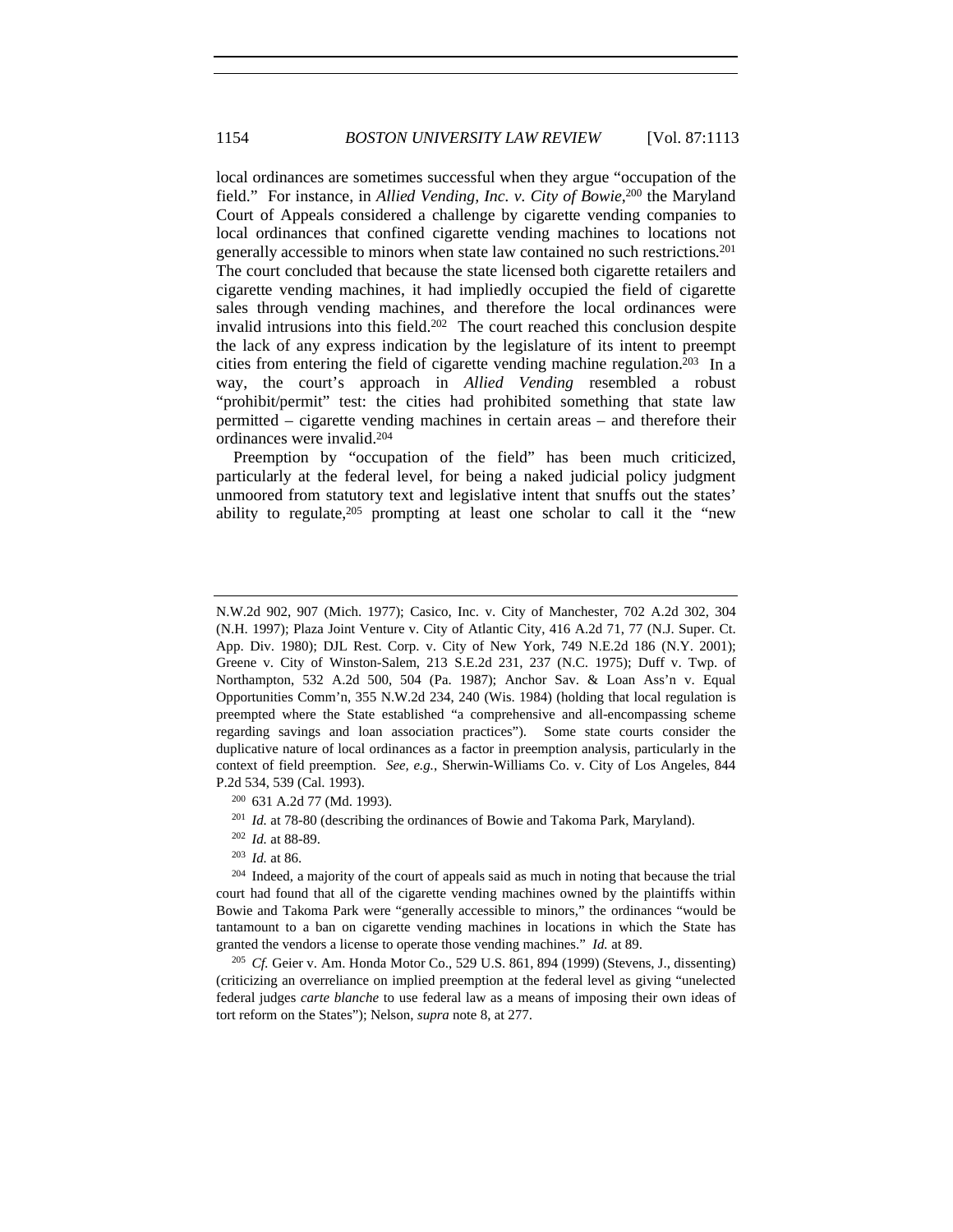*Lochner*."206 At the state level, occupation of the field can similarly constrain local authority, particularly when state courts, as they sometimes do, set a low threshold for the amount of state regulation necessary to constitute wholesale "occupation of the field." A judicial determination of "occupation of the field" thereafter effectively sets a ceiling beyond which no local regulation can  $\gamma^{207}$ 

State courts frequently purport to rely on legislative intent when finding occupation of the field.208 Relying on legislative intent to reach any statutory conclusion has long been the subject of much debate, a full discussion of which is beyond the purview of this Article.<sup>209</sup> But in the context of occupation of the field, the courts' purported reliance on legislative intent raises special difficulties. A conclusion of occupation of the field that rests on legislative intent puts the words "we intend to preempt" into the collective mouth of the state legislature when, in the absence of express language concerning preemption, it is distinctly possible that the legislature never specifically thought about how much local law it intended to displace, or even if it did, it may well have been unable to reach agreement on the matter.<sup>210</sup> As discussed above, legislators sometimes find ambiguity more convenient and palatable than certainty. Resting a finding of occupation of the field on legislative intent may often, therefore, be disingenuous, which is a common critique of courts' reliance on legislative intent in any circumstance.211 Further, "occupation of the field" ascribes a legislative intent to displace all *subsequent* local ordinances, despite the fact that the state legislature, at the time of passing the statute(s) that allegedly occupy a certain field, has no idea what those future local ordinances will look like.<sup>212</sup> Indeed, if courts truly believed in the fiction of legislative intent to occupy a field, they would be willing to offer advisory opinions declaring a field preempted (in those states

<sup>206</sup> Hoke, *supra* note 183, at 718 n.147; *see also* Braden, *infra* note 215, at 35 (describing net result of implied preemption decisions as "a judicial exercise of power over economic legislation").

<sup>207</sup> Hoke, *supra* note 183, at 694 (stating that judicial proclamation of "occupation of the field" can create a "regulatory vacuum" in that field).

<sup>208</sup> *See supra* note 199.

<sup>209</sup> ESKRIDGE, *supra* note 173, at 16-22; *see* Radin, *supra* note 171; Sunstein, *supra* note 171, at 433-34.

<sup>210</sup> ESKRIDGE, *supra* note 173, at 18-21; *see also* Note, *Pre-Emption as a Preferential Ground: A New Canon of Construction*, 12 STAN. L. REV. 208, 209 (1959) [hereinafter "Stanford Note"] (criticizing intent-based federal implied preemption doctrine for assuming "that the pre-emption question was consciously resolved and that only diligent effort is needed to reveal the intended solution" when, in fact, "Congress, embroiled in controversy over policy issues, rarely anticipates the possible ramifications of its acts upon state law").

<sup>211</sup> *See* Radin, *supra* note 171, at 870 (resting statutory interpretation on supposed legislative intent is "transparent and absurd fiction"); *id.* at 872 ("A legislative intent, undiscoverable in fact, irrelevant if it were discovered, is . . . a queerly amorphous piece of slag.").

<sup>212</sup> *See* ESKRIDGE, *supra* note 173, at 23.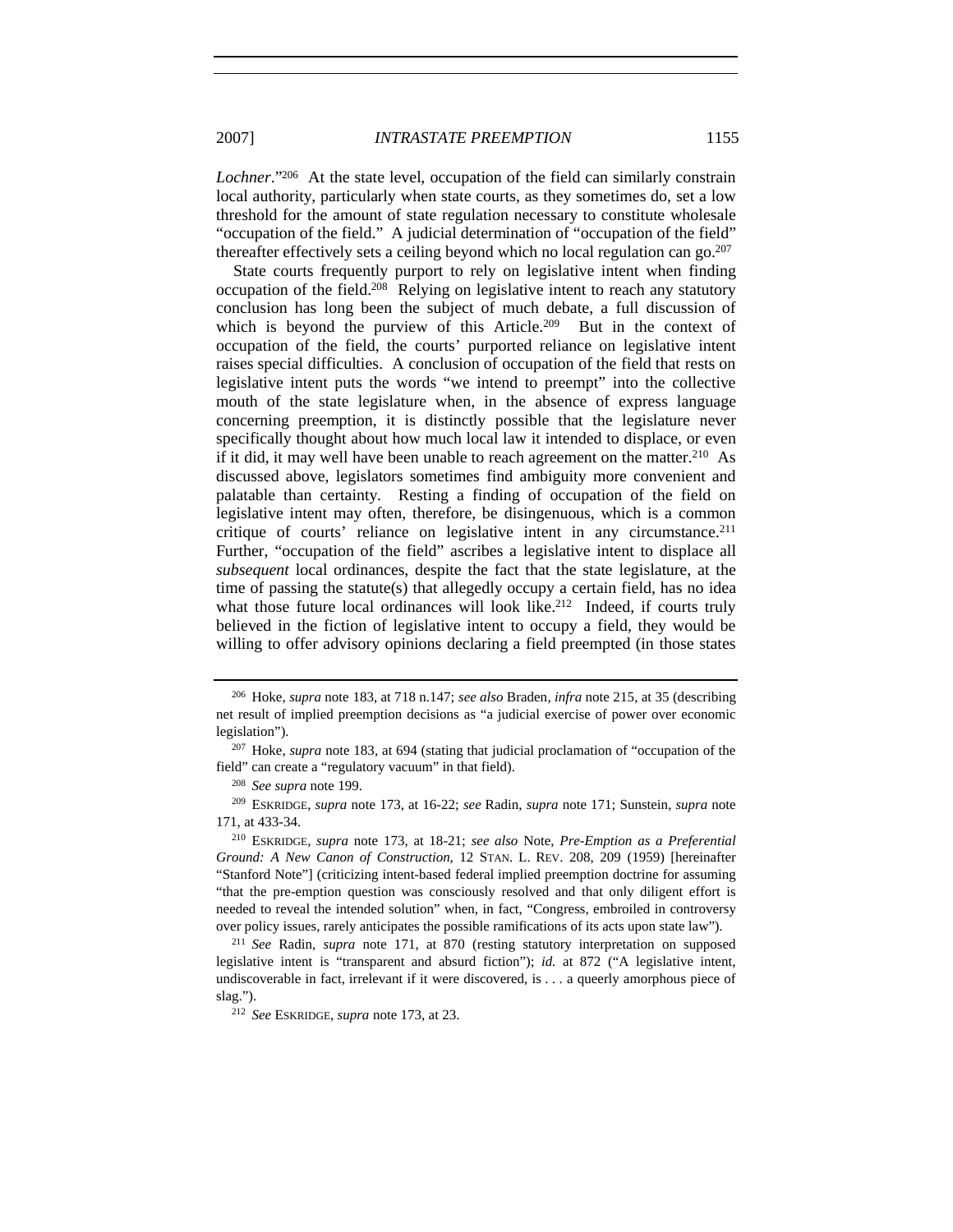that allow advisory opinions213), after the state's "occupying" legislation has been passed and before any local legislation within the field has been enacted. I know of no court that has issued such an opinion.

Aside from the difficulties of relying on legislative intent, "occupation of the field," much like "prohibit/permit," is a test that can weaken local lawmaking ability in favor of groups – such as the business lobby – that may have superior access to and influence over state legislators. Particularly where the legislative history supporting "occupation of the field" is murky, judicial skepticism toward such an implied preemption claim is well-warranted. It is likely that in many circumstances, the groups arguing "occupation of the field" have a better chance than their opponents of getting the relief they seek from the state legislature in the form of an express preemption provision.

It is tempting to take the Elhauge-Hills logic further and argue that courts should adopt a default rule that the state legislature has not occupied the field unless it has said so explicitly. Indeed, at least one state's supreme court  $-$ Alaska's – has embraced such an approach.<sup>214</sup> While such a "clear-statement" rule would have the usual benefits of any default rule – clarity and simplicity – it would also suffer from the usual drawbacks: sacrificing judicial flexibility in favor of formalism. If all of the other indicia of statutory meaning weigh heavily in favor of a finding of occupation of the field, it makes little sense to require the legislature to recite "magic words" in order to conclude that a particular field has been occupied. Most relevant to a court should be indicia of a legislative desire for statewide uniformity; if this desire is eminently clear from the statute's text, structure, and history, a conclusion of occupation of the field may be appropriate. Because a judicial declaration of "occupation of the field" prohibits any subsequent local regulation within the preempted field unless and until the legislature acts, however, the bar for indicia of a legislative desire for uniformity should be set quite high.

By contrast, a judicial proclamation of preemption due to "conflict" or "substantial interference" applies only to the particular local ordinance presented, and does not preclude further local experimentation in a particular area. Indeed, perhaps unwittingly, courts frequently assess a state's regulatory scheme *in light of* the local ordinance challenged, and vice versa, deciding whether a field has been completely occupied, even though, in theory, "occupation of the field" can be determined without reference to the local

<sup>213</sup> S*ee* R. Craig Wood & George Lang, *The Justiciability Doctrine and Selected State Education Finance Constitutional Challenges*, 32 J. EDUC. FIN. 1, 5 (2006) ("Whereas federal courts cannot render advisory opinions, courts in several states play an advisory role, allowing the courts to articulate constitutional principles while 'effectively remanding disputes to other branches.'").

<sup>214</sup> Municipality of Anchorage v. Repasky, 34 P.3d 302, 311 (Alaska 2001). Other state courts have, at times, made statements that might seem to indicate that they share Alaska's view, but they have not been consistent. On the other hand, in Hawaii, occupation of the field is not a judicially created doctrine, as it is in most other states, but is rather specifically called for by the state legislature. *See* HAW. REV. STAT. § 46-1.5(13) (1993).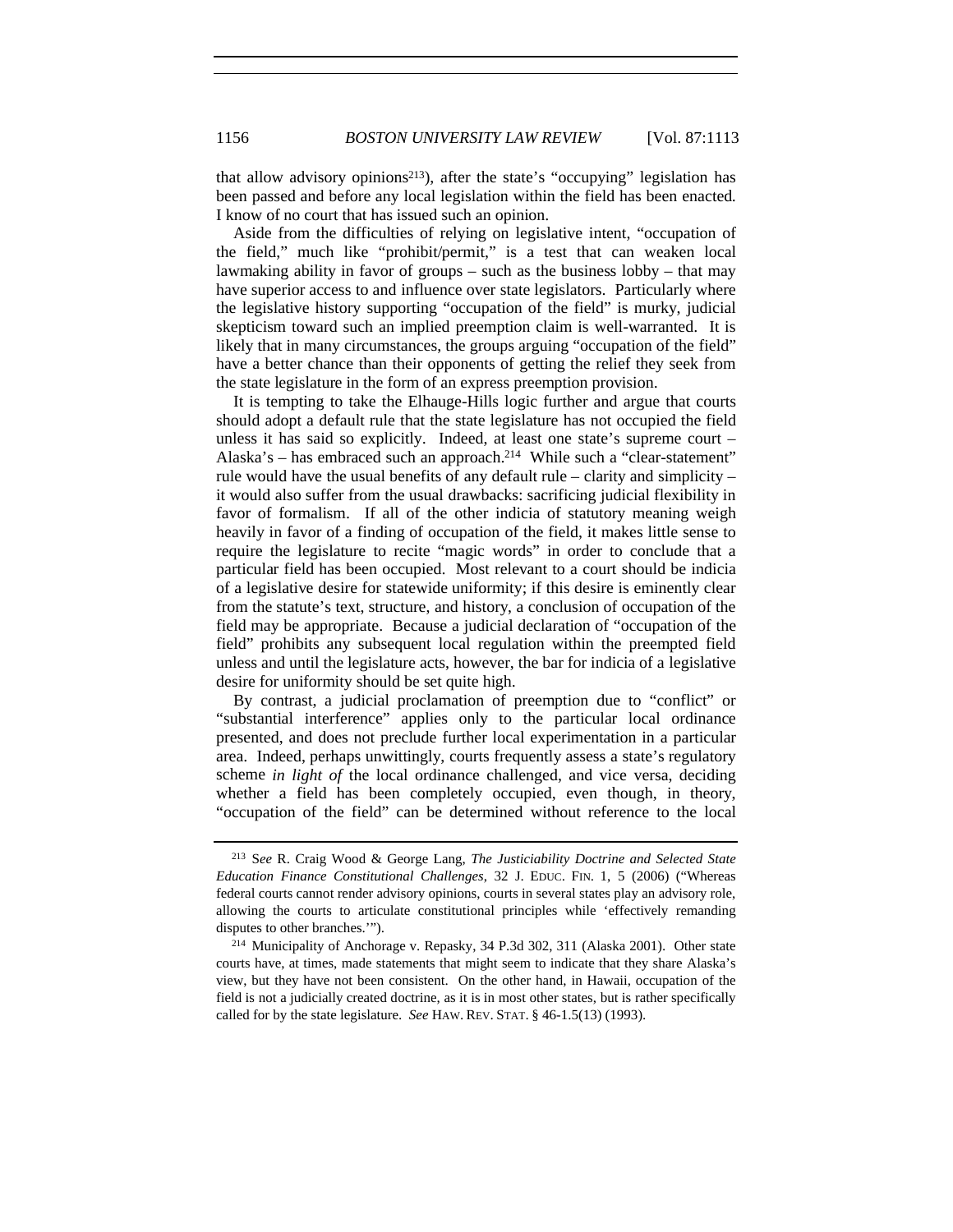ordinance.215 The courts' tendency to engage in this sort of comparative analysis demonstrates that they often do not believe that discerning a legislative intent to "occupy" a given field is appropriate, and often focus more on the question of substantial interference, which I explain further below.

# III. A NEW APPROACH TO IMPLIED PREEMPTION: PRESERVING STATE SUPREMACY WHILE PROTECTING GOOD-FAITH LOCAL POLICY INNOVATION

One state has gone even further than Alaska in embracing a "default-rule" approach to preemption. Illinois's home rule provision allows for preemption only when accomplished through an express act of the legislature,<sup>216</sup> even if a

<sup>215</sup> *See, e.g.*, Plaza Joint Venture v. City of Atlantic City, 416 A.2d 71, 75 (N.J. Super. Ct. App. Div. 1980) (stating that "legislative intent to preempt a field" occurs "where the local regulation conflicts with the state statutes or stands as an obstacle to state policy expressed in enactments of the Legislature"); *supra* note 209. The Arizona Supreme Court has on occasion, whether self-consciously or not, melded conflict and field preemption into one, stating that in searching for whether the state has completely occupied the field, local ordinances must be "be actually conflicting." Jett v. City of Tucson, 882 P.2d 426, 432 (Ariz. 1994). Other state courts have employed similarly jumbled approaches. *See Plaza Joint Venture*, 416 A.2d at 76; *cf.* George D. Braden, *Umpire to the Federal System*, 10 U. CHI. L. REV. 27, 40 (1942-43) (criticizing Supreme Court federal preemption doctrine for purporting to rely on Congressional intent when "the fact remains that simple statements that the Court follows congressional intent are neither the whole story, nor perhaps the chief element" of preemption cases); Stanford Note, *supra* note 210, at 217-18 (lamenting that the Court purports to be relying on congressional "intent" in preemption cases but in fact usually does not).

<sup>216</sup> *See* ILL. CONST. art. VII, § 6(i) ("Home rule units may exercise and perform concurrently with the State any power or function of a home rule unit to the extent that the General Assembly by law does not *specifically* limit the concurrent exercise or specifically declare the State's exercise to be exclusive." (emphasis added)). Professor Baum of the University of Illinois Law School, who served as counsel to the local government committee at Illinois's 1970 constitutional convention, explained in his authoritative article on Illinois's home rule provisions that:

Unless local power is specifically excluded, section 6(i) guarantees home rule units the authority to act concurrently with the state. The purpose and probable effect of these provisions is to eliminate or at least reduce to a bare minimum the circumstances under which local home rule powers are preempted by judicial interpretation of unexpressed legislative intention. . . . Since the state always can vindicate its interests by legislating in the proper form, it seems unwise to sustain state legislation at the expense of home rule ordinances except when a state statute is in the required form . . . .

David C. Baum, *A Tentative Survey of Illinois Home Rule (Part II): Legislative Control, Transition Problems, and Intergovernmental Conflict*, 1972 U. ILL. L. REV. 559, 571, 573, *cited in* City of Chicago v. Roman, 705 N.E.2d 81, 90 (Ill. 1998).

Of course, insofar as the Illinois approach depends on the legislature passing a law that is not vetoed by the governor, or that can override a veto (Illinois requires three-fifths vote of the legislators of each house to override a veto, unlike the Federal Constitution which requires two-thirds), the executive branch will also play a prominent role in deciding questions of preemption. *See* ILL. CONST. art. IV, § 9; MIKVA & LANE, *supra* note 172, at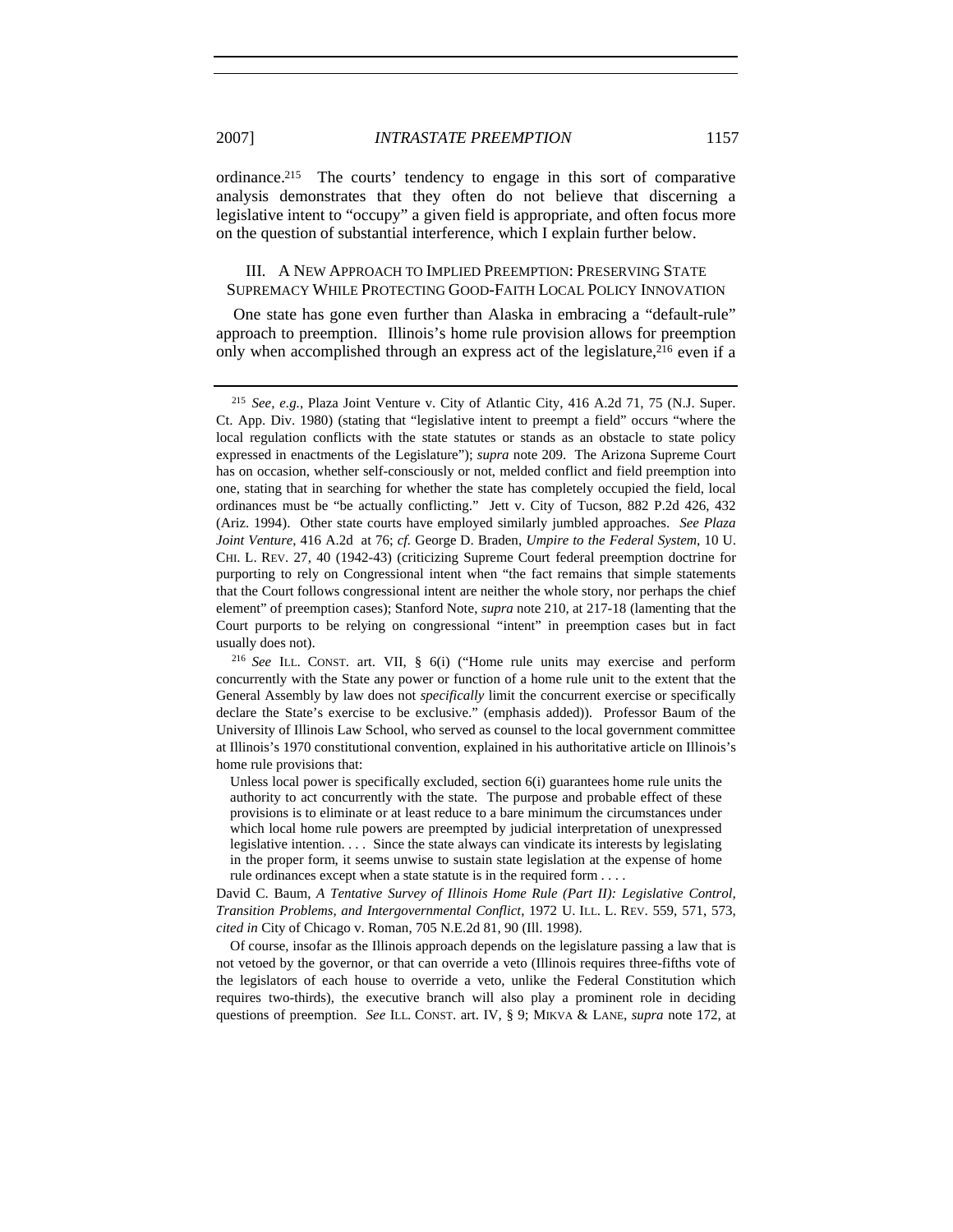court believes that the local ordinance conflicts with state law.217 The Illinois approach severely reduces the judicial role in deciding questions of preemption. While Illinois courts still play a role in determining whether the legislature has expressly preempted a certain field, and, if so, the extent of such a preemption provision, two issues which can prove quite thorny,<sup>218</sup> they do not decide whether preemption has occurred absent some express statement by the legislature on the matter. Perhaps because of the ostensible simplicity offered by this approach, and also due to concerns regarding how other state courts have limited local authority through implied preemption, some scholars have called for other states to adopt an Illinois-like "express-only" approach.<sup>219</sup>

While an "express-only" approach to preemption might better protect local policy experimentation than the mishmash of approaches to preemption used in most states, it is also likely to facilitate the use of local authority for parochial and exclusionary ends, which is the undeniable "dark side" of home rule.<sup>220</sup> In this section I will explain why the judiciary is uniquely positioned to limit the degree to which cities use their home rule powers for parochial and exclusionary ends through the doctrine of preemption, while at the same time protecting the value of local policy experimentation. Further, an express-only regime might threaten the minimum degree of policy coherence necessary for a state to function effectively as a political unit. Even though home rule delegates substantial authority to cities, there remains a need for some version of a supremacy principle like that which exists at the federal level: that the prerogatives of the higher level of government (the state) can trump those of the lower (the city) when there is some irreconcilable level of tension between

<sup>218</sup> *See supra* note 8.

<sup>219</sup> *See*, *e.g.*, Briffault, *supra* note 3, at 265 ("Instead of attempting to discern an uncertain legislative intent, courts should require legislatures to make preemption express.").

<sup>220</sup> *See supra* notes 88-89 and accompanying text.

<sup>67;</sup> McNollgast, *supra* note 166, at 708. Moreover, the executive branch will likely decide how and when to intervene in – or possibly initiate – litigation concerning preemption; in states in which the attorney general is independently elected, her interests may differ from the governor's. *See* Braden, *supra* note 215, at 45-46 (arguing that, at the federal level, courts should pay special heed to the executive branch's views on preemption that are asserted during litigation process).

<sup>217</sup> *See* Vill. of Bolingbrook v. Citizens Utils. Co. of Ill., 632 N.E.2d 1000, 1004 (Ill. 1994); Mulligan v. Dunne, 338 N.E.2d 6, 10 (Ill. 1975). It should be noted that Illinois's express-only rule applies only to home-rule jurisdictions; implied preemption remains a viable doctrine vis-à-vis non-home-rule towns, which are also subject to Dillon's Rule. *See* T & S Signs, Inc. v. Vill. of Wadsworth, 634 N.E.2d 306, 310 (Ill. 1994). Also, despite its stated fealty to the express-only rule, the Illinois Supreme Court has at times hinted that, should a local government regulate a matter that is of "statewide" concern, implied preemption might apply. *See* Kalodimos v. Vill. of Morton Grove, 470 N.E.2d 266, 274 (Ill. 1984).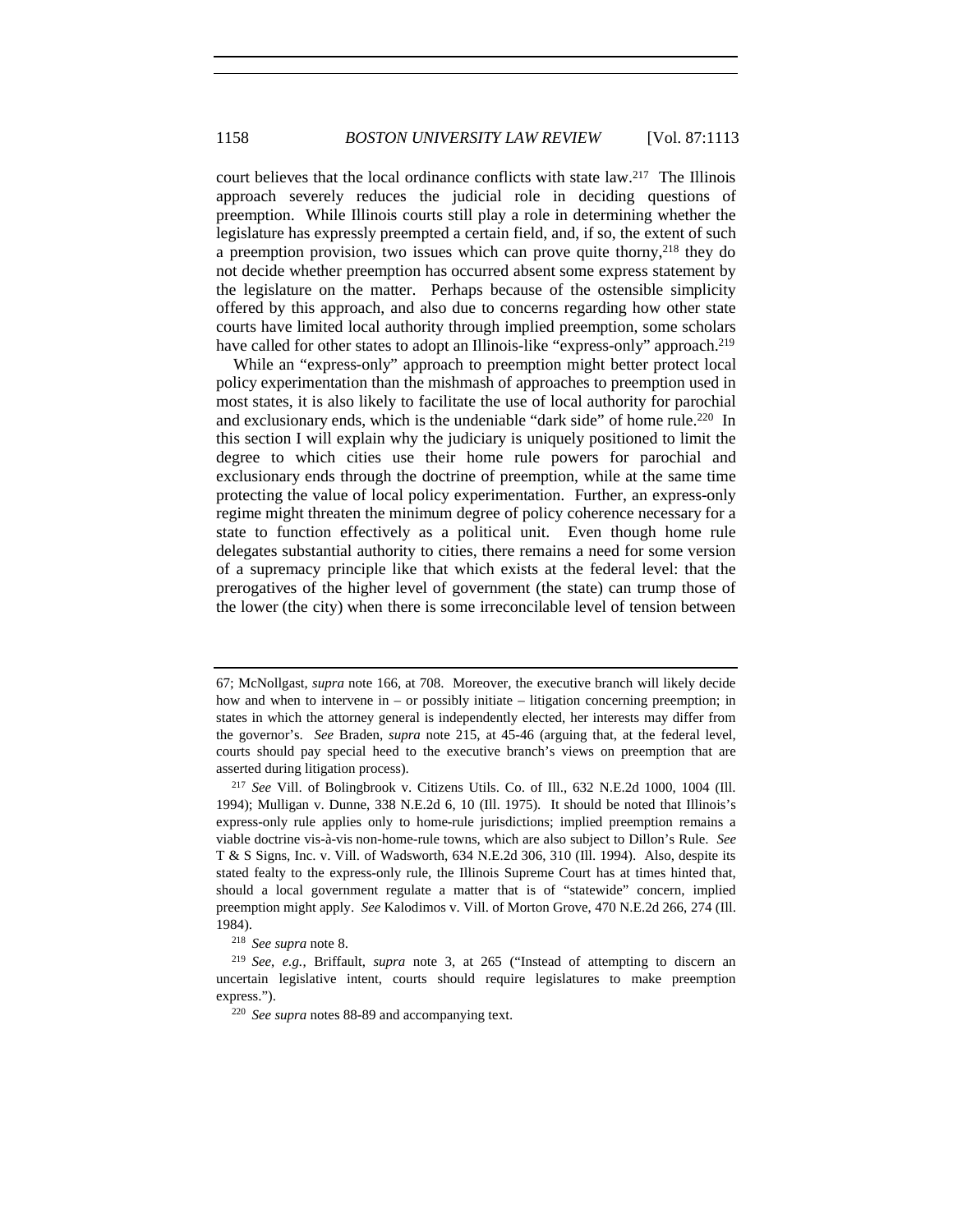the two.221 Here too, the judiciary possesses unique institutional advantages that justify its retaining a more-than-negligible role in deciding questions of preemption.

## A. *The Judiciary's Institutional Advantages in the Context of Preemption*

By recognizing preemption only where the legislature has expressly said so, the "express-only" approach operates as the ultimate default-rule regime. In the absence of the legislative go-ahead, even if a local ordinance presents an obvious conflict with state law, the judiciary remains powerless to intervene because the legislature has failed to recite the magic words necessary to preempt. Like any default rule, "express-only" smacks of formalism and shortchanges the judiciary's role in interpreting legislation that may have been intentionally ambiguous, designed to give the judiciary the flexibility to respond to unforeseen circumstances.222 Express-only preemption also aims to deprive judges of discretion and the capability of rendering anything resembling a normative judgment.223 In this vein, Professor Elhauge and other proponents of default-rule theory have described the role of a judge as merely that of an "agent" carrying out the legislature's instructions.224 As applied to preemption, an "express-only" default rule reduces judges to "agents" merely searching for a specific instruction from the legislature rather than partners in the process of interpreting state laws and developing the vertical distribution of power in a home rule system. Depriving courts of any role in determining the

<sup>221</sup> I recognize that the notion of state supremacy is not uncontested as a theoretical matter. The strongest advocates of city power argue that local government should trump state government in certain circumstances, just as the strongest advocates of state power argue for its sometime supremacy over federal law. *See, e.g.*, SCHRAGGER, *supra* note 24, at 167-78 (suggesting a federal constitutional doctrine that protects local governments from contrary state commands, at least in the context of vindicating substantive constitutional rights). Rather than revisit that very interesting debate, this Article simply accepts as a given, consistent with current federal constitutional law, *see* N. Ins. Co. of N.Y. v. Chatham County, Ga., 547 U.S. 189 (2006); Hunter v. City of Pittsburgh, 207 U.S. 161, 178 (1907), as well as the constitution of every state, that the state has the ability to override local governments on most, if not all, matters. (As explained above, in the few states with an imperio home rule regime, city ordinances regarding purely "local" matters are immune from state override. *See supra* note 65. This immunity, per *Hunter*, is based only on the state constitution and not on any federal constitutional protection.)

There is arguably federal constitutional support for the proposition that states not only *can* exercise ultimate sovereignty over the jurisdictions within them, but that they *must*: Article 4, section 3, which requires that no state be formed within an already existing state. U.S. CONST. art. IV, § 3.

<sup>222</sup> *See supra* text accompanying notes 172-173.

<sup>223</sup> Elhauge, *supra* note 107, at 2198; Sunstein, *supra* note 171, at 438 ("[A]gency theory requires that judges exercise minimal discretion" and that a judge "be largely a functionary performing a mechanical process").

<sup>224</sup> Elhauge, *supra* note 107, at 2165.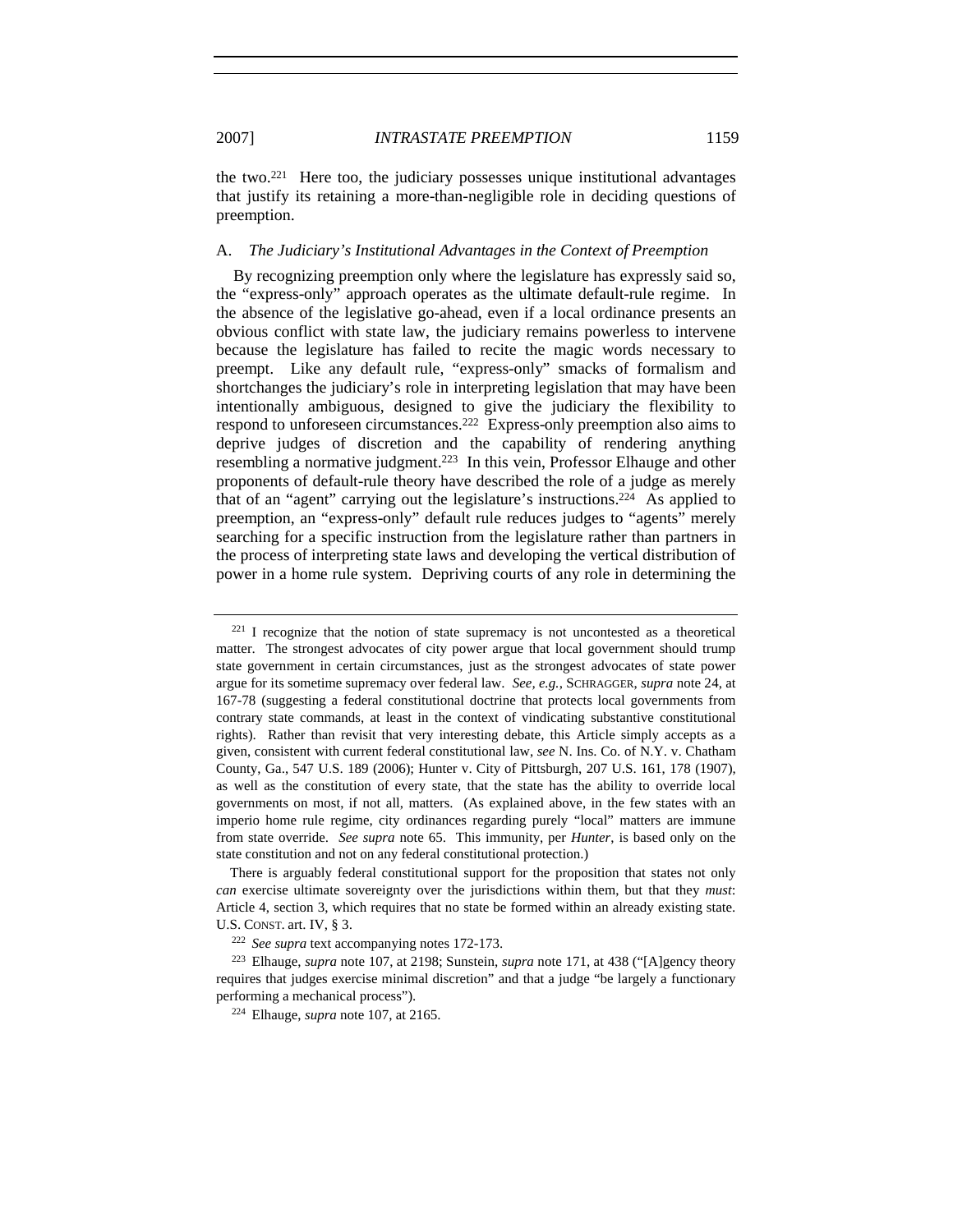parameters of local authority is a mistake, for the judiciary possesses institutional advantages that can be of great benefit in the context of intrastate preemption.225

# 1. Geographic Impartiality

One significant advantage of state courts is their ability to decide questions of local authority in a manner less likely to be colored by geographic partiality than state legislative decisions. If an express act of the legislature is required for preemption, the strong force of legislative inertia rests on the side of no preemption, or local autonomy.226 While such a "default" situation is often good from the perspective of permitting local policy innovation, it is possible – and sometimes eminently probable – that this inertia will make it easier for legislators to silently countenance local ordinances that are detrimental to the state's general welfare, particularly parochial or exclusionary ordinances that are politically popular in their districts.

Parochial or exclusionary ordinances protect a particular city at the expense of those outside the community, generating substantial negative externalities, amounting to what Professor Clayton Gillette has referred to as "expropriation."<sup>227</sup> Unlike "good-faith" ordinances, which I will discuss further below, parochial ordinances impose substantial and tangible social costs on other communities without any sacrifice by the city benefiting from the ordinance. An ordinance banning sex offenders from a city, for instance, is likely to push sex offenders into surrounding towns that lack such ordinances, regardless of the motivations of the city council enacting such a ban.228 Although the enacting city council might argue that its ordinance is not designed to push sex offenders into other communities, but rather is designed only to protect children, when the imposition of substantial negative externalities is a near certainty, the ordinance expropriates regardless of its drafters' intent, and is appropriately labeled parochial. Other examples of possible exclusionary local ordinances include bans on power lines or power stations within city limits, $229$  and bans on trash landfills within city limits. $230$ 

<sup>225</sup> *See generally* Sandalow, *supra* note 54.

<sup>226</sup> ESKRIDGE, *supra* note 173, at 251 ("[I]t is much easier to block [legislative] action than it is to obtain such action.").

<sup>227</sup> Clayton P. Gillette, *Expropriation and Institutional Design in State and Local Government Law*, 80 VA. L. REV. 625, 628 (1994) [hereinafter Gillette, *Expropriation*] (defining expropriation as legislation that benefits one group at the expense of the rest of society); *see also* Clayton P. Gillette, *In Partial Praise of Dillon's Rule, or, Can Public Choice Theory Justify Local Government Law?*, 67 CHI.-KENT L. REV. 959, 969 (1991) [hereinafter Gillette, *Dillon's Rule*].

<sup>228</sup> Gillette, *Expropriation*, *supra* note 227, at 628.

 $229$  City of Buford v. Ga. Power Co., 581 S.E.2d 16, 17 (Ga. 2003); Town of E. Greenwich v. O'Neil, 617 A.2d 104, 106 (R.I. 1992).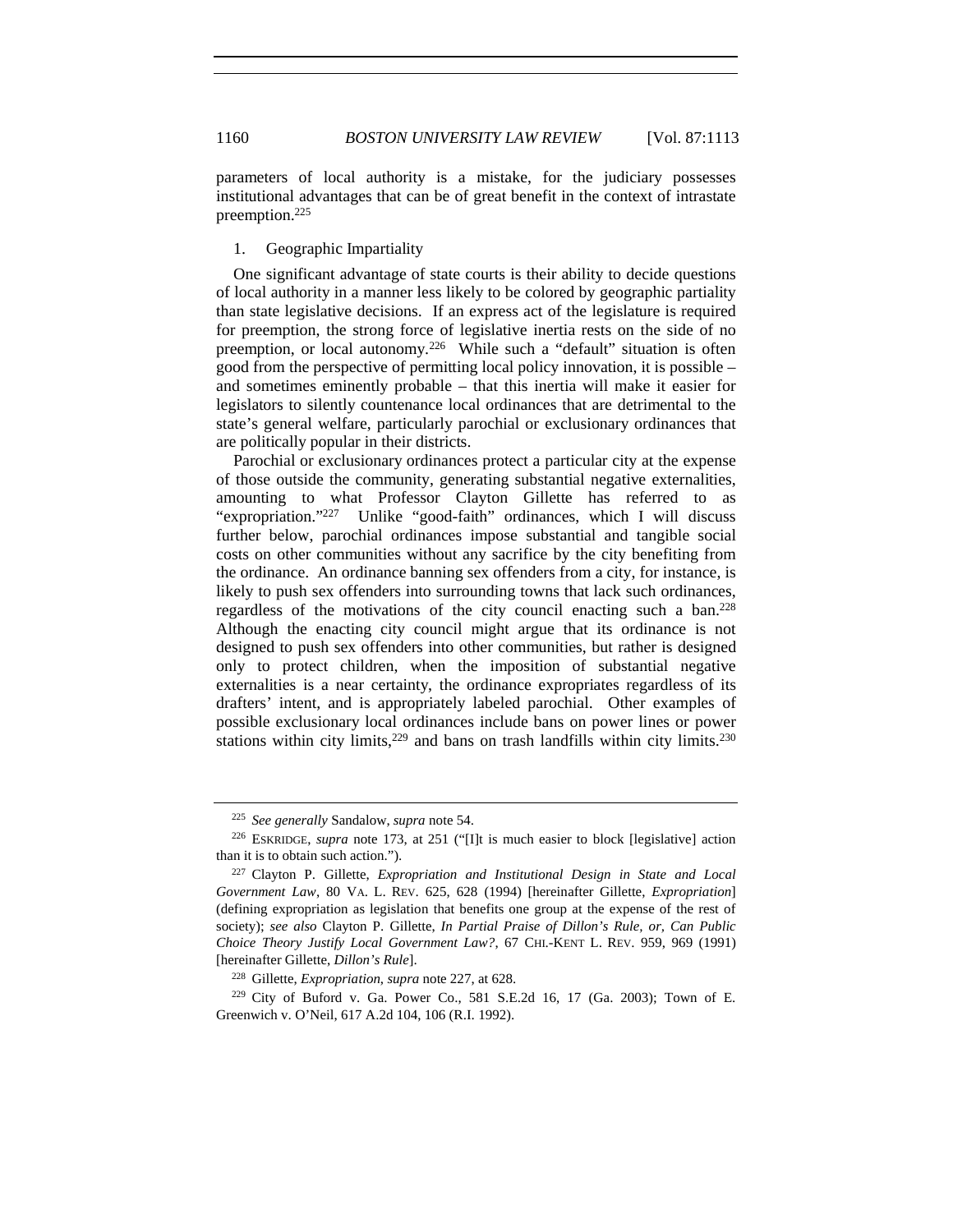As other scholars have, I will assume that it is good to minimize parochial or exclusionary ordinances, even if they are politically popular in the jurisdictions that have passed them.<sup>231</sup> When such ordinances stand, the favored group – the city acting parochially – essentially expropriates social benefits from the other communities to whom it has shifted a share of some tangible social problem.

Because state legislators represent individual districts rather than the state as a whole, they can be expected to support local measures adopted by the communities that elect them, even if those measures are parochial and expropriate from other communities around the state.<sup>232</sup> Indeed, a state legislator could be expected to countenance parochial ordinances from his own district that interfere with the very statewide legislation the legislator might otherwise fervently support. Moreover, due to logrolling, a legislator can be expected to influence his colleagues to join him in ignoring parochial ordinances from his district in exchange for doing the same for legislators from other districts.233 By such a "gentlemen's agreement," the legislature may take no action in the face of a proliferation of parochial local ordinances. Similarly, a particularly powerful state legislator may wield disproportionate clout – due to seniority, prominence in the party's hierarchy, and/or access to campaign contributions – and use that clout to protect a city in his district from express preemption, even when that ordinance expropriates from other communities around the state.234 While an implied preemption regime may still allow a powerful legislator to protect his city's parochial ordinance from preemption by the courts if he can secure an express *exemption* from preemption from the legislature,<sup>235</sup> such an express exemption – as an affirmative act of the legislature – would likely receive significantly more public scrutiny than mere blockage of a bill, which can be accomplished in a number of less transparent ways.

<sup>230</sup> Ala. Disposal Solutions Landfill, L.L.C. v. Lowndesboro, 837 So. 2d 292, 294 (Civ. App. Ala. 2002); N. Country Envtl. Serv., Inc. v. Town of Bethlehem, 843 A.2d 949, 952 (N.H. 2004); Sawyer Envtl. Recovery Facilities, Inc. v. Hampden, 760 A.2d 257, 257 (Me. 2000); DeRosso Landfill Co. v. City of Oak Creek, 547 N.W.2d 770, 770 (Wis. 1996).

<sup>231</sup> *See* Hills, *supra* note 29, at 2013 (arguing that cities should not be selfish but should be "more concerned with the region as a whole"); *see also* Gillette, *Expropriation*, *supra*  note 227, at 629.

<sup>232</sup> *See* Elhauge, *supra* note 74, at 41 (explaining how "territorial representation furthers 'pork barrel' politics").

<sup>233</sup> *See* Gillette, *Expropriation*, *supra* note 227, at 637-38.

<sup>&</sup>lt;sup>234</sup> In some states legislative candidates may funnel money contributed to their campaigns or to their campaign committees to the races of other candidates, which, arguably, has the effect of making certain legislators feel indebted to their financial "sponsors." *See, e.g.*, Dave Hogan, *A Few Give a Lot in Oregon Races*, OREGONIAN, Oct. 31, 2006, at B1.

 $235$  It is possible that such an express exemption could violate a state constitutional ban on special legislation. *See infra* notes 243-246 and accompanying text.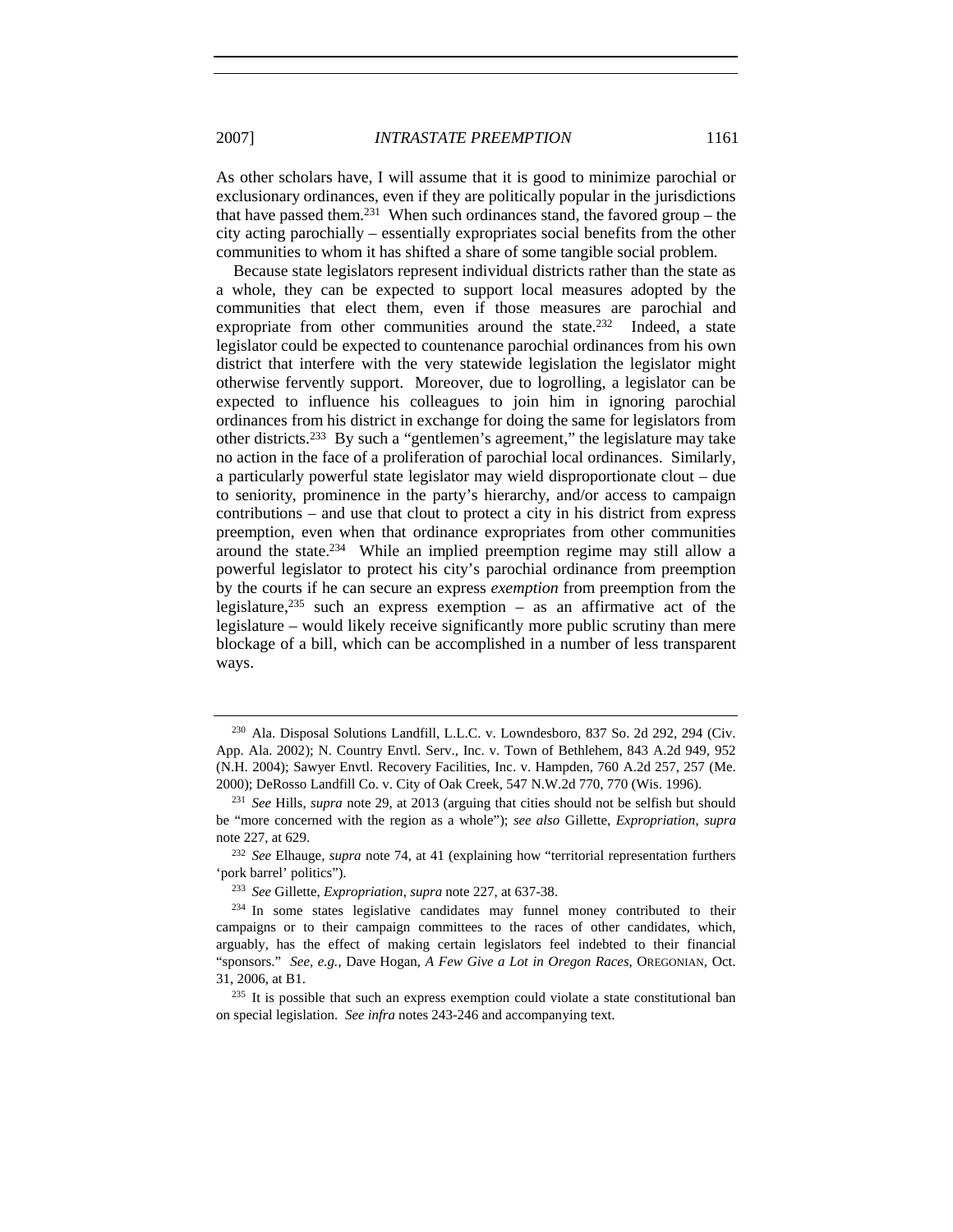In contrast to the legislature, the judiciary is uniquely positioned to enforce a norm of geographic impartiality, under which cities' potentially offensive ordinances are treated with some semblance of equality. The members of the high courts of forty-two states are either appointed by the governor, who is elected statewide, or run for office themselves on a statewide basis. In fortytwo states, therefore, high court judges do not purport to represent a particular geographical constituency within the state. The remaining eight states select high court judges from geographical districts.<sup>236</sup> Even in these eight states, however, a justice's allegiance to any particular geographic area is likely muted by the large size of the district as compared to the average state legislative district's size.<sup>237</sup> Moreover, in four of the eight states that use geographic districts, the initial selection of high court justices is made by the governor, and only years after this initial selection by a statewide official do the justices face retention elections by district.<sup>238</sup> In addition, for all state high courts, whether appointed, elected statewide, or elected by district, *stare decisis*, at least in theory, imposes a degree of consistency and uniformity on the courts' decisions in the preemption realm. By contrast, state legislatures

<sup>236</sup> These eight states are: Illinois, *see* ILL. CONST. art. VI, §§2-3 (seven-member high court with three justices selected from one district comprising populous Cook County, and four justices selected from four districts in remainder of state); Kentucky, *see* Kentucky Court of Justice, http://courts.ky.gov/courts/supreme/ (last visited Nov. 15, 2007) (high court consists of seven justices elected from seven districts); Louisiana, *see* Louisiana Supreme Court, http://www.lasc.org/about\_the\_court/faq.asp#FAQ04 (last visited Nov. 15, 2007) (seven justices elected from seven districts); Maryland, *see* Court of Appeals, Court Overview, http://www.courts.state.md.us/coappeals/coaoverview.html (last visited Nov. 15, 2007) (seven justices from seven districts; initially appointed by governor); Mississippi, *see* MISS. CONST. art. VI, §§ 145, 145-A & 145-B (nine-justice high court with three justices each from three districts); Nebraska, *see* NEB. CONST. arts. V-5, V-21 (seven-member court with all members initially appointed by governor; chief justice subject to statewide retention election and other six justices face retention election in six districts); Oklahoma, *see* The Supreme Court of the State of Oklahoma, The Justices of the Oklahoma Supreme Court, http://www.oscn.net/oscn/schome/justices.htm (last visited Nov. 15, 2007) (nine justices from nine districts, initially appointed by governor); South Dakota, *see* South Dakota Unified Judicial System, http://www.sdjudicial.com/index.asp?title=structureindex& category=structure&nav=1 (last visited Nov. 15, 2007) (five justices from five districts; initially appointed by governor).

 $237$  In Kentucky, for instance, the state is divided into seven districts for the purposes of high court elections, *see* Kentucky Court of Justice, http://courts.ky.gov/courts/supreme/ (last visited Nov. 15, 2007), whereas the Kentucky Legislature consists of a Senate with 38 members and a House of Representatives with 100 members. *See* Kentucky Legislature, http://www.lrc.state.ky.us/ (last visited Nov. 15, 2007).

<sup>238</sup> These four states are Maryland, Nebraska, Oklahoma, and South Dakota. *See supra* note 236.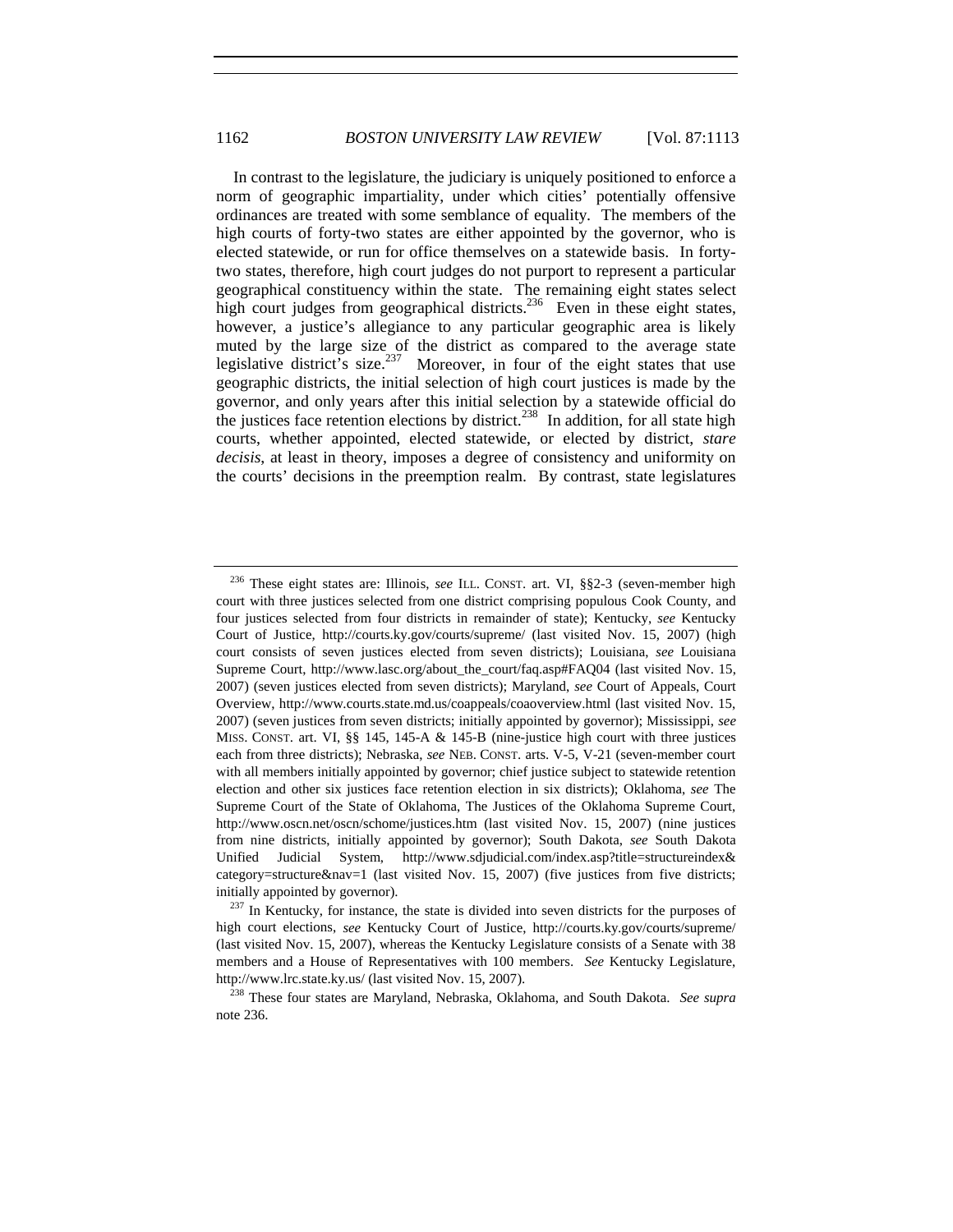are free to make entirely ad hoc and unprincipled judgments regarding preemption.239

Moreover, even in those states where judges are elected by district, judges are less likely than state legislators to think of themselves as "representatives."240 Legislators are expected to "bring home the bacon" to the districts they represent, and are constantly identified by the news media as representatives of a particular city or set of cities. Legislators usually maintain home district offices that cater to services of constituents who live only within their districts.241 Judges, by contrast, at least traditionally, perceive themselves as beholden to the law, not any particular geographic constituency. Even in the many states where lower court judges run for office within a particular city or county, those judges, when faced with a preemption question, must abide to some degree by precedents of the state's highest court or risk being overturned. Further, even assuming that a state high court judge might run for office on a campaign platform including promises to protect the prerogatives of a particularly large or politically influential city within the state, or within his district, questions of state-local power distribution usually play a relatively minor role in judicial campaigns, easily overshadowed by more "hot-button" issues like crime, abortion, and "tort reform."242

Viewing the doctrine of implied preemption as resting in part on the judiciary's relative geographic impartiality vis-à-vis the legislature is consistent with another anti-expropriation device common to most state constitutions: the ban on special legislation.<sup>243</sup> In some states, these provisions prohibit the state legislature from passing "local laws," or laws that apply only to a particular city or county, at least without that city's approval or without a compelling reason for special treatment.244 The bans restrain lawmakers from singling out, at the expense of the public good, a particular city for legislative favor or disfavor. As such, they protect cities from being picked on, and prevent the kind of legislative logrolling that may produce numerous special benefits for localities around the state, but at a significant cost to the statewide public good.245 These bans recognize that the judiciary may be uniquely

<sup>239</sup> *See* Stabile, *supra* note 8, at 87. Again, the ban on special legislation may constrain just how inconsistently the legislature may treat different municipalities. *See infra* notes 243-246 and accompanying text.

<sup>240</sup> *See* Jeremy Waldron, *The Core of the Case Against Judicial Review*, 115 YALE L.J. 1346, 1363 (2006) ("[E]ven where judges are elected, the business of the courts is not normally conducted, as the business of the legislature is, in accordance with an ethos of representation . . . .").

<sup>241</sup> *See* Elhauge, *supra* note 74, at 41.

<sup>242</sup> *See* Anthony Champagne, *Political Parties and Judicial Elections*, 34 LOY. L.A. L. REV. 1411, 1426 (2001).

<sup>243</sup> *See* BRIFFAULT & REYNOLDS, *supra* note 4, at 244-46.

<sup>244</sup> *See, e.g.*, Gillette, *Expropriation*, *supra* note 227, at 642-44.

<sup>245</sup> *Id.* at 642-57.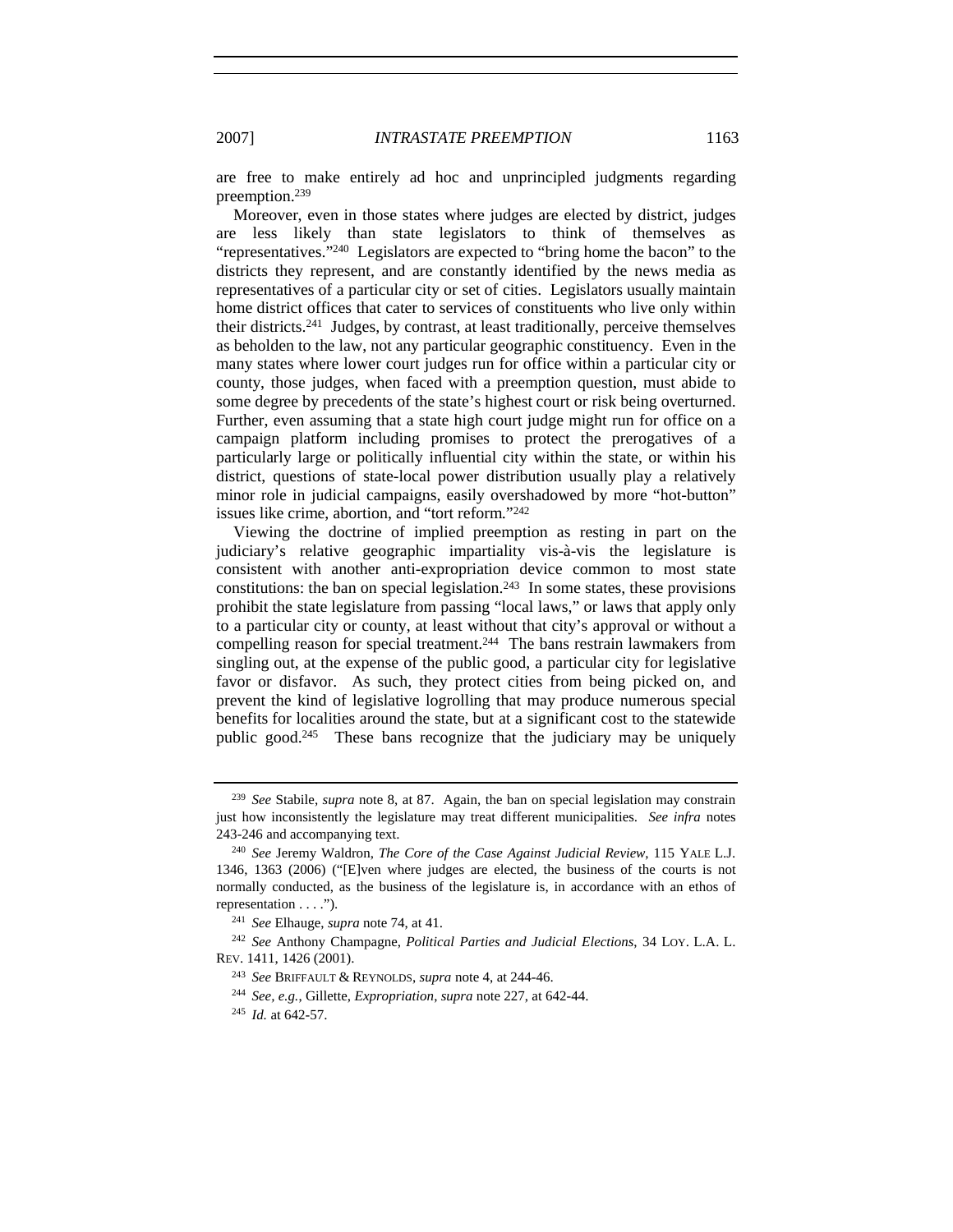positioned to prevent interlocal expropriation. Implied preemption, by also relying on the judiciary's relative geographic impartiality to minimize interlocal expropriation, is a conceptual sibling of the ban on special legislation.246

The ban on special legislation is one of many provisions common to state constitutions – including public purpose clauses, expenditure and debt limitations, prohibitions on special commissions, expenditure limitations, prohibitions on unfunded mandates, and single-subject requirements – that envision a bold role for state courts in minimizing expropriative action by local governments and other interest groups.247 As Professor Gillette has explained, these state constitutional doctrines contemplate that courts will take a more active role in inquiring into the legislative process than would be appropriate for courts in the federal system, where there are no similar constitutional provisions.248 Therefore, viewing courts as mere "agents" of the legislature, as default-rule theory is wont to do, is particularly inappropriate for state courts, and default-rule theory is even less attractive in the context of intrastate, as opposed to federal, preemption.<sup>249</sup>

2. Tempered Political Insulation

One of the most familiar arguments for judicial intervention, particularly at the federal level, is that courts, as compared to the legislative and executive branches, are more insulated from political pressures.250 This argument also counsels in favor of rejecting an "express-only" approach to preemption. The political insulation argument works somewhat differently at the state level due to the prevalence of judicial elections; thirty-eight states have some form of an election for the judges of their high court.<sup>251</sup> In these states, one would expect

<sup>250</sup> *See, e.g.*, RONALD DWORKIN, LAW'S EMPIRE 375 (1986); LAWRENCE G. SAGER, JUSTICE IN PLAINCLOTHES 74 (2004).

<sup>246</sup> *But see id.* at 657 (concluding that enforcement of a ban on special legislation is "unlikely to be worth the effort").

<sup>247</sup> *See* Gillette, *supra* note 84, at 11, 34.

<sup>248</sup> *Id.* at 35, 39.

<sup>&</sup>lt;sup>249</sup> For a more extensive discussion of the "agency" theory of the judicial role and academic criticisms thereof, albeit mostly in the federal context, see RICHARD H. FALLON ET AL., HART AND WECHSLER'S THE FEDERAL COURTS AND THE FEDERAL SYSTEM 705-08 (5th ed. 2003).

 $251$  Some states, such as New York, elect lower-court judges but not the justices of the high court. ABA Fact Sheet on Judicial Selection Methods in the States, http://www.abanet.org/leadership/fact\_sheet.pdf (last visited Oct. 8, 2007) [hereinafter ABA Fact Sheet] (describing whether judges are elected or appointed for each state); *see also*  Steven P. Croley, *The Majoritarian Difficulty: Elective Judiciaries and the Rule of Law*, 62 U. CHI. L. REV. 689, 725-26 (1995) (discussing how judges are appointed or elected by each state). Although these lower court judges may be as susceptible to political pressures as any other elected official, they are nonetheless compelled to apply the precedent of the state's less politically pressured high court.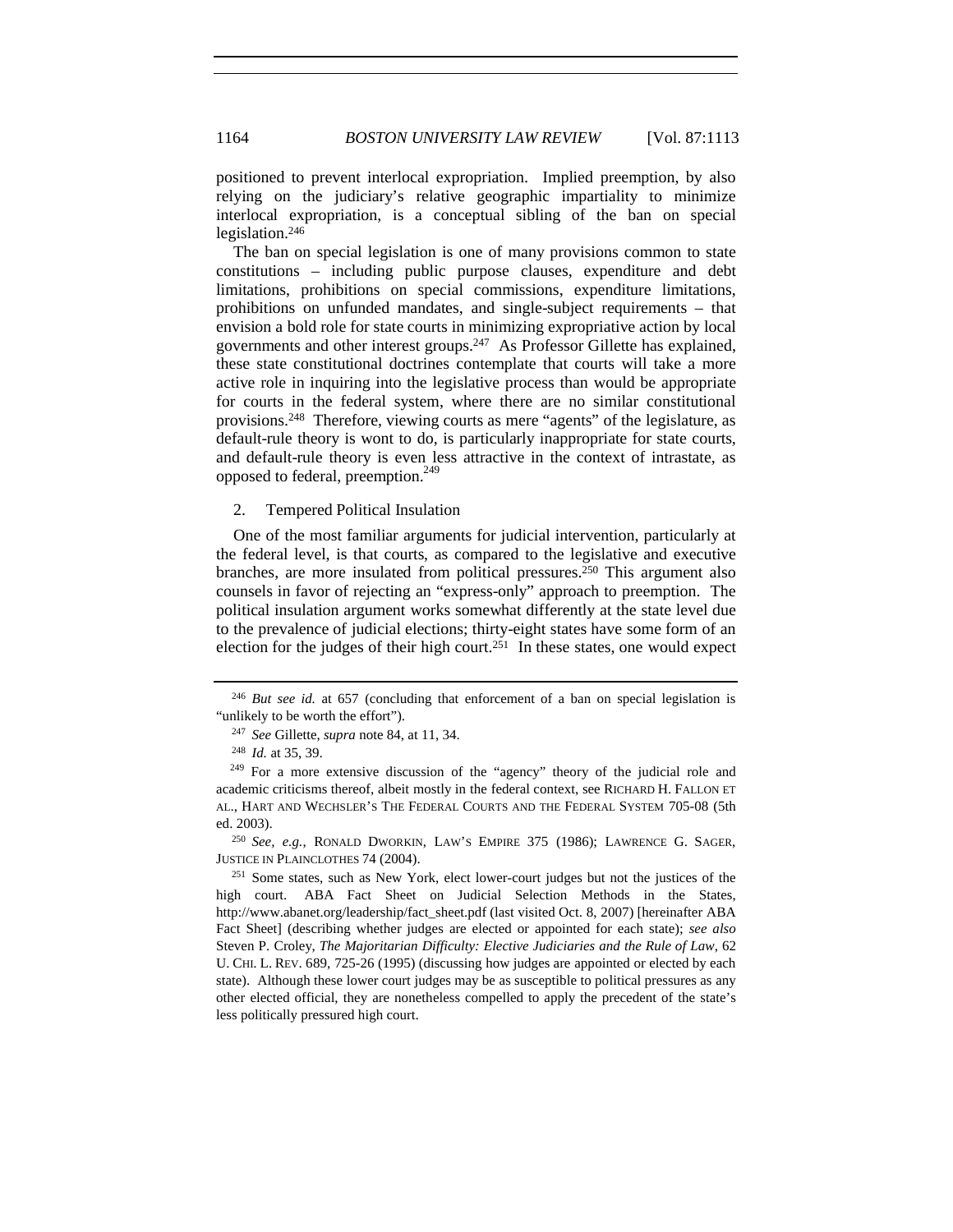judges not to be as "insulated" from the political winds as their federal counterparts who enjoy life tenure.<sup>252</sup> While judges in the thirty-eight states with judicial elections may be less politically insulated than their federal counterparts, they are nonetheless still likely to be subject to less political influence than legislators. In sixteen of the thirty-eight states, high court judges face only uncontested retention elections after their initial appointments.253 In fourteen of the thirty-eight states with judicial elections, the races are officially nonpartisan,254 although it is unclear how much this factor alone reduces the influence of politics on the judiciary.<sup>255</sup> More significantly, in most of the thirty-eight states that have judicial elections, judges are elected or re-elected to terms substantially longer than those of the average legislator, ranging from six to fifteen years.<sup>256</sup> The relative infrequency with which state high court judges face voters is likely to increase their political insulation.<sup>257</sup> Finally, as explained above, insofar as preemption raises issues of geographical favoritism, judges are likely to feel less pressure in this regard than state legislators.258

To the extent that the prevalence of judicial elections weakens the political insulation argument, it helps blunt the charge of "illegitimacy" frequently leveled at courts that take an active role in deciding questions of law and social policy. This charge rests largely on the perceived lack of democratic accountability of unelected judges, which is why it is most commonly directed

 $252$  In the twelve states without judicial elections for the high court, judges are perhaps as insulated from political pressures as their federal counterparts. Some of these twelve states use some version of non-elective reappointment, while others employ lifetime terms or mandatory retirement ages. ABA Fact Sheet, *supra* note 251; *see also* Croley, *supra* note 251, at 725-26.

<sup>253</sup> *See* ABA Fact Sheet, *supra* note 251; *see also* Croley, *supra* note 251, at 725-26.

<sup>254</sup> ABA Fact Sheet, *supra* note 251.

<sup>255</sup> Some contend that nonpartisan judicial elections reduce the influence of political parties and organized interest groups, *see* NATIONAL CENTER FOR STATE COURTS, CALL TO ACTION: STATEMENT OF THE NATIONAL SUMMIT ON IMPROVING JUDICIAL SELECTION 14 (2002), *available at* http://www.judicialcampaignconduct.org/CallToActionCommentary .pdf [hereinafter, CALL TO ACTION], while others disagree, contending that such elections are nonpartisan in name only; *see* Ryan L. Souders, Note, *A Gorilla at the Dinner Table: Partisan Judicial Elections in the United States*, 25 REV. LITIG. 529, 565-67 (2006) (arguing that removing a party name from the ballot does not reduce a judicial candidate's political affiliations).

<sup>256</sup> *See* CALL TO ACTION, *supra* note 255, at 17.

<sup>&</sup>lt;sup>257</sup> *Cf.* Jed Handelsman Shugerman, Fear, Filters, and Fidelity: Judicial Elections and the Making of American Tort Law 5 (June 28, 2007) (unpublished manuscript) (arguing that, historically, longer terms better insulated high court judges from party politics and specialinterest influence than shorter terms), *available at* http://www.law.stanford. edu/display/images/dynamic/events\_media/Shugerman\_Fear\_Filters\_Fidelity.pdf.

<sup>258</sup> *See supra* notes 226-246 and accompanying text.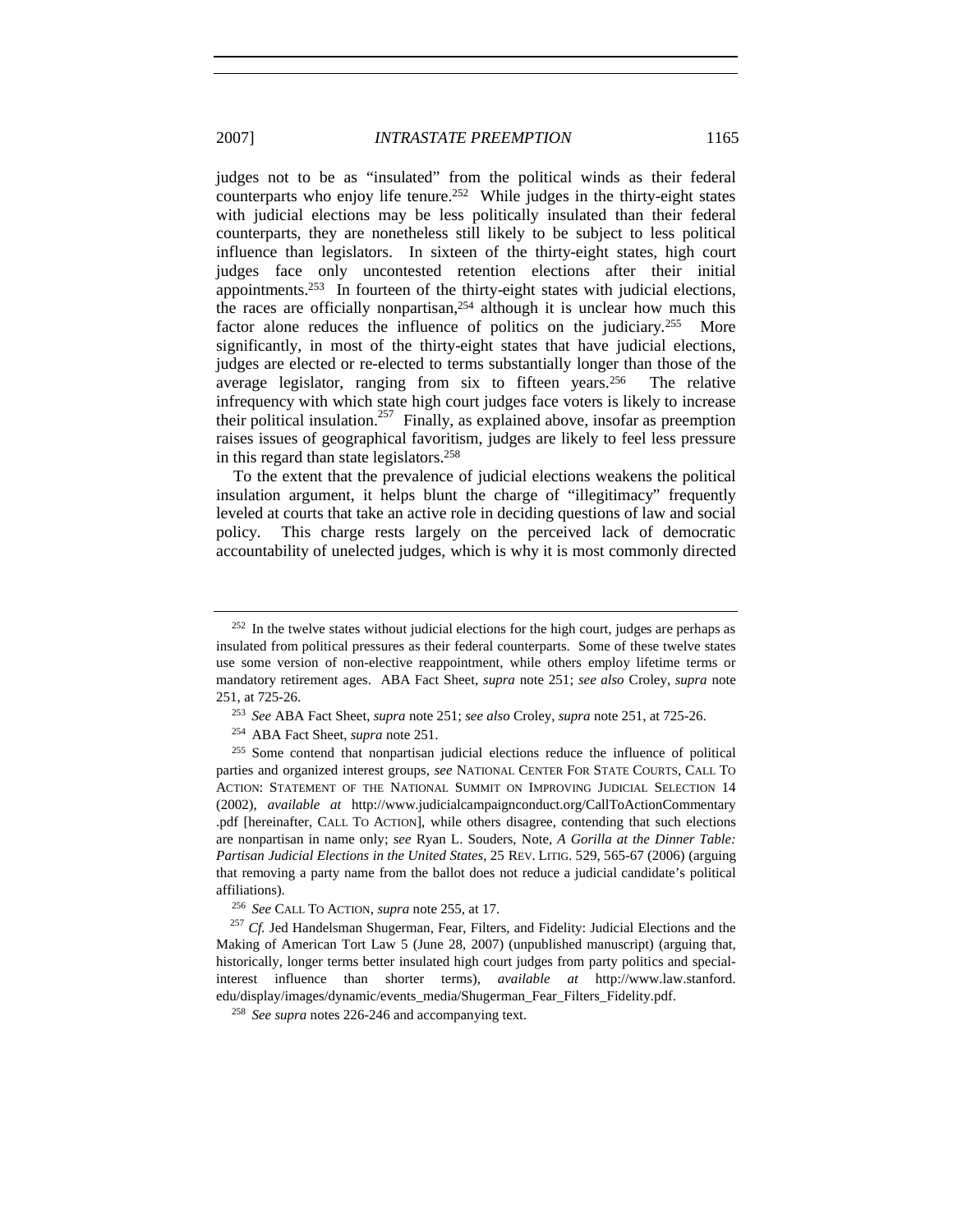at the federal judiciary.259 The perceived lack of democratic legitimacy of the judiciary is at the root of the default-rule theory of statutory interpretation; if it is only the legislature that is democratically accountable, then judges *should* serve as mere "agents" of it.<sup>260</sup> Whatever merit the legitimacy attack on judicial intervention may have at the federal level, where members of the judiciary are unelected and enjoy lifetime appointments, the fact that many states elect their judges makes them more democratically accountable, and, hence, renders their exercise of discretion more "legitimate."<sup>261</sup>

State courts' relative insulation from politics renders them more willing to hold certain ordinances preempted than the legislature would be in an expressonly regime. When a local ordinance substantially disrupts an unpopular statewide legislative project or constitutional responsibility, such as trash disposal or the release of sex offenders from the state prison system, legislators may be unwilling to expressly preempt the ordinance despite the problems it poses for the state as a whole. Legislators may be afraid that their support for preemption is viewed as support for the particular unpopular activity targeted by a local ordinance – such as sex offenders' rights – rather than as protecting other cities in the state from another city's parochial local action.262 As the more politically insulated branch, the judiciary may be less concerned about such risks and more willing to protect uniformity in the enforcement of state law.

#### 3. Speed

Another significant institutional advantage that state courts possess vis-à-vis their legislative counterparts is speed. Although the judicial branch has long been known for its deliberativeness and delay,<sup>263</sup> it is in some ways able to act more quickly than the legislature in addressing questions of preemption. While even the most rushed legislation will usually take a number of days – and most often weeks – to achieve passage, courts can issue temporary

<sup>259</sup> *See, e.g.*, ALEXANDER M. BICKEL, THE LEAST DANGEROUS BRANCH: THE SUPREME COURT AT THE BAR OF POLITICS 16-17 (2d ed. 1986).

<sup>260</sup> Einer Elhauge, *Preference-Estimating Statutory Default Rules*, 102 COLUM. L. REV. 2027, 2040-44 (2002) (suggesting that statutory interpretation should reflect political preferences and not the personal view of individual judges, so courts should interpret statutes "that on average minimize political dissatisfaction").

<sup>261</sup> *See* DANIEL A. FARBER & PHILIP P. FRICKEY, LAW AND PUBLIC CHOICE: A CRITICAL INTRODUCTION 71 n.26 (1991) ("Since state judges are often elected . . . [state judicial] activism may be less objectionable."); MICHAEL J. PERRY, THE CONSTITUTION, THE COURTS, AND HUMAN RIGHTS: AN INQUIRY INTO THE LEGITIMACY OF CONSTITUTIONAL POLICYMAKING BY THE JUDICIARY 168 n.17 (1982) ("[P]olicymaking by state courts does not invariably give rise to the problem of legitimacy . . . because state judges, unlike federal judges, are often electorally accountable.").

<sup>262</sup> *See, e.g.*, City of Northglenn v. Ibarra, 62 P.3d 151, 151 (Colo. 2003).

<sup>263</sup> *See* CHARLES DICKENS, BLEAK HOUSE 1-5 (Gordon N. Ray ed., 1956) (1853); WILLIAM SHAKESPEARE, HAMLET, act 3, sc. 1 (lamenting "the law's delay").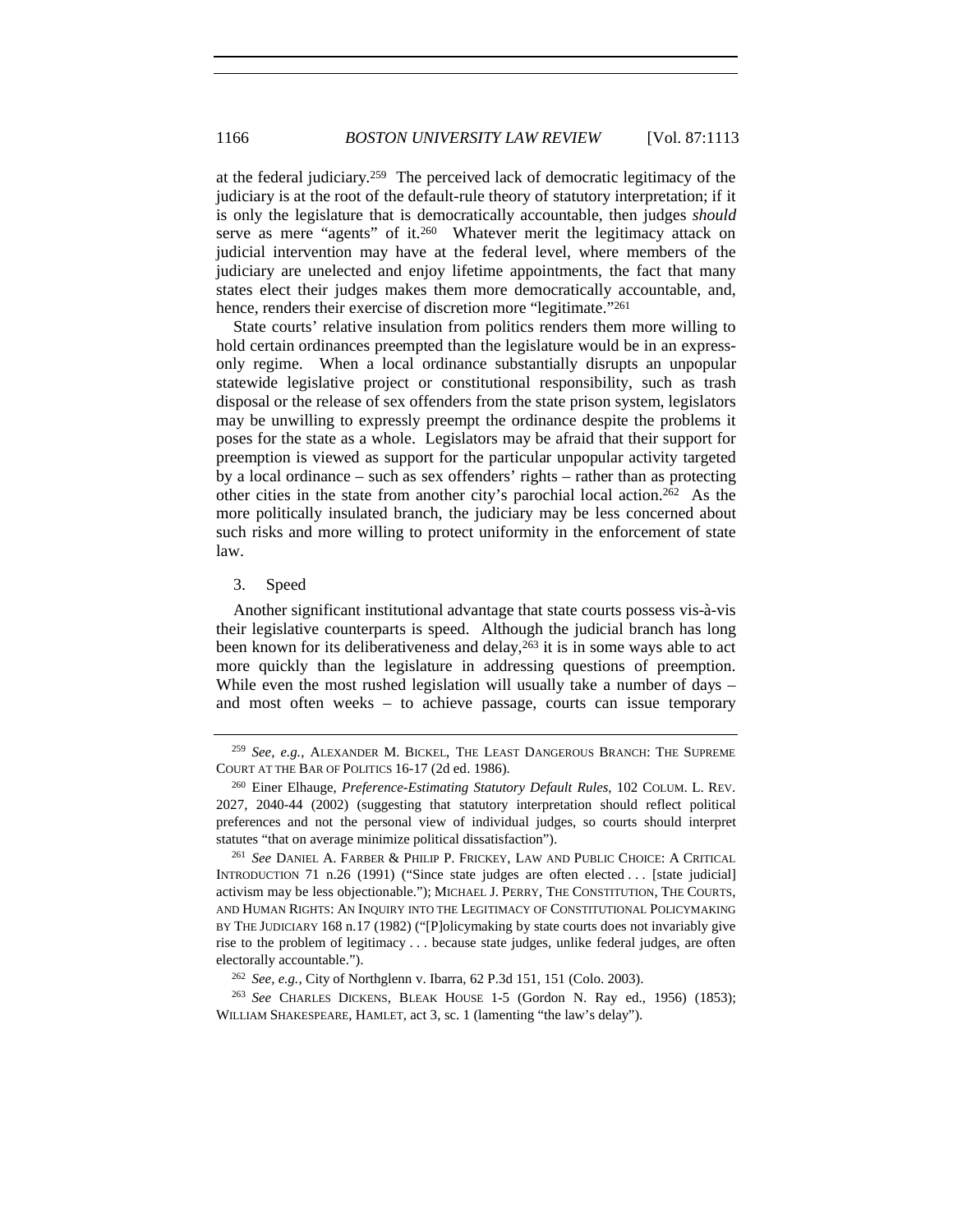restraining orders and/or preliminary injunctions within minutes after a case is filed. This concern about delay is particularly acute in the approximately forty states that have only part-time legislatures, $264$  including the six states whose legislatures meet biennially.265 Indeed, even the primary architect of Illinois's "express-only" preemption provision, Professor David Baum, conceded that Illinois's seemingly absolutist view of express preemption might have to yield "in those few cases where vital state interests would be sacrificed by permitting the local legislation to prevail until" the next legislative session,<sup>266</sup> recognizing that a reliance on the legislature alone for preemption purposes would sacrifice the ability of the courts to respond quickly.

Of course, for the judiciary to move faster than the state legislature in preempting a particular ordinance, a lawsuit must be brought to challenge the ordinance. Courts act at the behest of litigants and do not act *sua sponte* like legislatures. Thus, an affected interest group or, possibly, the state, must have sufficient interest and resources to sue.<sup>267</sup> The fact that judicial review depends upon the bringing of a lawsuit might skew implied preemption in favor of interest groups – businesses and otherwise – with easier access to the courts. Nonetheless, the option of judicial action is theoretically available for all in a state that retains some version of implied preemption, whereas in an express-only regime, the judiciary is prevented from taking any action in the absence of an express statement from the legislature, despite whatever havoc a local ordinance might immediately wreak.

Despite these numerous institutional advantages of the judiciary, those in favor of an express-only regime might argue that implied preemption is fundamentally a policy determination, and policy, as opposed to legal determinations – to the extent a distinction can be drawn – are best decided by the legislature. It is often thought that policy decisions better emanate from the legislature than the judiciary due to the latter's institutional limitations. Legislation is designed to be prospective whereas the courts' traditional role is to look backwards at the facts underlying a dispute between identifiable

<sup>264</sup> As the National Conference of State Legislatures has noted, the distinction between "full-" and "part-time" state legislatures is difficult to draw. National Conference of State Legislatures, *NCSL Backgrounder: Full- and Part-Time Legislatures*, http://www.ncsl.org/programs/press/2004/backgrounder\_fullandpart.htm (last visited Oct. 8, 2007) (explaining that with 50 different legislatures it is difficult to simply classify them in either "full" or "part-time" categories). The Conference classifies up to forty state legislatures as bodies in which the members do not make sufficient income to give up other employment, with eighteen of these legislatures being especially low-paid. *See generally id.*

<sup>265</sup> These states are Arkansas, Montana, Nevada, North Dakota, Oregon, and Texas. *See*  James Sinks, *Oregon: Legislature to Give Annual Sessions a Try*, BAKER CITY HERALD, Jan. 5, 2007, *available at* http://www.bakercity herald.com/news/results.cfm?story\_no=4452.

<sup>266</sup> Baum, *supra* note 216, at 573.

 $^{267}$  As Clayton Gillette has explained, the "[j]udicial process is not self-executing; [it] occurs only when a local act is challenged." Gillette, *Dillon's Rule*, *supra* note 227, at 992.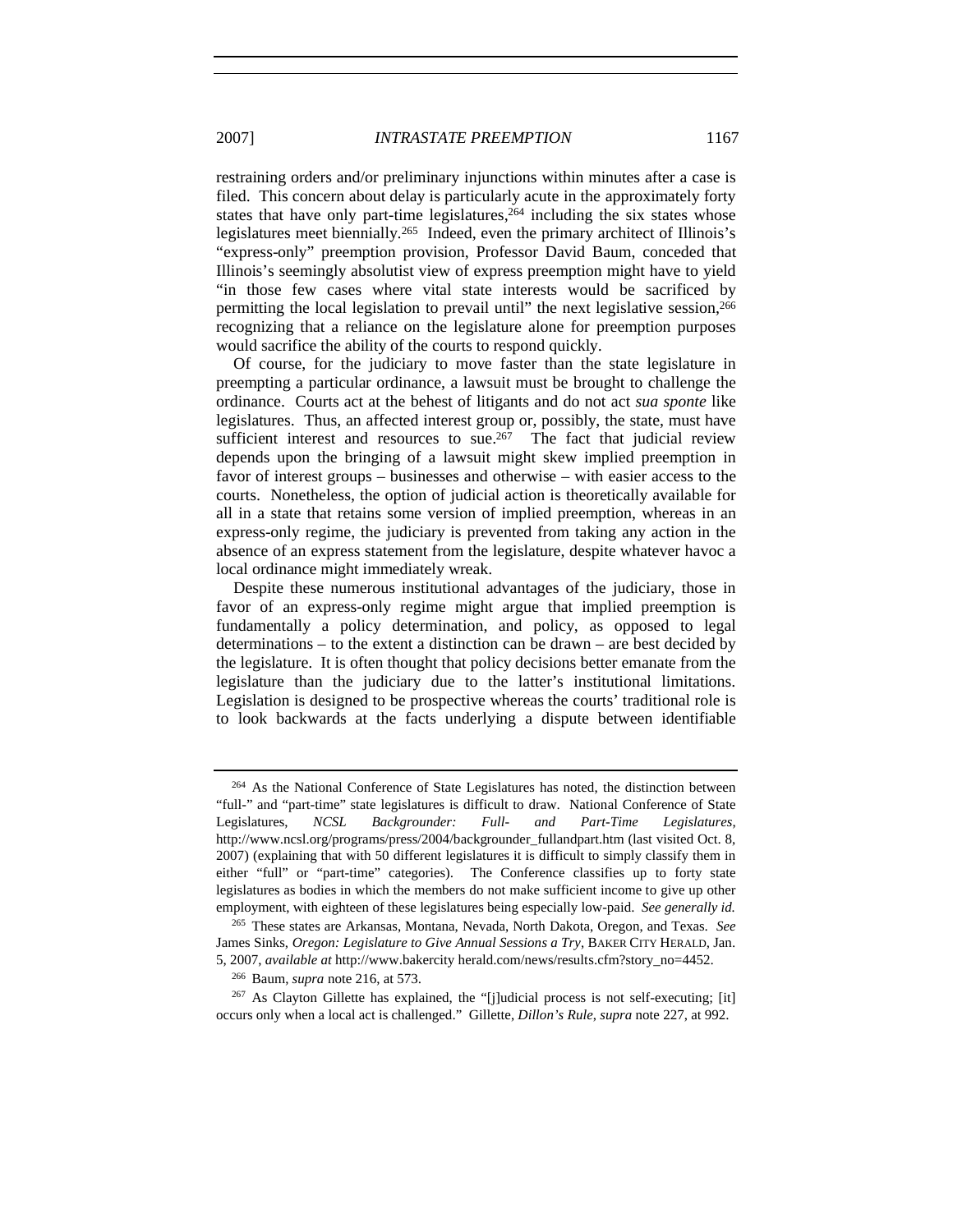parties.268 The legislative effort can rely on professional staff and numerous experts, with none of the formal constraints imposed by the rules of evidence and other courtroom rules.269 The legislative effort is supposed to allow for significant public input, whereas litigation is generally driven by the parties to the lawsuit.<sup>270</sup> For all of these reasons, complex, forward-looking policies are generally considered a subject better suited to legislatures.

Insofar as implied preemption involves weighing competing policy considerations, however, such a task is not new to the judiciary, for interpreting and developing the common law – a task laden with policy implications – is at the core of state courts' historical role. Moreover, policy determinations are an essential part of the constitutional and statutory interpretation in which state courts engage every day.271 By virtue of their experience with conflicts of laws, state courts are also particularly wellequipped to weigh competing legislative policies like those presented by allegedly conflicting state and local laws.<sup>272</sup> The mere fact that implied preemption requires the judiciary to weigh competing policy concerns, therefore, is no reason to reduce the judiciary to a menial, "agent"-like role in deciding preemption questions. A role for the judiciary in deciding preemption questions is particularly warranted in the state context due to the active role that state constitutions envision for their courts in supervising legislation and potentially expropriative local action.

### B. *Substantial Interference with State Law*

Given their institutional advantages, state courts are uniquely positioned to decide cases of implied preemption in a manner that bolsters local policy experimentation while minimizing parochial behavior by cities.<sup>273</sup> State courts can best accommodate these competing goals by applying a "substantial interference" test to claims of implied preemption.274 In some cases, the local

<sup>268</sup> *See* David L. Shapiro, *Courts, Legislatures, and Paternalism*, 74 VA. L. REV. 519, 551-52 (1988).

<sup>269</sup> *Id.*

<sup>270</sup> *Id.*; *see also supra* note 262 and accompanying text.

<sup>271</sup> *See* Judith S. Kaye, *State Courts at the Dawn of a New Century: Common Law Courts Reading Statutes and Constitutions*, 70 N.Y.U. L. REV. 1, 6 (1995).

<sup>272</sup> *Cf.* Mary J. Davis, *On Preemption, Congressional Intent, and Conflict of Laws*, 66 U. PITT. L. REV. 181, 182 (2004) ("Preemption doctrine, therefore, is a subset of the larger subject of conflict of laws.").

<sup>273</sup> *See* Kaye, *supra* note 271, at 6 (observing that state courts deal daily with community concerns and the need to balance the public interest).

<sup>274</sup> *See* Smith, *supra* note 15, at 745. States that claim to use a "substantial interference" test or its equivalent include Maine, Massachusetts, and Oregon. ME. REV. STAT. ANN. tit. 30-A § 3001 (1964) ("The Legislature shall not be held to have implicitly denied any power granted to municipalities . . . unless the municipal ordinance in question would frustrate the purpose of any state law."); Take Five Vending, Ltd. v. Provincetown, 615 N.E.2d 576, 579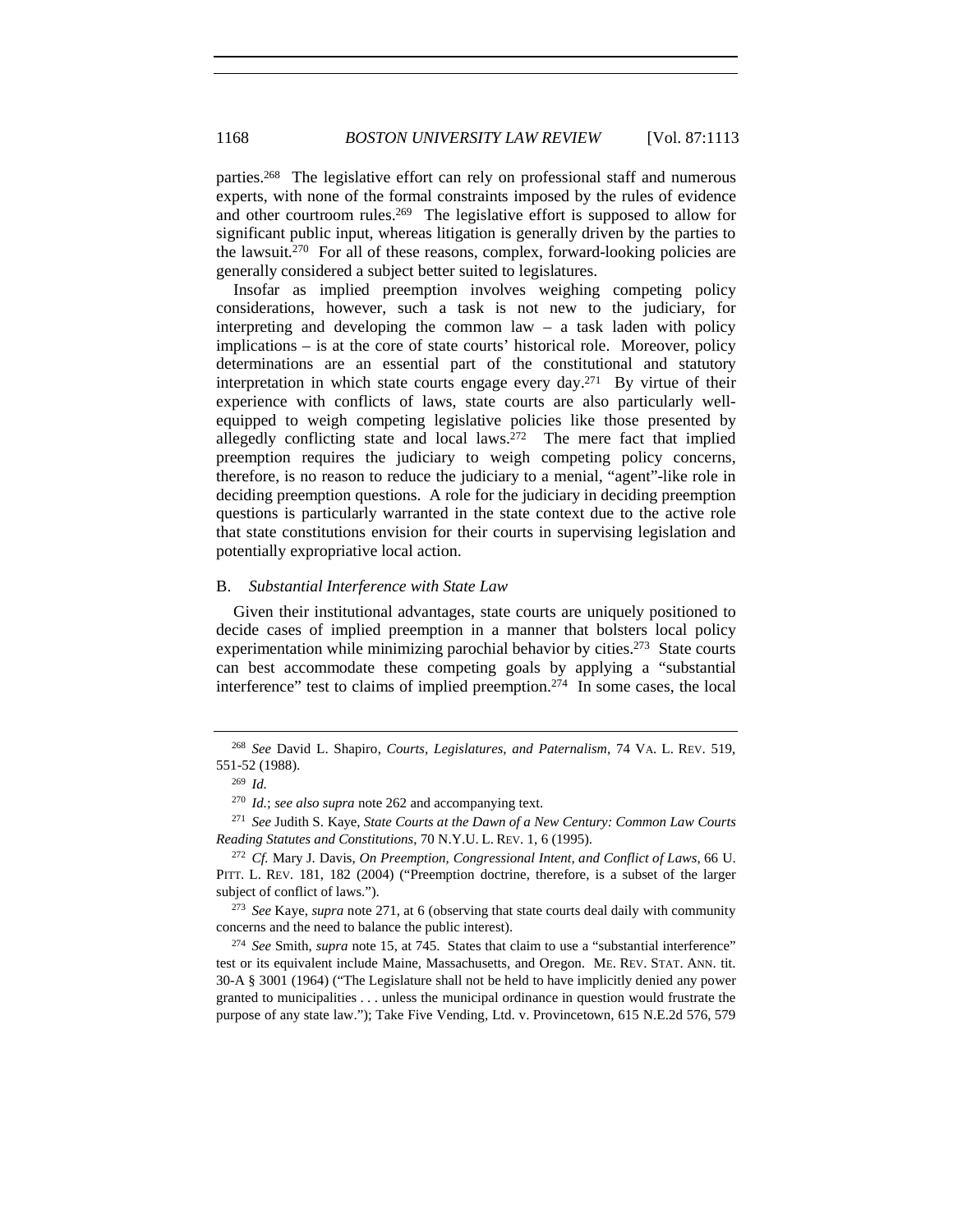ordinance presents direct and obvious interference, and implied preemption is an easy call. To uphold local ordinances in such instances solely because the legislature has not included an express preemption provision would sanction defiance of state law in the name of formalism.275 For instance, in *Casuse v. City of Gallup*, 276 the New Mexico Supreme Court addressed a state law that required members of city councils of municipalities with populations of more than 10,000 to be elected from single-member districts.<sup>277</sup> The city of Gallup, with a population greater than 10,000, elected its city councilors at-large.<sup>278</sup> The court appropriately struck down the ordinance as preempted,<sup>279</sup> despite the fact that the relevant state law did not include an express preemption provision, because the ordinance clearly contradicted state law.280 In *AFSCME v. City of Detroit*, 281 the Michigan Supreme Court addressed a similar conflict. After the Michigan state legislature passed a law severing housing commissions and their employees from the cities in which they operate,282 Detroit passed an ordinance specifically recognizing employees of the Detroit Housing Commission as city employees.283 Again, despite the absence of an express preemption provision in the relevant state law, the Michigan Supreme Court invalidated Detroit's ordinance as impliedly preempted.284

In other cases, the answer to the question of "substantial interference" is less clear, requiring courts to weigh competing policy objectives. This exercise is familiar to courts that have a tradition of deciding conflicts of laws cases. "Substantial interference" commonly focuses on the broader notion of legislative purpose rather than the more specific question of legislative intent.285 Rather than asking whether the legislature that passed the statute in

<sup>278</sup> *Id.*

<sup>280</sup> *Id.*

- <sup>281</sup> 662 N.W.2d 695 (Mich. 2003).
- <sup>282</sup> *Id.* at 698.
- <sup>283</sup> *Id.* at 699.
- <sup>284</sup> *Id.* at 697-98.

<sup>285</sup> *See* ME. REV. STAT. ANN. tit. 30-A § 3001(3) (municipality's power should be restricted only when "the municipal ordinance in question would frustrate the *purpose* of any state law" (emphasis added)); *see also* REPORT OF THE JOINT STANDING COMMITTEE ON LOCAL AND COUNTY GOVERNMENT ON THE REVISION OF TITLE 30, 112th Leg., at 11 (Me. 1993) (municipality's home rule power should not be restricted unless the municipal legislation "prevents the efficient accomplishment of a defined state *purpose*" (emphasis

<sup>(</sup>Mass. 1993); Bloom v. City of Worcester, 293 N.E.2d 268, 281 n.16 (Mass. 1973); State v. Tyler, 7 P.3d 624, 627 (Or. Ct. App. 2000).

<sup>275</sup> *See* Jefferson v. State, 527 P.2d 37, 44-46 (Alaska 1974) (Connor, J., concurring) (rejecting an express-only preemption rule as "an illusionary, unworkable solution to a problem which is quite complex and which is, like many things in modern life, not susceptible to decision by mere slogans or mechanical formulae").

<sup>276</sup> 746 P.2d 1103 (N.M. 1987).

<sup>277</sup> *Id.* at 1104 (citing N.M. STAT. ANN. § 3-12-1.1 (West 1978)).

<sup>279</sup> *See id.* at 1105.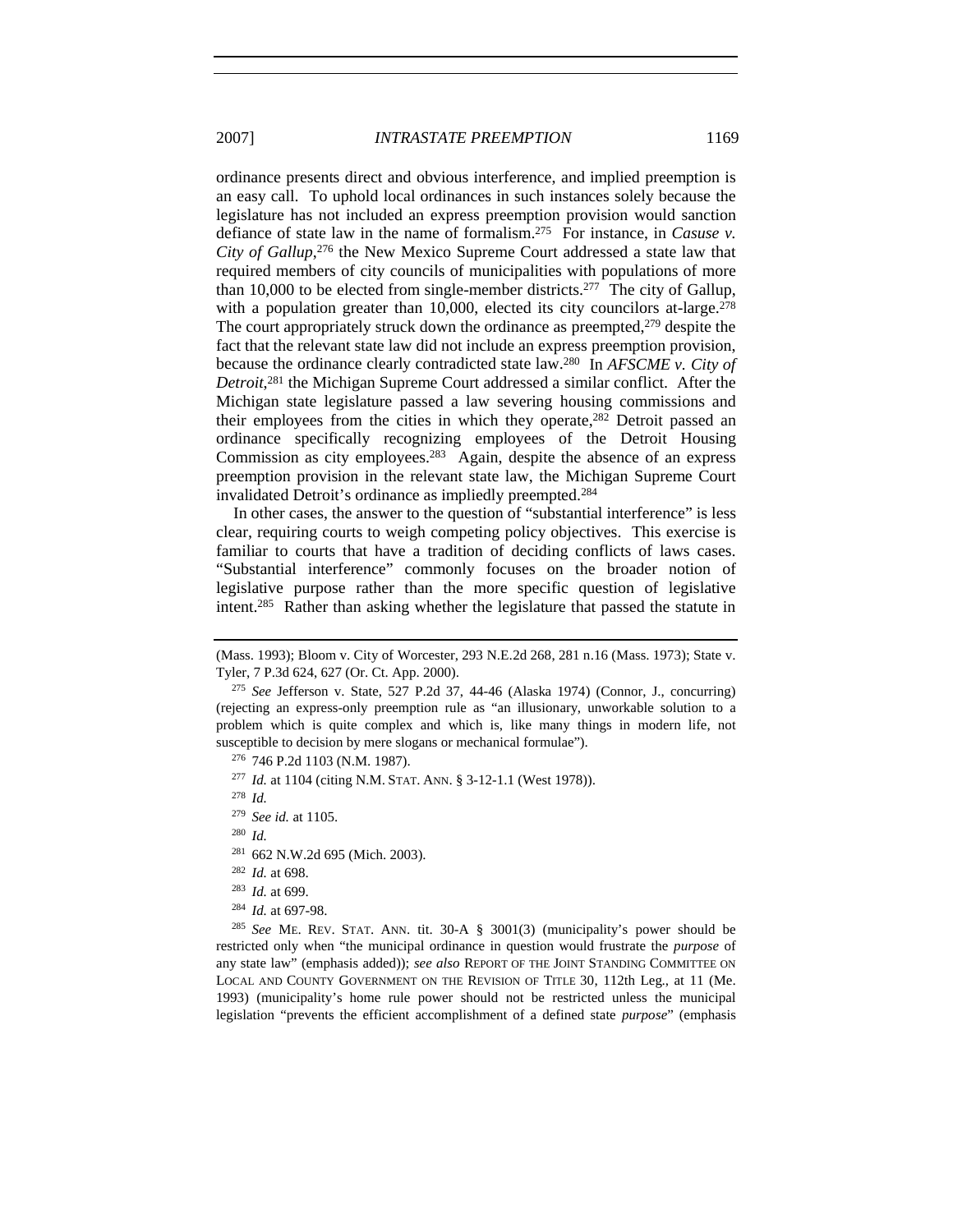question specifically intended to "occupy" a given "field," an inquiry which is often disconnected from reality, "substantial interference" asks whether the ordinance contravenes the broad purposes of state law.286

Insofar as "substantial interference" gives courts more discretion than a hard-and-fast default rule like "express only," advocates of local authority might fret that a judicial focus on a manipulable concept like legislative purpose could lead to inconsistent, contradictory rulings that threaten local policy experimentation.<sup>287</sup> To guard against this concern, courts applying the substantial interference test should afford a presumption of validity to "goodfaith" local policy experiments. Contrariwise, recognizing that expropriative behavior by localities is the undeniable "dark side" of home rule, parochial and exclusionary local ordinances should not benefit from such a presumption. Such a role for state courts is normatively appealing in that it seeks to advance the best of home rule while minimizing its worst. It is also grounded in state constitutional design; as explained above, state constitutional law envisions an active role for the judiciary in minimizing interlocal expropriation. A concern for interlocal expropriation recognizes that every city ordinance is, at least in theory, an exercise of the police power the state has *delegated* to localities; courts can assist the legislature in ensuring that cities do not use this delegated police power in a manner so as to hurt other communities around the state.288

In contrast to a parochial or exclusionary local ordinance, which imposes substantial and tangible costs on to other communities with no corresponding sacrifice by the enacting city, a good-faith policy experiment<sup>289</sup> is a city's reasonable attempt to solve a social problem<sup>290</sup> in a way that fairly internalizes

<sup>286</sup> *See supra* note 285.

<sup>287</sup> See Sunstein, *supra* note 171, at 428 (explaining why "[p]urposive interpretation . . . is far from a panacea").

<sup>288</sup> *Cf.* S. Burlington County NAACP v. Twp. of Mt. Laurel, 336 A.2d 713 (N.J. 1975).

<sup>289</sup> *See supra* text accompanying notes 227-230.

<sup>290</sup> Social problems include those that the city may be the first to recognize. The newfound recognition of social problems by cities is as valuable to the national political discourse as new policy solutions by cities to long-recognized social problems. As in the case of global warming, cities have, at times, been quicker to recognize problems of national or international magnitude than the federal government. While the effectiveness of a city's solution to problems of a national or global nature may be limited, the city is still performing a valuable role by informing and possibly influencing the larger political debate. *See* Gerald E. Frug & David J. Barron, *International Local Government Law*, 38 URB. LAW. 1, 13 n.49 (2006). Thus, it is generally better for courts to refrain from limiting cities' policymaking authority to "local" problems, which was the primary flaw of the imperio

added)); Bloom v. City of Worcester, 293 N.E.2d 268, 281 n.16 (Mass. 1973) (noting that the "test" for conflict is "whether the local ordinance . . . frustrates the fulfilment [sic] of the legislative *purpose* of any arguably relevant general law" (emphasis added)); State v. Tyler, 7 P.3d 624, 627 (Or. Ct. App. 2000) ("[T]est for whether a state law preempts a local civil or criminal ordinance is whether the local rule is incompatible with the legislative *policy*." (emphasis added)).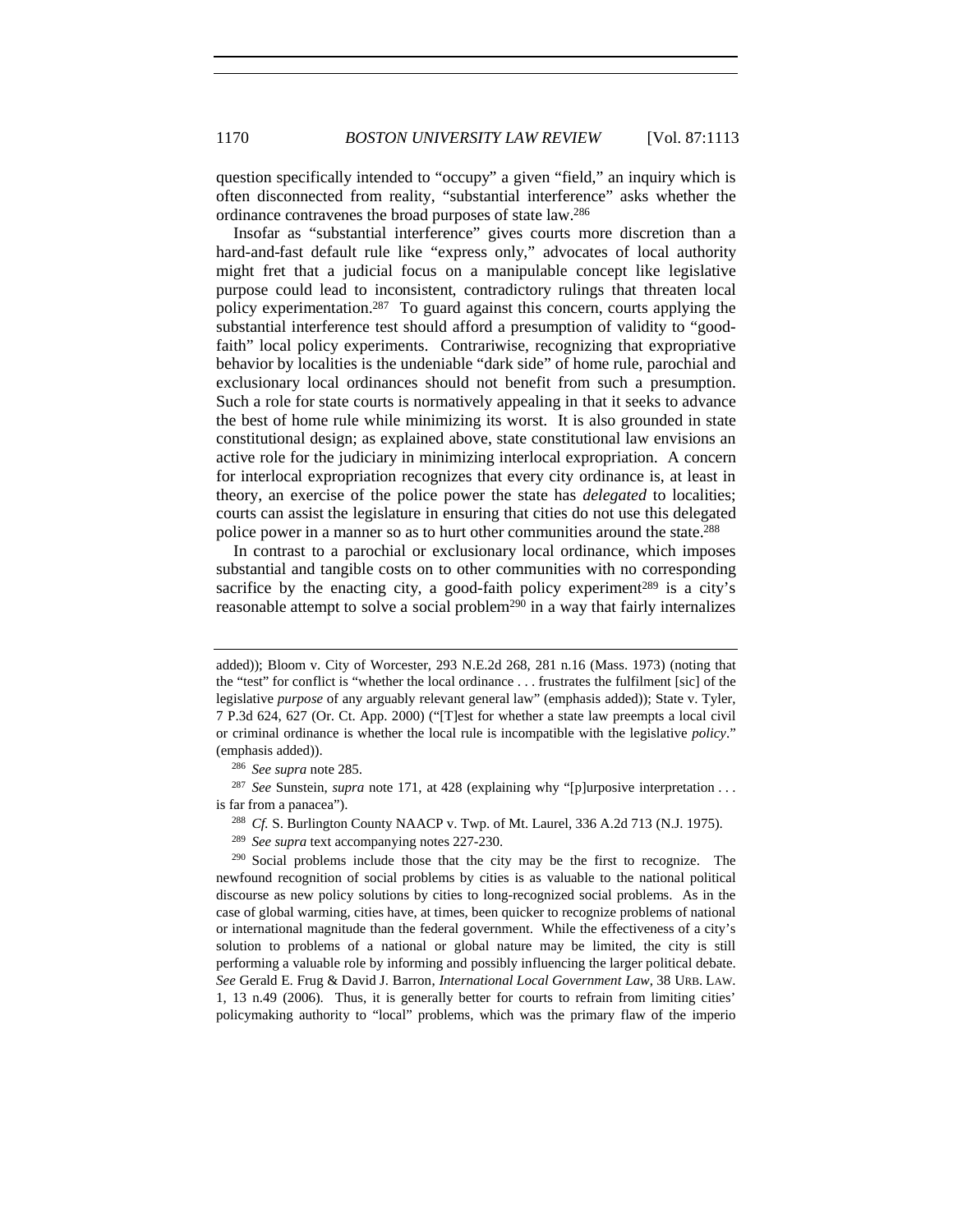the costs of the policy experiment, at least vis-à-vis other cities. A good-faith policy experiment need not be airtight in terms of externalities, but a court should be satisfied that there is at least a rough fit between the problem the city addresses and the solution it adopts. On the other hand, when the imposition of substantial negative externalities is a near certainty, the intent of the city is less relevant than the effects of the ordinance, and a court is generally entitled to draw the conclusion that a city has acted parochially.291

City ordinances may create intangible problems that did not previously exist for surrounding cities, but I do not include these in the calculus of whether a city has fairly internalized the costs of its policy experiment. As Professor Richard Schragger has explained, any local legislation that regulates conduct somehow implicates moral values, so objections to local authority based upon intangible externalities would swallow up decentralized government.292 On the issue of gay rights, for instance, San Francisco's solution to the "problem" of a lack of domestic partnership benefits for employees of city contractors may in turn create the "problem" of rewarding the "sin" of homosexuality for more conservative communities outside of San Francisco.293 Similarly, cities that passed higher minimum wage laws or banned smoking may offend the ideological sensibilities of other, more laissez-faire communities, thereby imposing a negative intangible externality upon them. Because of the possibility that the consideration of intangible, ideological externalities might

<sup>292</sup> Schragger, *supra* note 24, at 161.

<sup>293</sup> *Id.* at 147-50 ("The relationship between national, state, and local power, and the appropriate level of government at which to regulate marriage has become intimately tied up with substantive questions of the morality of homosexuality and the justice of same-sex marriage.").

system that the second-wave home rule reformers sought to remedy. *See supra* notes 54-56 and accompanying text.

 $^{291}$  But what if a city has a particularized need to avoid a certain social harm, a need not shared by any other city in the state? Assume, for instance, that a city enacts draconian sex offender housing restrictions because it has the highest percentage of child residents in the state, or that a city bans landfills because it has a particularly delicate environmental ecosystem. Is not each of these cities behaving more like Los Angeles did in restricting the sale of broad-tipped marker pens – that is, seeking a solution more properly tailored to its particularized local needs? *See* Sherwin-Williams Co. v. City of Los Angeles, 844 P.2d 534 (Cal. 1993). There may sometimes be compelling reasons for a city to externalize the costs of a social problem on to other communities better positioned to bear the burdens. Those other communities may be said to have demonstrated their willingness to accept the shifted problems by not passing similarly restrictive ordinances. On the other hand, in certain circumstances, the lack of similarly restrictive ordinances in outside communities may be attributable to a vicious cycle of parochial action by the city now claiming unique needs; i.e., if a relatively rich city practices exclusionary zoning, its relatively poor neighbors may be more willing to tolerate undesirable land uses such as landfills to receive an infusion of cash. *See* Cashin, *supra* note 88, at 2012-15. Courts assessing an ordinance that purports to be tailored to unique needs should ascertain whether it responds to a genuine local need that is not just the result of prior parochial behavior.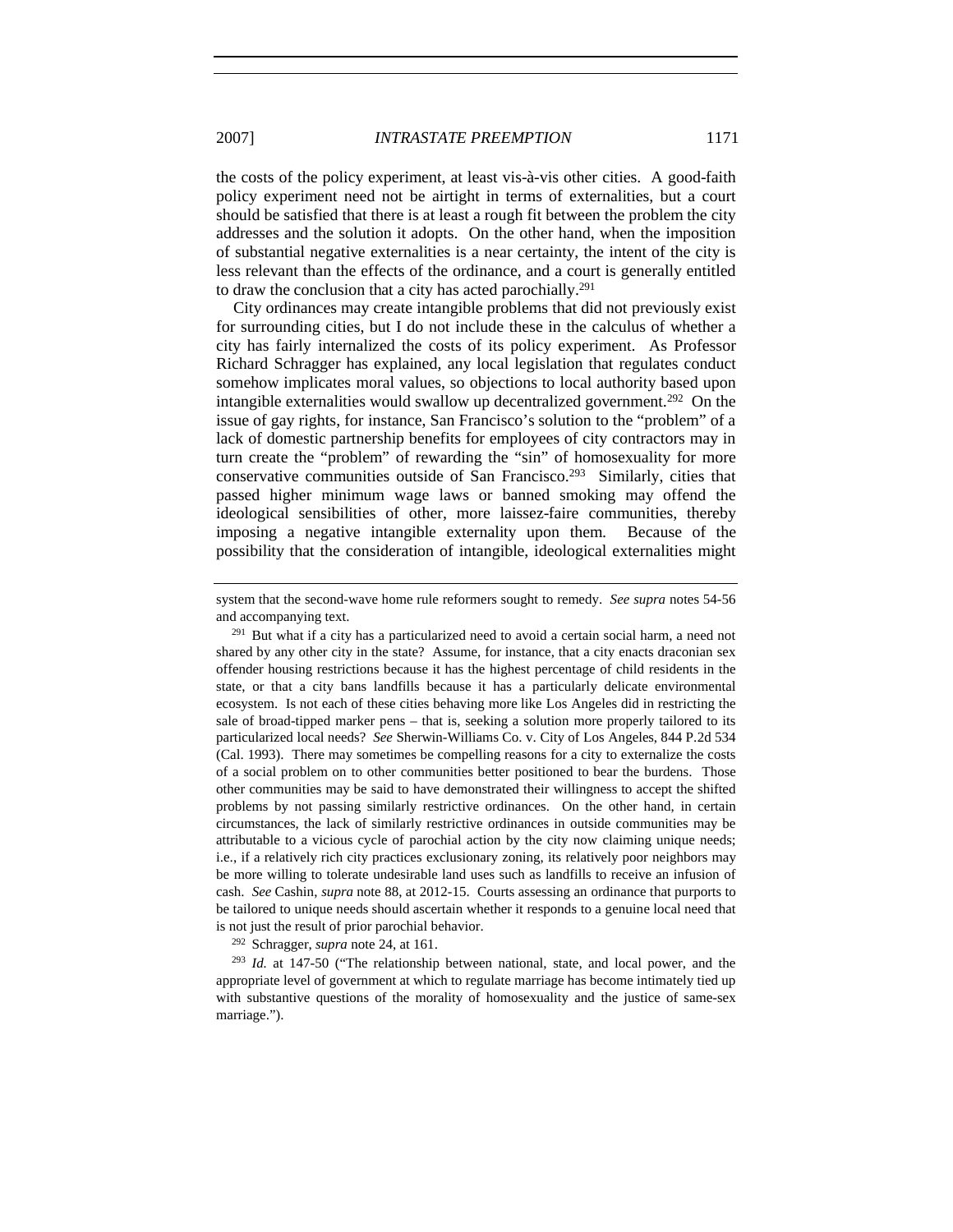swallow up decentralized government, such harms should not be part of a court's calculus in applying the doctrine of intrastate preemption, at least in the absence of a positive identification of such externalities by the state legislature.

Many of the most prominent recent city ordinances constitute good-faith policy experiments that attempt to solve a social problem – long-recognized or newly recognized – without imposing substantial costs on neighbors. For instance, San Francisco's decision to require that all city contractors provide domestic partnership benefits to their gay employees is not an effort to shift social problems to another city. If anything, this measure only increases San Francisco's municipal expenditures, insofar as the measure will lead to higher costs for contractors, who will then likely pass some of this cost on to the city, perhaps requiring increased taxes and decreased spending on other programs. Los Angeles's anti-graffiti ordinance, which restricts the availability of aerosol paint and broad-tipped marker pens, is another good-faith policy experiment because it does not seek to shift the problem of graffiti to other cities, and is unlikely to do so; rather, it attempts to reduce graffiti within Los Angeles.<sup>294</sup>

Local minimum wage increases present a slightly more difficult case. Unlike the above examples, an argument can be made that a higher minimum wage externalizes costs on to surrounding communities. According to free market doctrine, a higher minimum wage may increase unemployment. While the brunt of such an increase in unemployment might be expected to fall on the wage-raising city itself, it may be that some people who live outside the city will lose jobs inside it, thereby impacting outside communities as well. Moreover, if unemployment in the wage-raising city rises, that may strain social services that are funded in part by taxpayers throughout the state. Further, a higher minimum wage in one city may not cause a net loss in employment, but might simply push low-wage jobs and their attendant woes out to surrounding communities with lower wages. All of the above claims regarding the effects of the minimum wage are, of course, the subject of much debate among economists and other academics.295 To the extent that the standard critiques of the minimum wage have any validity, however, they seem to indicate that the bulk of the harm caused by a local minimum wage increase will be borne by the wage-raising city itself in the form of increased unemployment and the loss of local tax revenue. Thus, a city that raises its minimum wage is largely bearing the costs of its own policy experiment, even if there may be some incidental and speculative impact on surrounding communities.296 Thus, a local minimum wage increase can be fairly characterized as a good-faith policy experiment.

<sup>294</sup> *See* Sherwin-Williams Co. v. City of Los Angeles, 844 P.2d 534 (Cal. 1993).

<sup>295</sup> *See, e.g.*, Gillette, *supra* note 84, at 22 n.78 (comparing the "mixed" evidence regarding the claim that minimum wages increase unemployment).

<sup>296</sup> *See* Brief Amicus Curiae of the New Mexico Municipal League et al. at 29-30, New Mexicans for Free Enter. v. City of Santa Fe, 126 P.3d 1149 (N.M. App. 2005) (No. 25,073).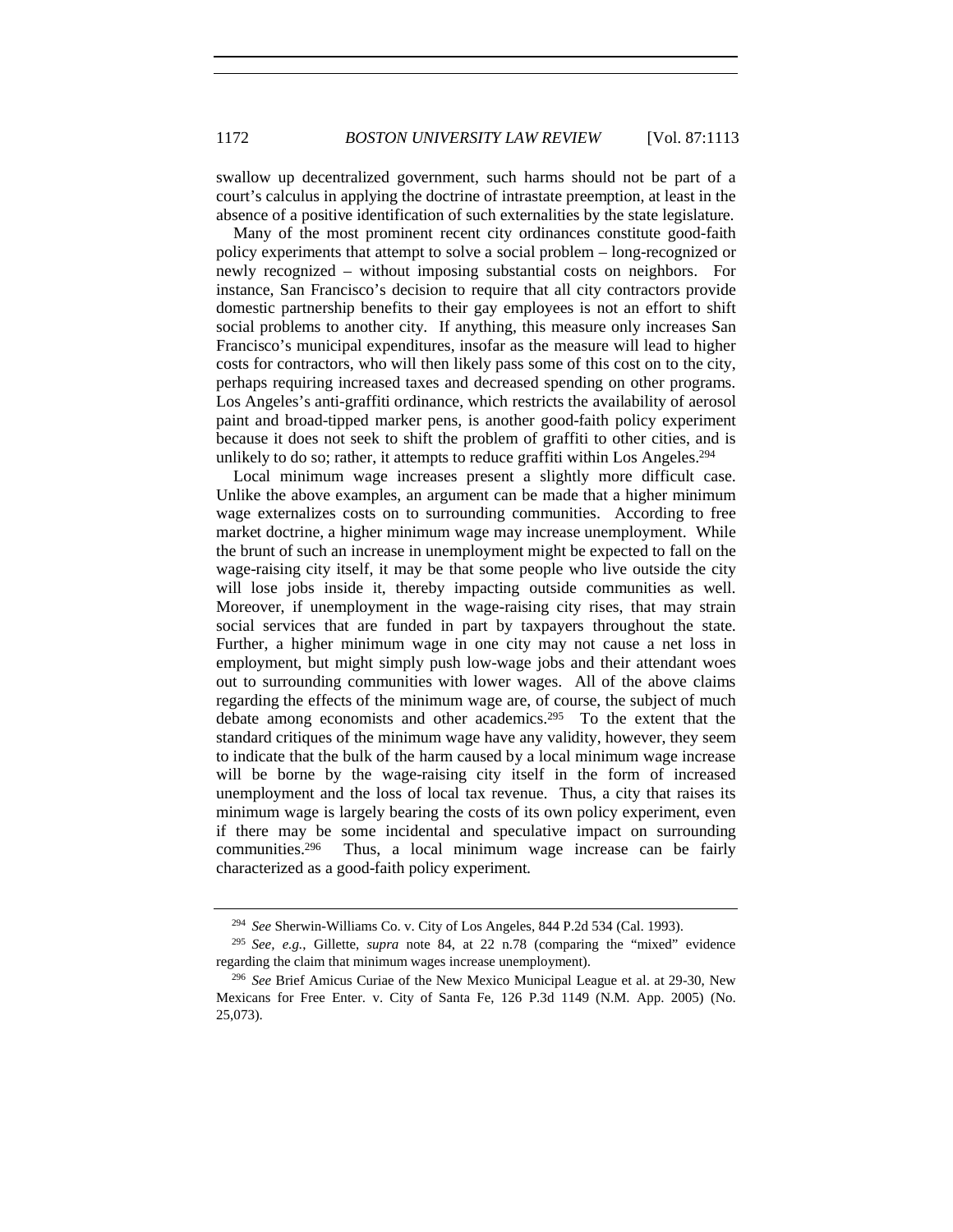Good-faith policy experiments should be presumed valid in the face of preemption challenges, but in the rare case where they clearly contravene the purposes of state law, they should nonetheless be invalidated. Parochial local ordinances, on the other hand, should receive no presumption of validity, because they do little to further home rule's normative value of policy experimentation. No state can reasonably operate without trash disposal, or with every city excluding sex offenders for whom the state has a legal responsibility to reincorporate into society. Similarly, if every city within a state banned high-voltage power lines, the state would likely be unable to supply sufficient electric power to its residents. Thus, parochial local action cannot serve as a template for action by a large number of other cities or by the state and federal governments. Moreover, as explained above, parochial ordinances generally impose substantial costs on neighboring cities, a harm that state courts, by their constitutional design, are well-equipped to scrutinize. This is not to say that parochial local ordinances are automatically invalid under a claim of preemption. Rather, they simply should not receive a presumption of validity when a claim of preemption is alleged. In the absence of a relevant state statute or constitutional provision, even parochial ordinances should be upheld, at least when attacked as preempted.<sup>297</sup>

Without saying so explicitly, it appears that some state courts have taken a skeptical view of parochial ordinances challenged as impliedly preempted. In a number of cases involving city restrictions on trash disposal,<sup>298</sup> power

Clayton Gillette argues that living wage ordinances are likely to externalize costs onto tourists, insofar as they predominantly affect employers in the hospitality industry, like hotels. Gillette, *supra* note 84, at 59. Even assuming that this is so, the city that passes the living wage ordinance nonetheless risks losing tourist revenue by increasing the costs of visiting it, so in that sense it is internalizing the costs of its policy experiment. Moreover, the distinction between good-faith and parochial local ordinances that I have proposed hinges on the spillover of a city's policies into nearby communities. Tourists may come from more than just surrounding communities; many hail from faraway states and foreign countries. Unlike its federal counterpart, *see, e.g.*, U.S. CONST., art. IV, § 2 (Privileges and Immunities Clause), state constitutional law does not express a concern for the possibility of cities imposing costs on visitors from faraway states and foreign countries, but it does show a distinct concern for interlocal expropriation, *see supra* note 288 and accompanying text.

 $297$  Excessively parochial ordinances may, however, violate the state constitution in some other way, by virtue of their being an instance of the exercise of the state's police power, which is itself subject to constraints. *See* S. Burlington County NAACP v. Twp. of Mt. Laurel, 336 A.2d 713, 723 (N.J. 1975).

<sup>298</sup> Sawyer Envtl. Recovery Facilities, Inc. v. Town of Hampden, 760 A.2d 257, 258 (Me. 2000) (holding town ordinance restricting landfill expansion preempted by state law); N. Country Envtl. Servs., Inc. v. Town of Bethlehem, 843 A.2d 949, 950 (N.H. 2004) (holding some of town's zoning ordinances restricting landfills preempted by state law); DeRosso Landfill Co. v. City of Oak Creek, 547 N.W.2d 770, 770 (Wis. 1996) (holding city's landfill prohibition preempted by state law).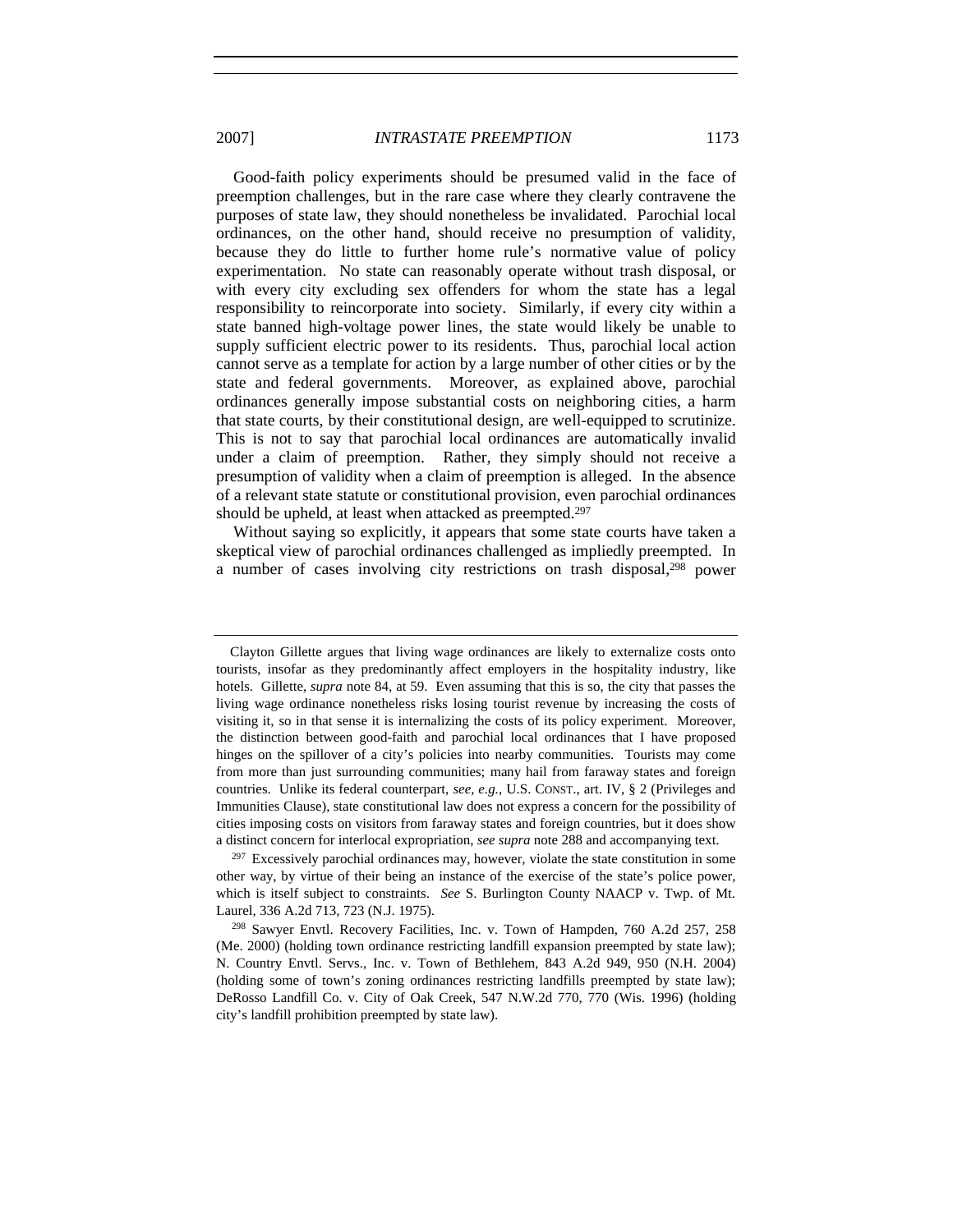stations,<sup>299</sup> and power lines,<sup>300</sup> and in at least one case involving municipal regulation of sex offenders, state courts have afforded little deference to the challenged local ordinance. For instance, in *Alabama Disposal Solutions-Landfill, L.L.C. v. Town of Lowndensboro*, 301 an Alabama court invalidated as impliedly preempted a town ordinance that amounted to a blanket prohibition on landfills within the city's jurisdiction, which would have prevented a private landfill operator from constructing a regional waste facility that had received county and state approval pursuant to the state's regulatory scheme for solid waste.302 Although on its face the court's opinion relied on the "prohibit/permit" test, the court may have been motivated by concerns regarding the parochial nature of the town's landfill ban.303 Similarly, in *Rhode Island Cogeneration Associates v. City of East Providence*, 304 the court held that East Providence's ban on the industrial use of coal within city limits, designed to exclude a coal-burning power plant, was impliedly preempted by state environmental laws.<sup>305</sup> Finally, in *City of Northglenn v. Ibarra*,<sup>306</sup> the Colorado Supreme Court struck down a local ordinance that prohibited unrelated or unmarried registered sex offenders from living together in a single-family home because it interfered with the state's ability to place in foster care adjudicated delinquent children who were also registered sex offenders.307 While *Ibarra*'s conclusion of implied preemption is questionable in that it is not clear that the state's goals could not have been reasonably accomplished by not pairing sex offenders in any one foster home,<sup>308</sup> the court's decision was clearly motivated by concerns that the city of Northglenn was attempting to avoid its fair share of a statewide burden.<sup>309</sup>

Courts should avoid the temptation to label as parochial any local environmental regulation that imposes a restriction on land use.<sup>310</sup> In the above examples, cities sought to legislate their way out of the problem of trash disposal or electricity generation by simply avoiding the negative aspects of

- <sup>304</sup> 728 F. Supp. 828 (D.R.I. 1990).
- <sup>305</sup> *Id.* at 835.
- <sup>306</sup> 62 P.3d 151 (Colo. 2003).
- <sup>307</sup> *Id.* at 153.
- <sup>308</sup> *Id.* at 163-67 (Coats, J., dissenting).
- <sup>309</sup> *Id.* at 161-62.

<sup>310</sup> Some commentators have criticized state courts for being too quick to strike down as preempted local environmental laws. *See* Weiland, *supra* note 14, at 270.

 $299$  City of Buford v. Ga. Power Co., 581 S.E.2d 16, 17 (Ga. 2003) (holding city's moratorium on construction of electric power substations preempted by state law).

<sup>300</sup> Town of East Greenwich v. O'Neil, 617 A.2d 104, 110 (R.I. 1992) (discussing town ordinance imposing a three-year moratorium on the construction of electric transmission lines exceeding 60 kilovolts preempted).

<sup>301</sup> 837 So. 2d 292 (Ala. Civ. App. 2002).

<sup>302</sup> *Id.* at 294.

<sup>303</sup> *Id.* at 302.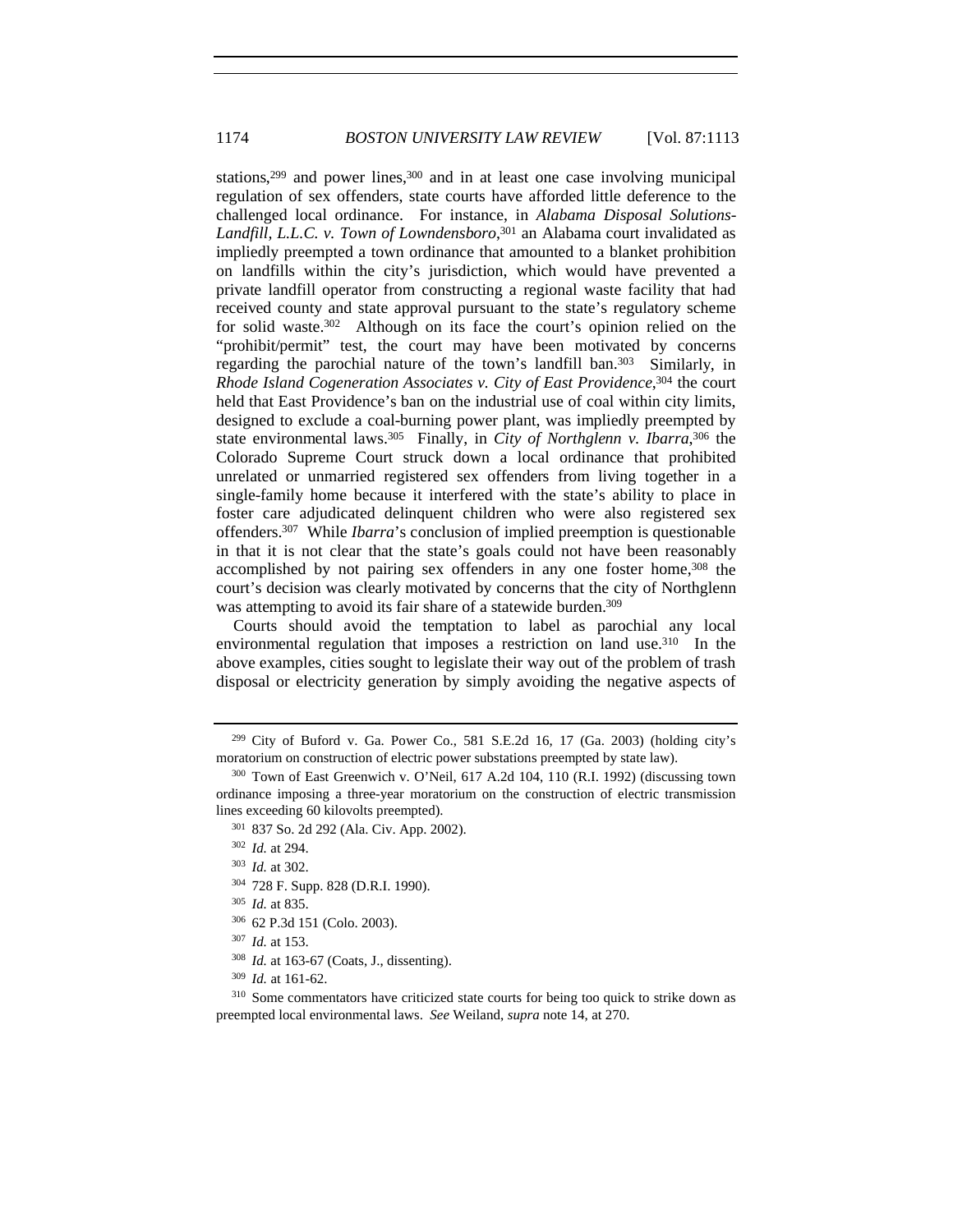each problem, without reducing the city's contribution to the problem. Were a city ban on trash facilities accompanied by significant efforts to reduce municipal trash production, such as by increasing compost and recycling facilities, the measure would more likely constitute a good-faith policy experiment. In other instances, such as the regulations imposed upon large livestock facilities in *Goodell*, discussed in Part II, the local action is not parochial because it is not necessarily probable that the local ordinances would push hog farming into other communities; rather, Humboldt County, Iowa simply sought to make its county more livable by better controlling the hog farming therein. If every city in the state adopted the additional regulations imposed by the county in *Goodell*, Iowa could remain a hog farming state, albeit a more stringently regulated one.

In a case conceptually similar to *Goodell*, the Idaho Supreme Court in *Envirosafe Services of Idaho, Inc. v. County of Owyhee*<sup>311</sup> invalidated a county's more stringent regulation of hazardous waste facilities as impliedly preempted. Like the livestock-facility regulations in *Goodell*, the county regulations in *Owyhee*, which included increased reporting requirements and a modest fee raise, were unlikely to shift hazardous waste disposal to other communities around the state.<sup>312</sup> Rather, they sought to improve the safety of the hazardous waste facilities within Owyhee County, and could, therefore, reasonably serve as a template for other Idaho counties with hazardous waste facilities. Accordingly, the ordinance in *Owyhee*, like that in *Goodell*, should have been afforded a presumption of validity when challenged as impliedly preempted. In invalidating the challenged county ordinances, neither the *Goodell* nor *Owyhee* courts took such an approach, perhaps because they incorrectly viewed the counties' environmental ordinances as parochial local policies.

#### **CONCLUSION**

A reader might note that there is an intrinsic irony to this paper. As it lauds the pluralism of policies adopted by cities, this Article simultaneously appears to urge a uniform approach to preemption across the home-rule states. I caution, therefore, that the approach to implied preemption articulated here is suggested only as a model that might foster more local policy innovation. It is proposed with an awareness that certain state courts may be unable to adopt such a model because of organic differences in their state constitutions or home-rule statutes. Moreover, some degree of experimentation among states themselves with respect to preemption can inform other states and even the federal courts. Nonetheless, this Article has attempted to demonstrate that implied preemption need not serve as a "dark shadow" hovering over cities as they attempt to find new ways to respond to social problems. Rather, a modest judicial approach to implied preemption can facilitate the kinds of good-faith

<sup>311</sup> 735 P.2d 998 (Idaho 1987). <sup>312</sup> *Id.* at 999.